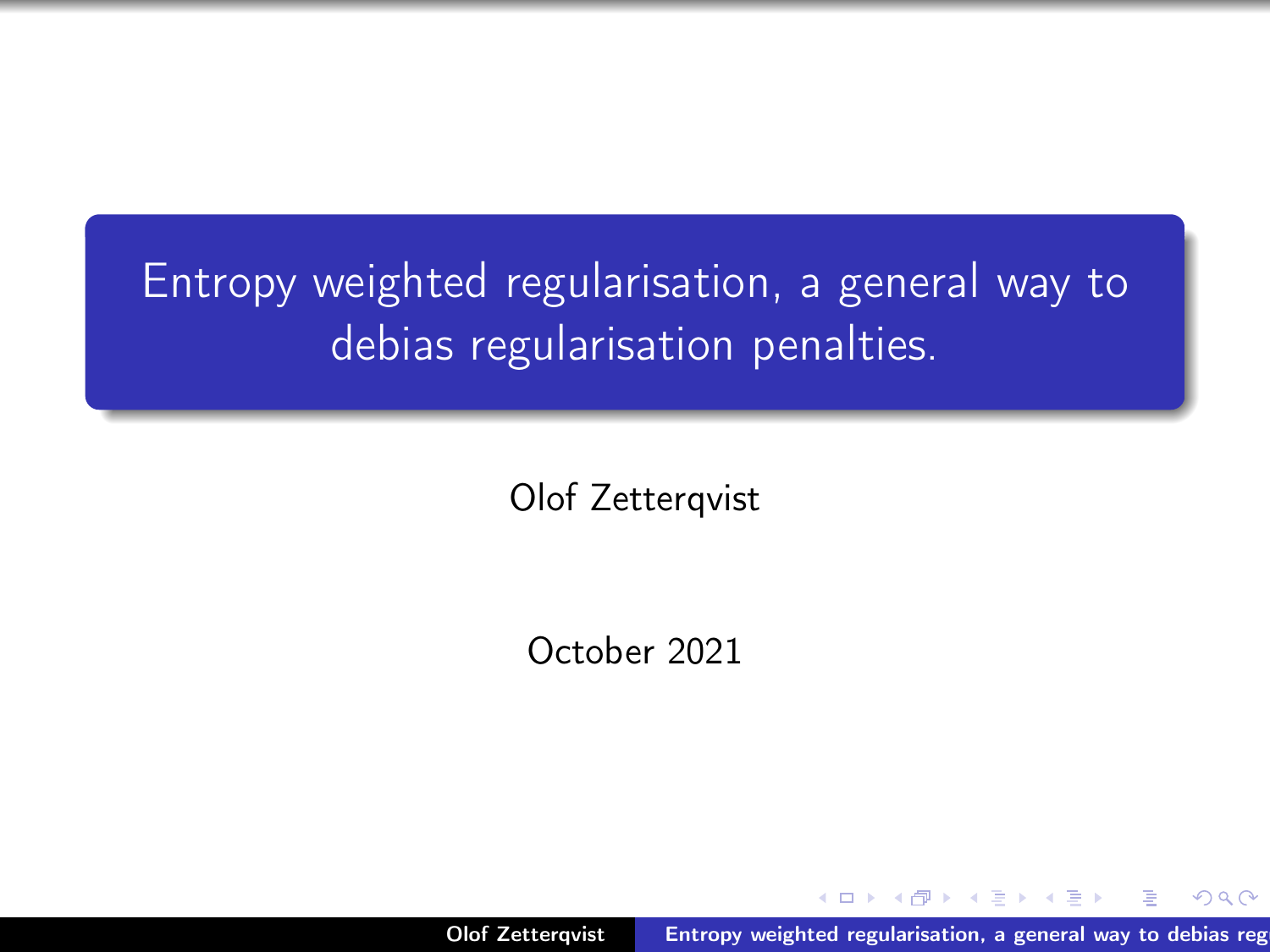

• We will linear models of the form  $Y = X\beta + \epsilon$  where  $\epsilon \in N(0, \sigma^2 I).$ 

メロメ メタメ メミメ メミメ

重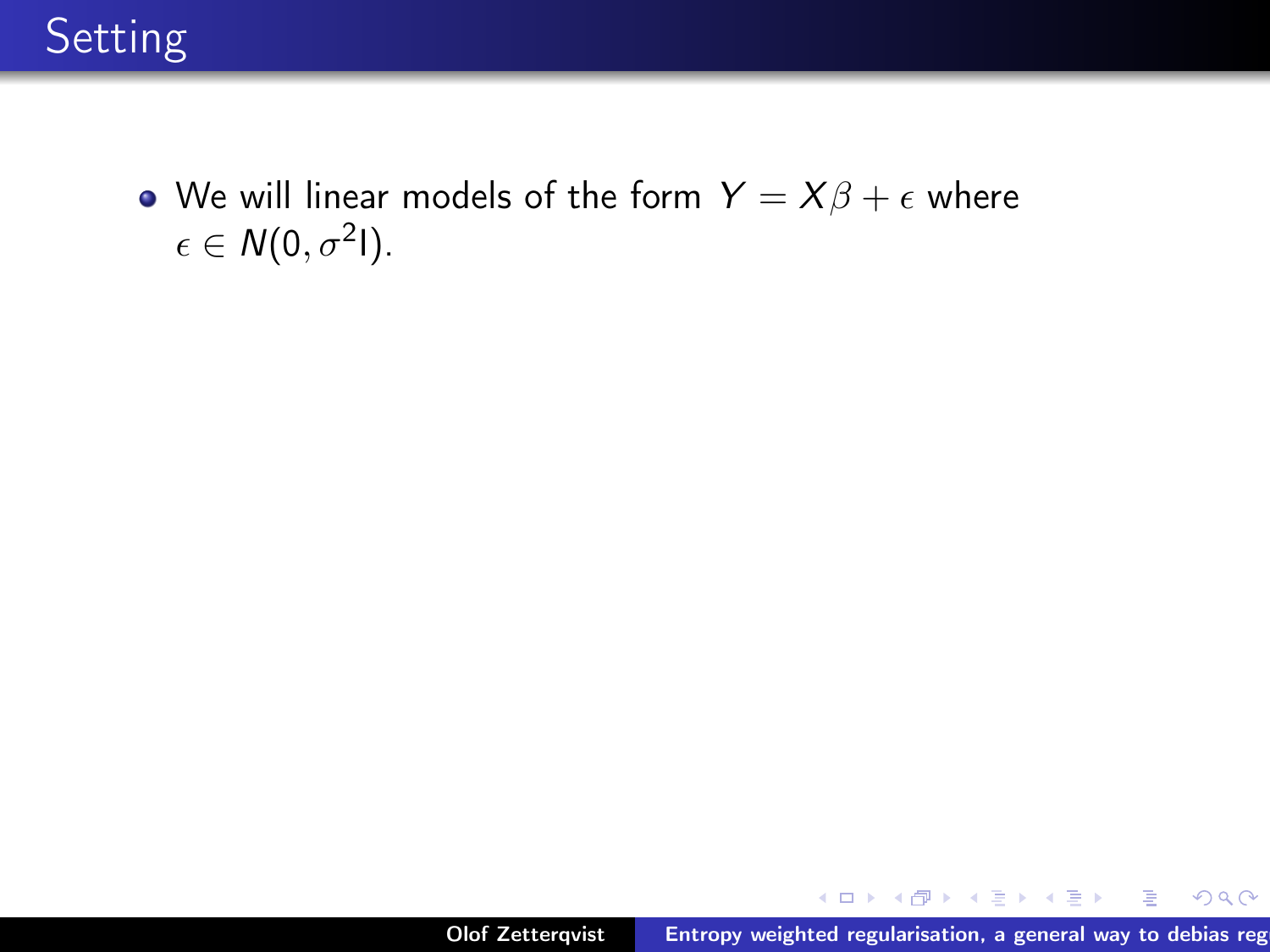# Setting

- We will linear models of the form  $Y = X\beta + \epsilon$  where  $\epsilon \in N(0, \sigma^2 I).$
- To find an estimation of the parameters  $\beta$  we will solve the minimisation problem

$$
\tilde{\beta} = \argmin_{\beta} \frac{1}{2} ||Y - X\beta||_2^2
$$

メロト メタト メミト メミト

 $298$ 

重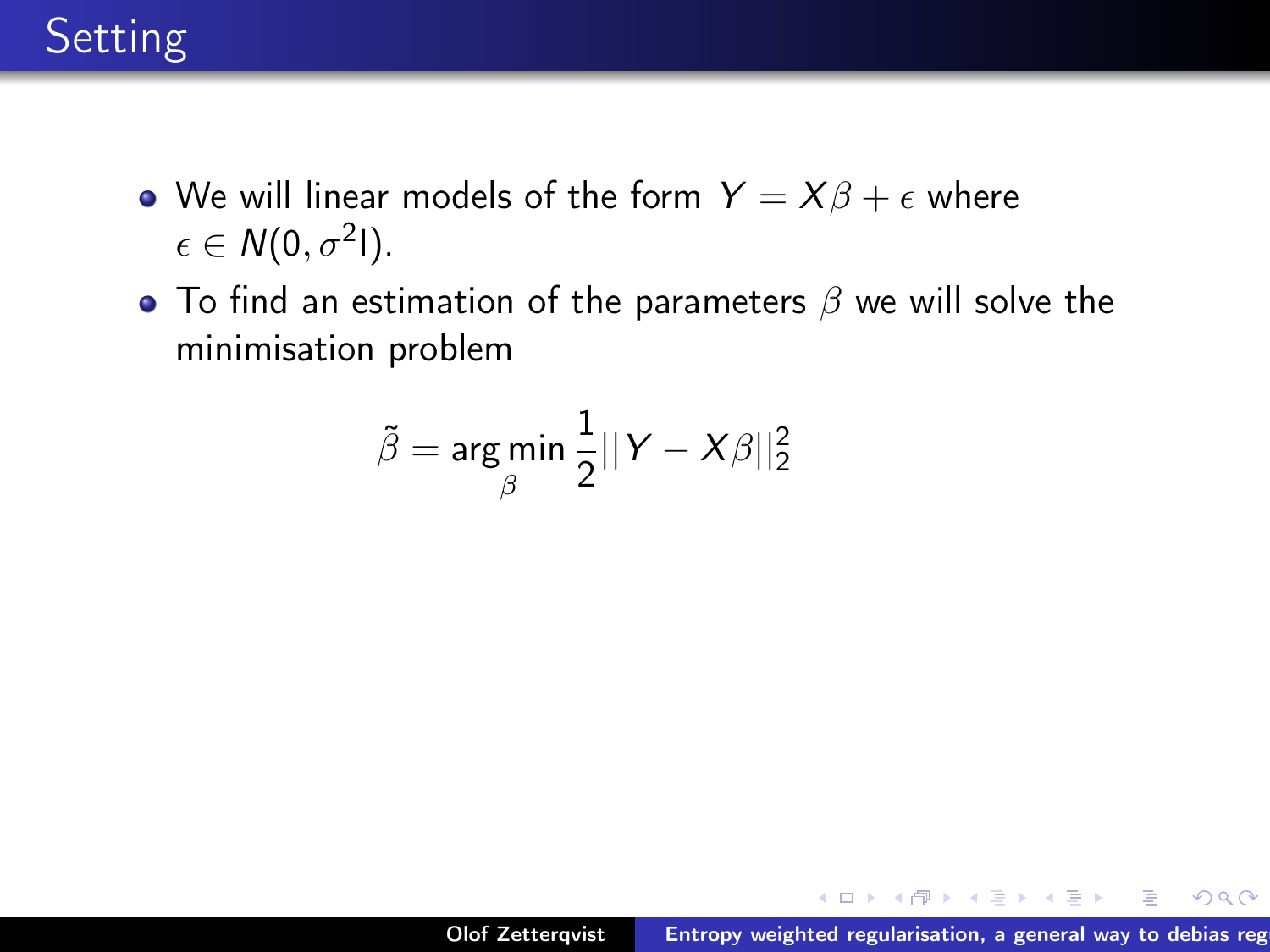# **Setting**

- We will linear models of the form  $Y = X\beta + \epsilon$  where  $\epsilon \in N(0, \sigma^2 I).$
- To find an estimation of the parameters  $\beta$  we will solve the minimisation problem

$$
\tilde{\beta} = \argmin_{\beta} \frac{1}{2} ||Y - X\beta||_2^2 + g_{\lambda}(\beta, \phi)
$$

 $\bullet$   $g_{\lambda}(\beta;\phi)$  is a regularisation penalty that reduces overfitting by reducing the amount of variance in the model.

メロメ メ御 メメ きょくほんし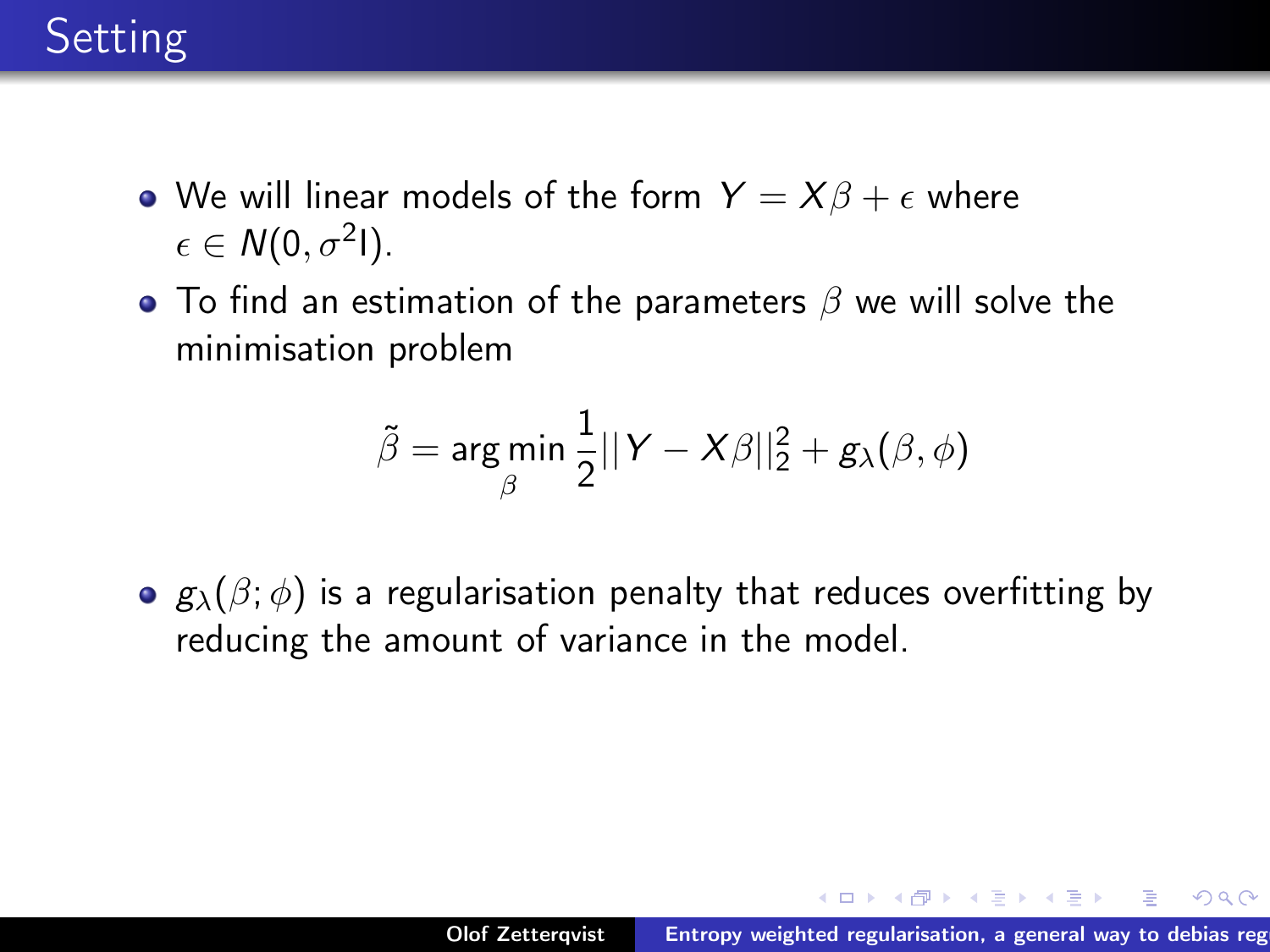# <span id="page-4-0"></span>**Setting**

- We will linear models of the form  $Y = X\beta + \epsilon$  where  $\epsilon \in N(0, \sigma^2 I).$
- To find an estimation of the parameters  $\beta$  we will solve the minimisation problem

$$
\tilde{\beta} = \argmin_{\beta} \frac{1}{2} ||Y - X\beta||_2^2 + g_{\lambda}(\beta, \phi)
$$

 $\bullet$   $g_{\lambda}(\beta;\phi)$  is a regularisation penalty that reduces overfitting by reducing the amount of variance in the model.

 $\mathsf{E}_\beta\left[(\tilde{\beta}-\beta^*)^2\right]=\mathsf{E}_\beta[(\tilde{\beta}-\mathsf{E}_\beta[\tilde{\beta}])^2]+(\mathsf{E}_\beta[\tilde{\beta}]-\beta^*)^2=\mathsf{Var}(\tilde{\beta})+\mathsf{Bias}(\tilde{\beta})^2.$ 

イロメ イ母メ イヨメ イヨメーヨー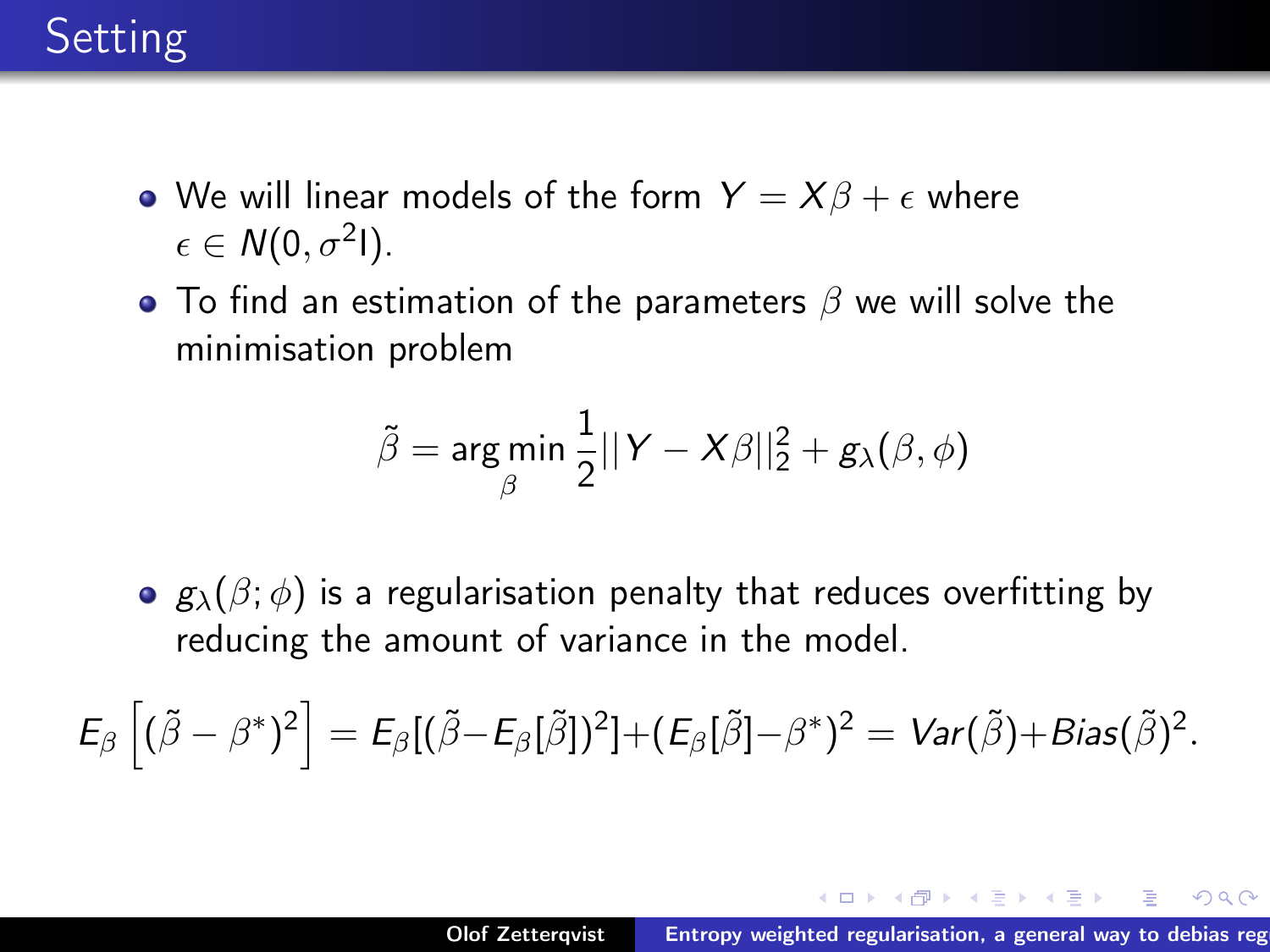<span id="page-5-0"></span>Unbiasedness. Parameter estimates should be unbiased or very close to unbiased, in particular for parameters that are far from zero.

医单位 医单位

 $OQ$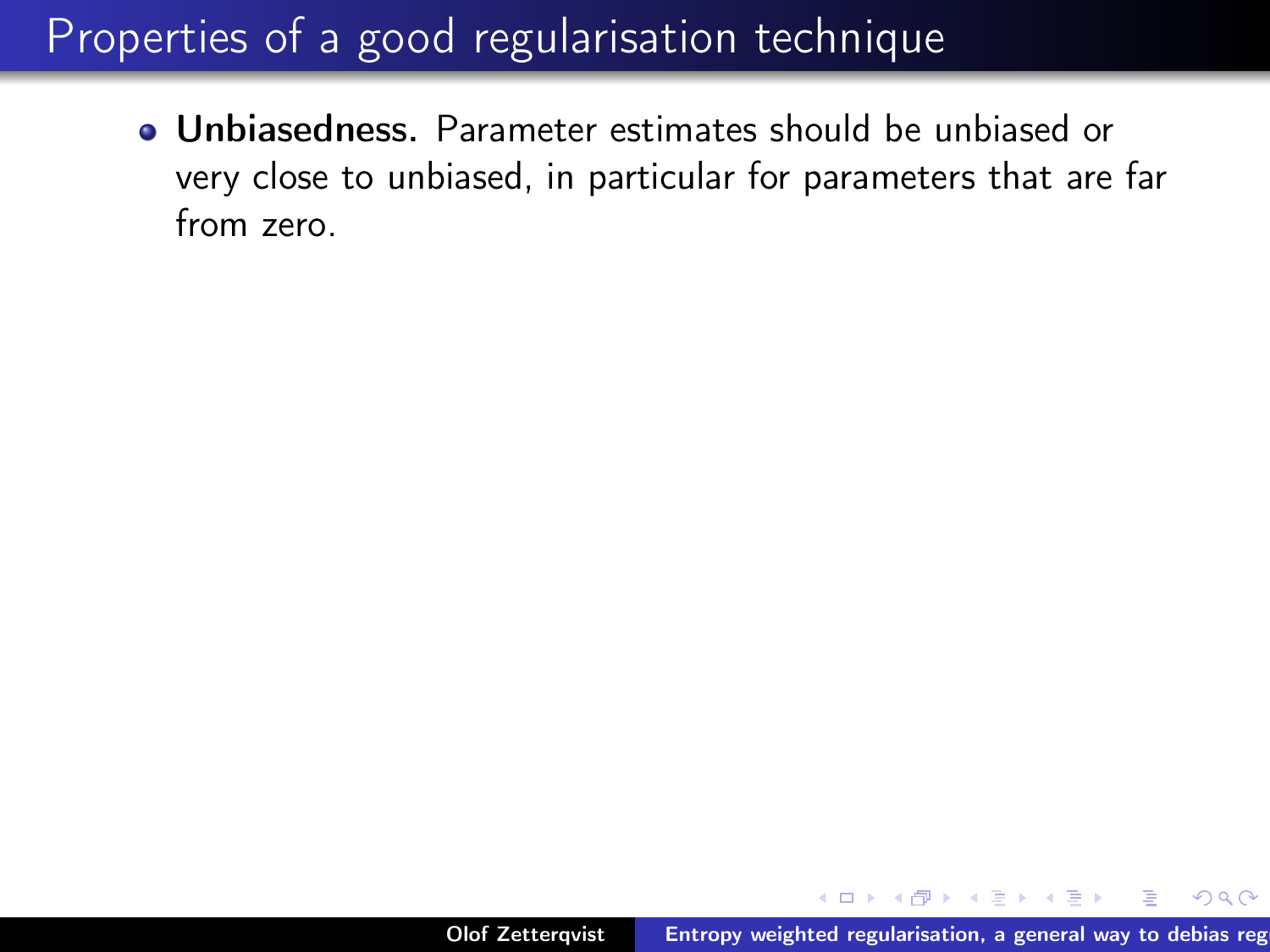- Unbiasedness. Parameter estimates should be unbiased or very close to unbiased, in particular for parameters that are far from zero.
- **Consistency** of the estimated parameters; the parameter estimator converges in probability to the true parameter as  $n \to \infty$ .

不重 医不重 医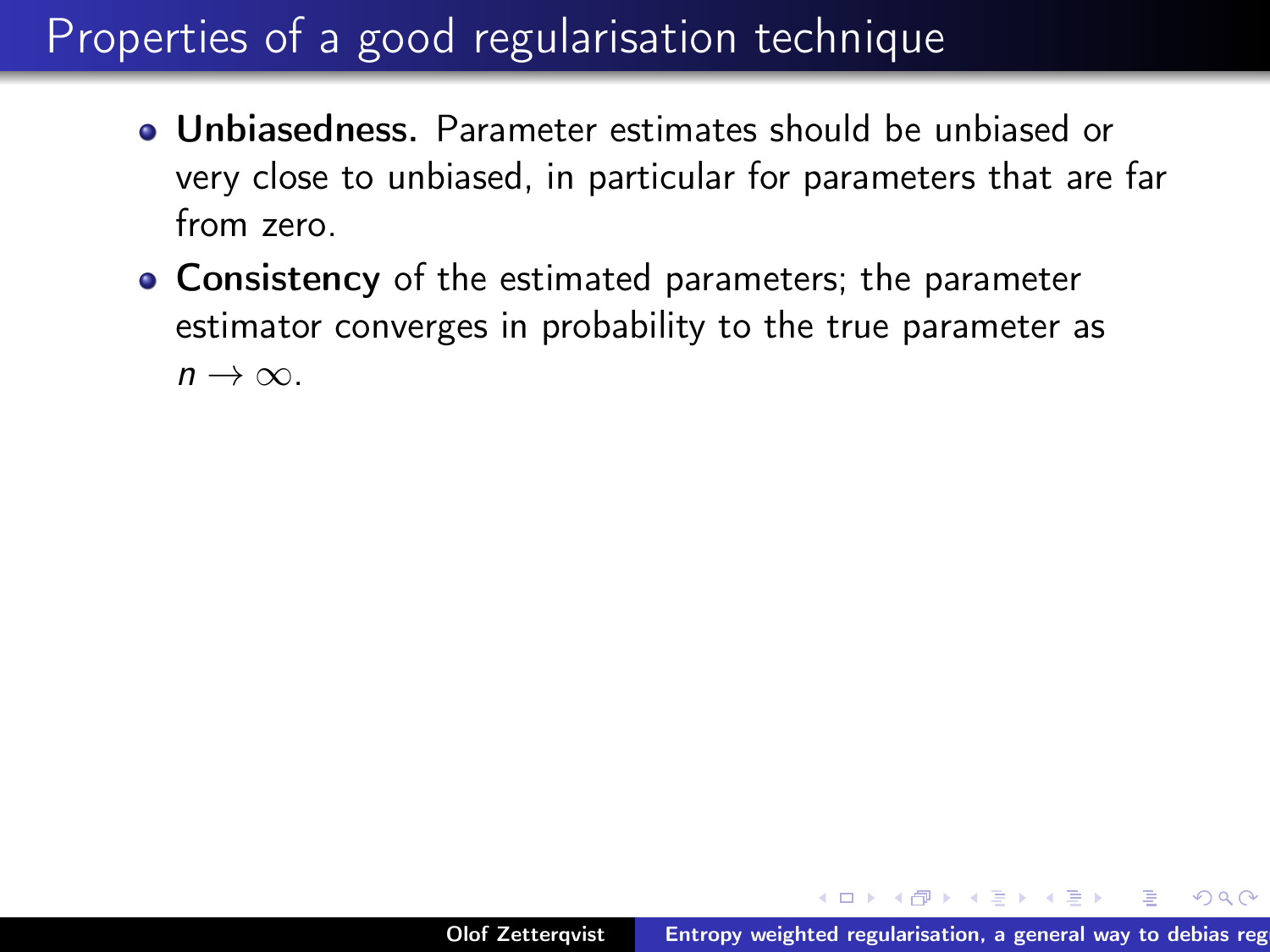- Unbiasedness. Parameter estimates should be unbiased or very close to unbiased, in particular for parameters that are far from zero.
- **Consistency** of the estimated parameters; the parameter estimator converges in probability to the true parameter as  $n \to \infty$ .
- Continuity. Parameter estimates should be continuous as functions of the data.

医单侧 医骨下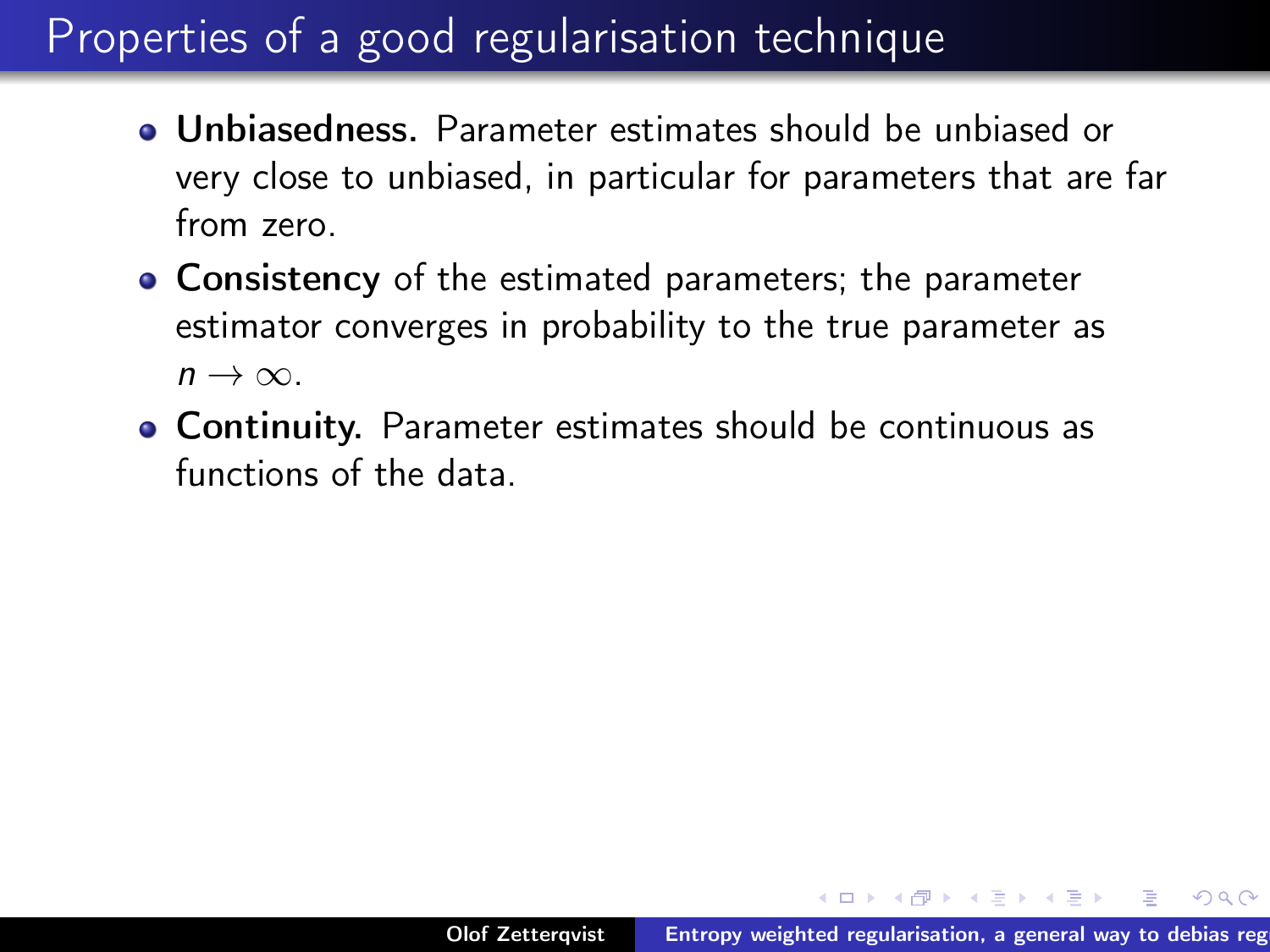- Unbiasedness. Parameter estimates should be unbiased or very close to unbiased, in particular for parameters that are far from zero.
- **Consistency** of the estimated parameters; the parameter estimator converges in probability to the true parameter as  $n \to \infty$ .
- Continuity. Parameter estimates should be continuous as functions of the data.

When the purpose of estimation is also variable selection, the following can be added.

押す マミキシマミャ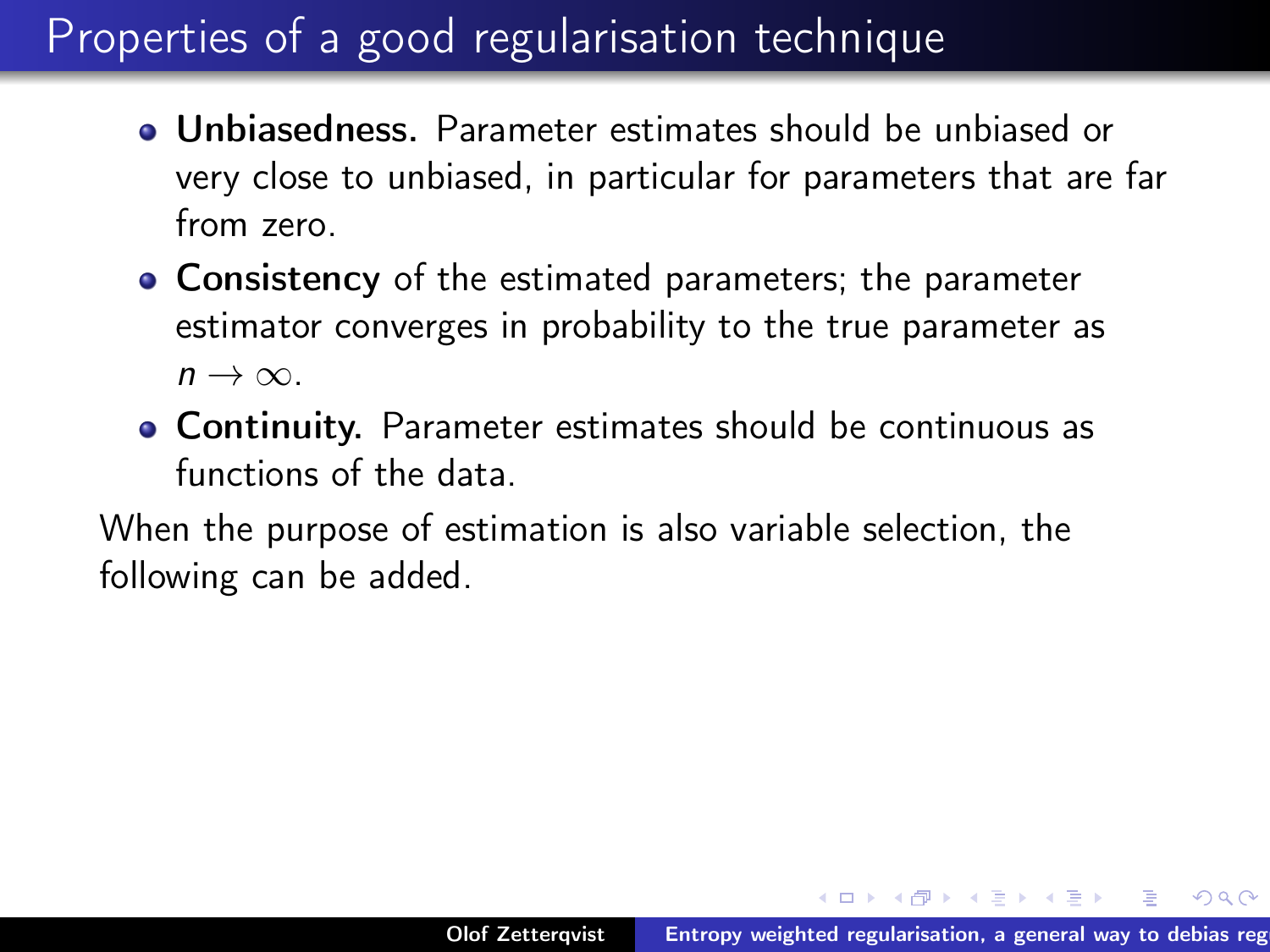- <span id="page-9-0"></span>Unbiasedness. Parameter estimates should be unbiased or very close to unbiased, in particular for parameters that are far from zero.
- **Consistency** of the estimated parameters; the parameter estimator converges in probability to the true parameter as  $n \to \infty$ .
- Continuity. Parameter estimates should be continuous as functions of the data.

When the purpose of estimation is also variable selection, the following can be added.

• Sparsity. This means that (as many as possible of the) parameters whose true value is zero should be estimated as zero.

メタト メミト メミト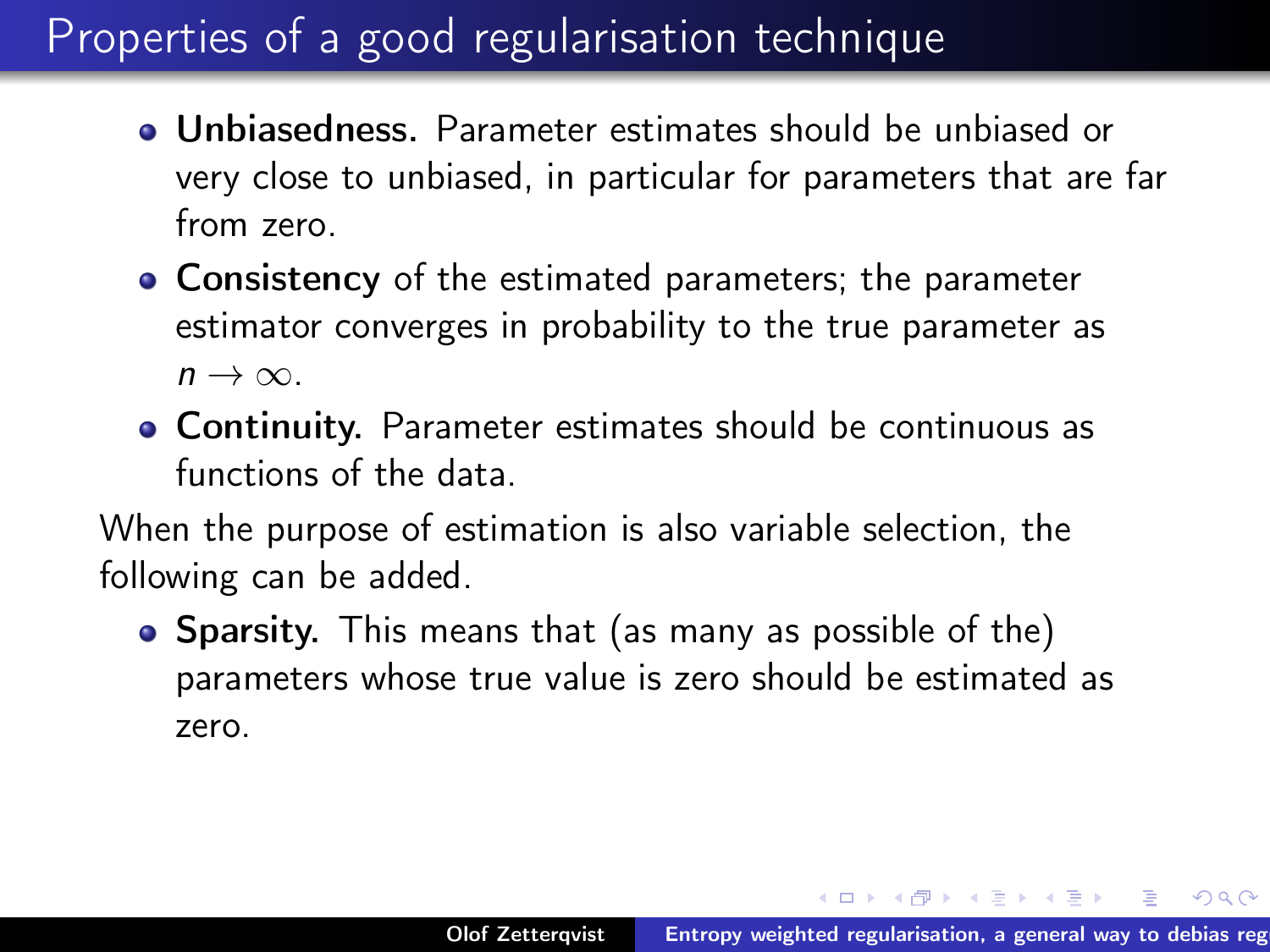- <span id="page-10-0"></span>Unbiasedness. Parameter estimates should be unbiased or very close to unbiased, in particular for parameters that are far from zero.
- **Consistency** of the estimated parameters; the parameter estimator converges in probability to the true parameter as  $n \to \infty$ .
- Continuity. Parameter estimates should be continuous as functions of the data.

When the purpose of estimation is also variable selection, the following can be added.

- Sparsity. This means that (as many as possible of the) parameters whose true value is zero should be estimated as zero.
- Sign consistency. With probability converging to one in the number of observations, all parameter estimates have the same sign as the true parameter (where  $sign(0) = 0$  $sign(0) = 0$  $sign(0) = 0$  $sign(0) = 0$  $sign(0) = 0$  $sign(0) = 0$ )[.](#page-10-0)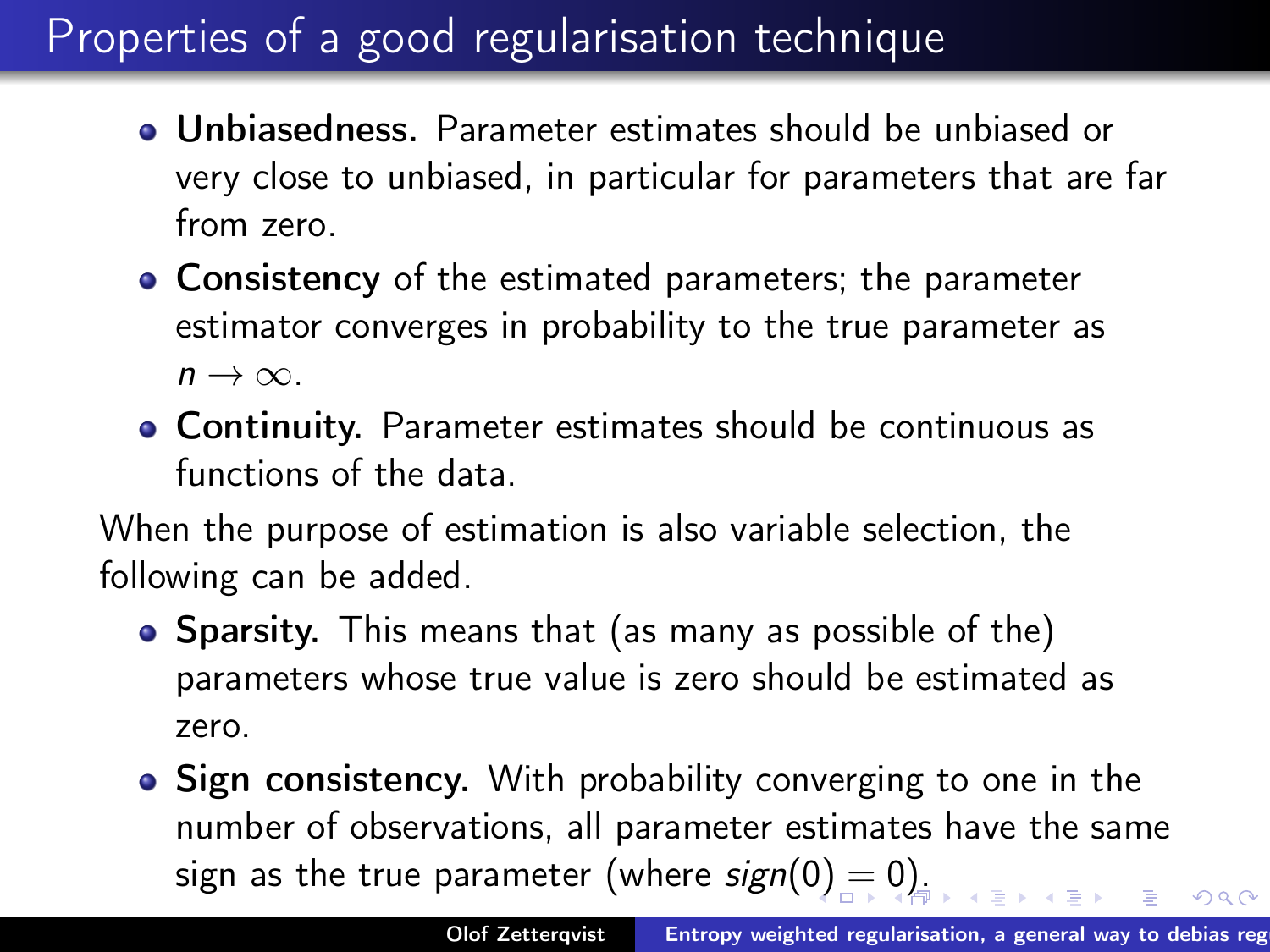# <span id="page-11-0"></span>Shortly some common methods

Add a penalty  $g_\lambda(\beta)$  to the loss function  $\sum_i \frac{1}{2}$  $\frac{1}{2}||Y-X\beta||_2^2 + g_{\lambda}(\beta).$ 

→ 伊 ▶ → 周 ▶ → 周 ▶

 $2Q$ 

э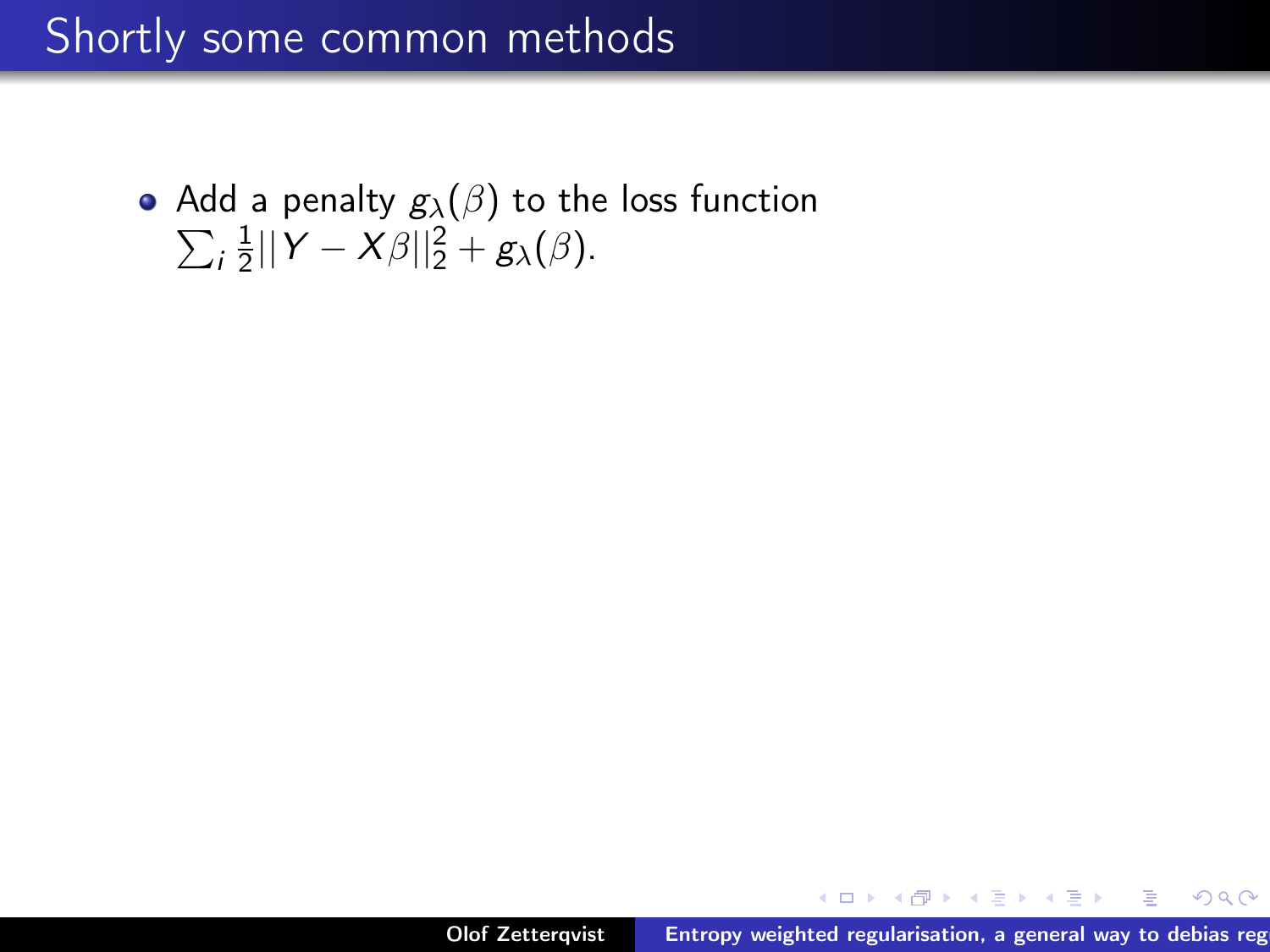### Shortly some common methods

- Add a penalty  $g_\lambda(\beta)$  to the loss function  $\sum_i \frac{1}{2}$  $\frac{1}{2}||Y-X\beta||_2^2 + g_{\lambda}(\beta).$
- OLS:  $g_{\lambda}(\beta) = 0$
- **Lasso:**  $g_{\lambda}(\beta) = \lambda \sum_i |\beta_i|$
- Ridge:  $g_{\lambda}(\beta) = \lambda \sum_i \beta_i^2$
- Bridge:  $g_{\lambda}(\beta;\gamma) = \lambda \sum_i |\beta_i|^{\gamma}; \gamma > 0$
- $\bullet$  SCAD:  $g_{\lambda}(\beta; a) =$  $\sum_i \left[ 1(|\beta_i| < \lambda) \lambda |\beta_i| + 1(\lambda \leq |\beta_i| \leq a\lambda) \frac{|\beta_i|^2 - 2a\lambda |\beta_i| + \lambda^2}{2(a-1)} + 1(|\beta_i| > a\lambda) \frac{(a+1)\lambda^2}{2} \right];\ a > 1.$
- Adaptive lasso:  $g_\lambda(\beta;\gamma)=\lambda\sum_i\omega_i|\beta_i|$ ; where  $\omega_i$  is weights based on a previous estimate  $\hat{\beta}$ . One example is  $\omega_i = \frac{1}{\hat{\beta}_i}$  $\frac{1}{|\hat{\beta}_i|^{\gamma}};\ \gamma>0$

→ イラン イヨン イヨン 一店

 $298$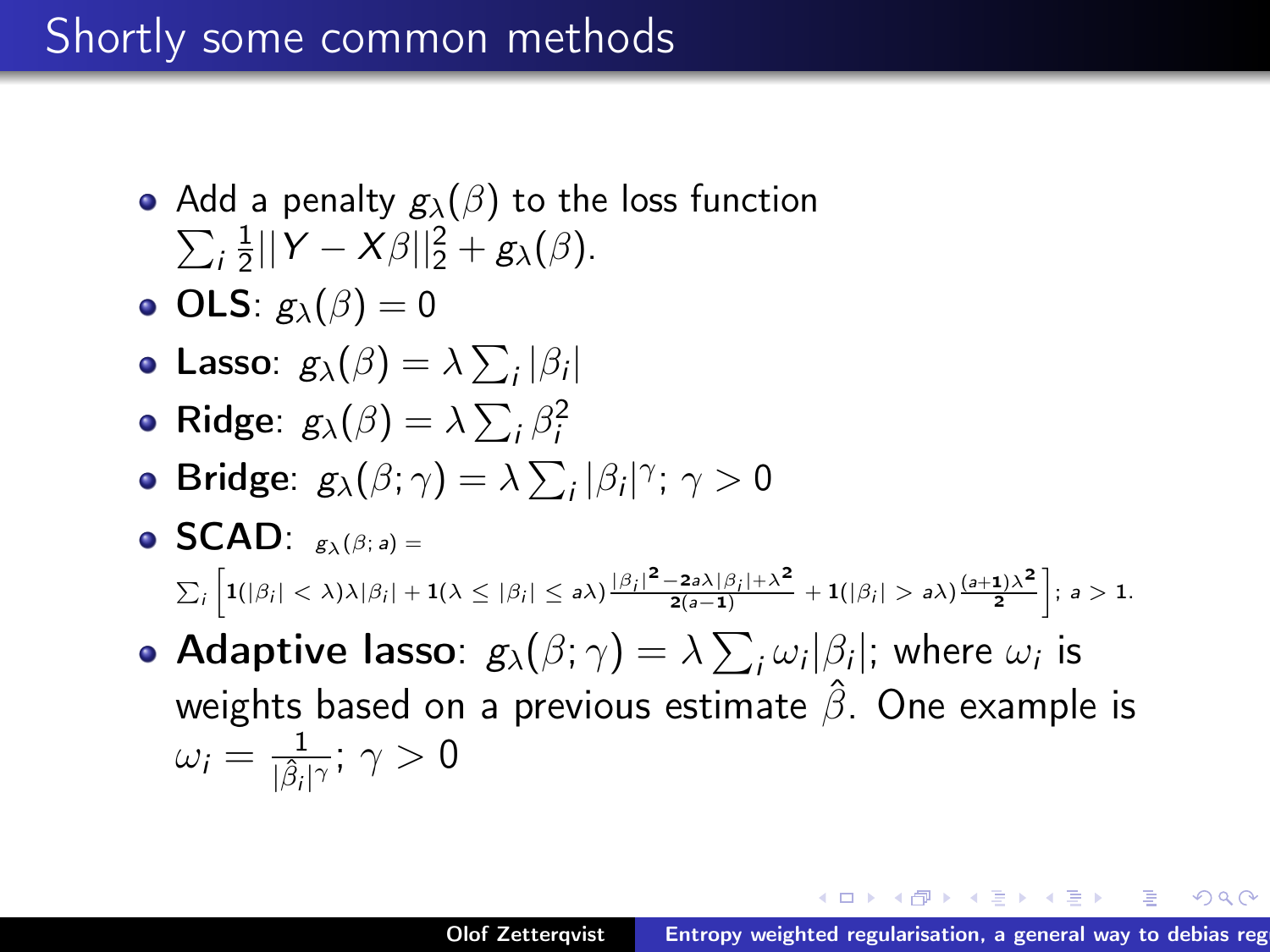|                       | <b>Unbiased</b>   | Consistency | Continuity        | Sparsity             | Sign consistency     |
|-----------------------|-------------------|-------------|-------------------|----------------------|----------------------|
| <b>OLS</b>            | Yes               | Yes         | Yes               | No                   | No                   |
| Lasso                 | No                | Yes         | Yes               | Yes                  | Yes                  |
| Ridge                 | No                | Yes         | Yes               | No                   | No                   |
| <b>Bridge</b>         | When $\gamma < 1$ | Yes         | When $\gamma > 1$ | When $\gamma \leq 1$ | When $\gamma \leq 1$ |
| <b>SCAD</b>           | Yes               | Yes         | Yes               | Yes                  | Yes                  |
| <b>Adaptive lasso</b> | Yes               | Yes         | Yes               | Yes                  | Yes                  |

Table: A table of which of the common approaches fulfills the requested properties.

メロメ メ御 メメ ミメ メ ミメー

 $299$ 

唾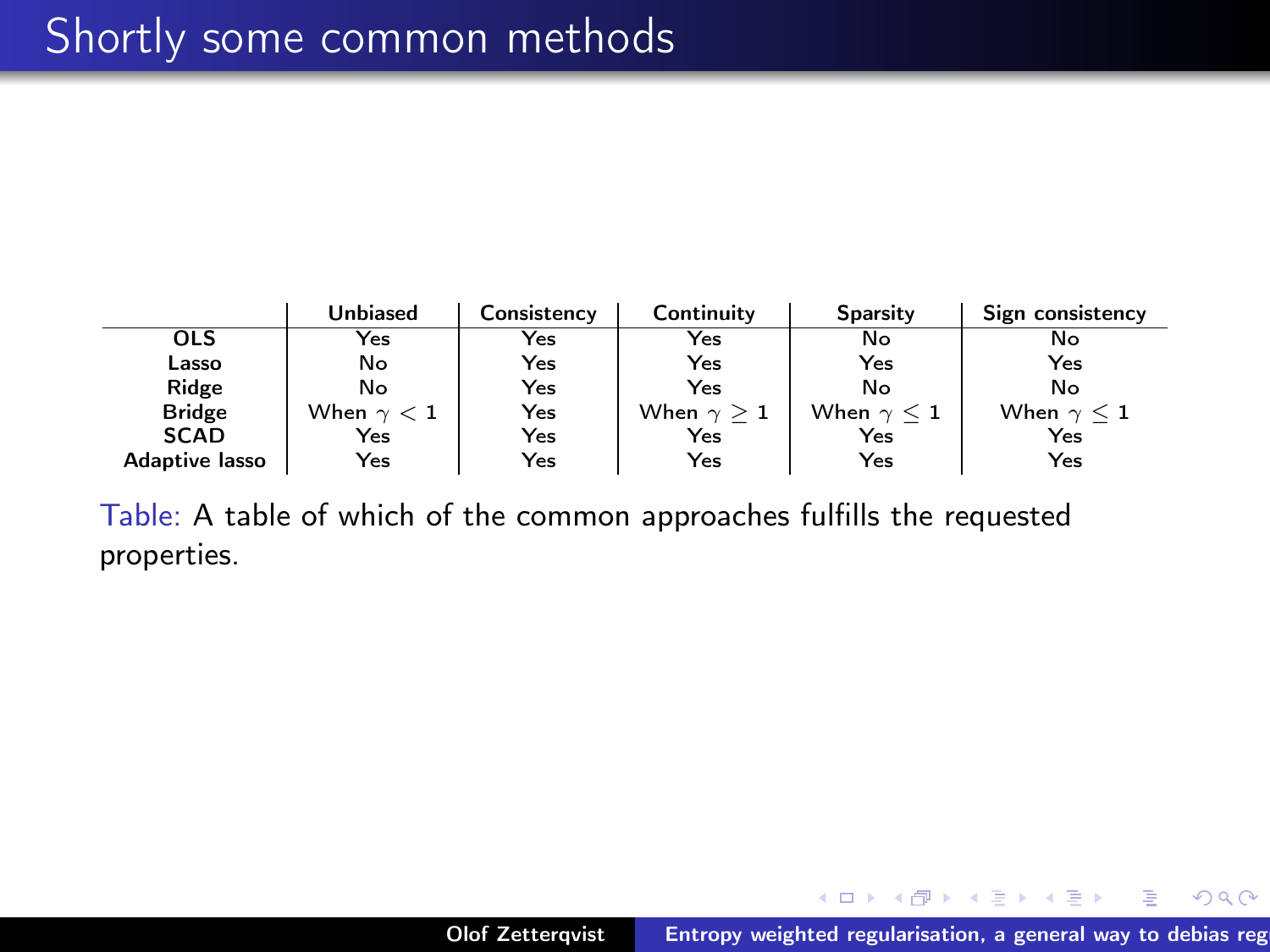• 
$$
\tilde{\beta} = \arg \min_{\beta} \frac{1}{2} ||Y - X\beta||^2 + \sum_{k}^{p} g_{\lambda}(\beta_k; \phi)
$$

メロメ メタメ メミメ メミメ

 $299$ 

重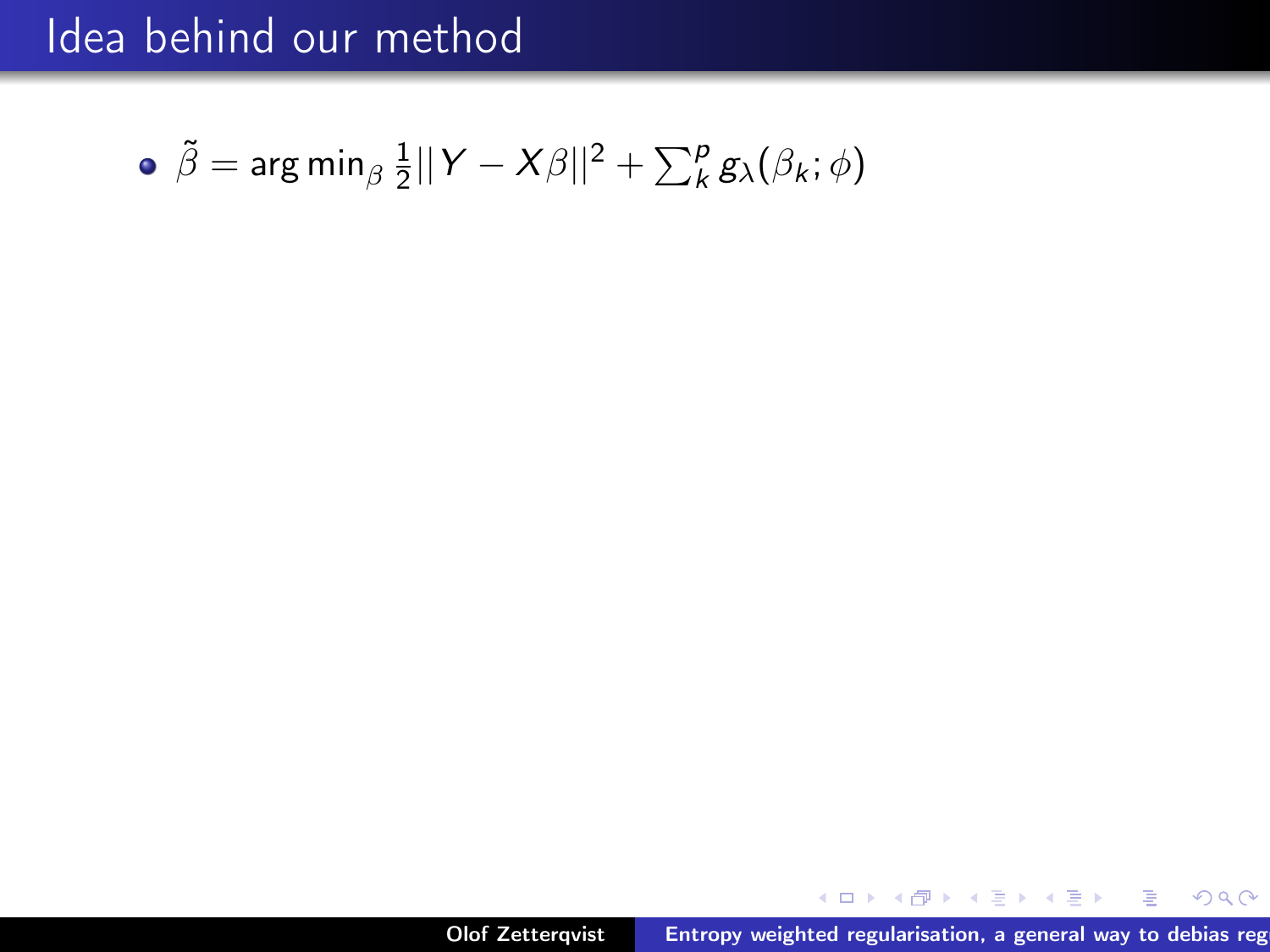- $\tilde{\beta} = \mathsf{arg} \, \mathsf{min}_\beta \, \frac{1}{2}$  $\frac{1}{2}||Y-X\beta||^2 + \sum_{k}^{p} g_{\lambda}(\beta_k; \phi)$
- $\tilde{\beta}, \tilde{\mathsf{u}} = \mathsf{arg\,min}_{\beta, \mathsf{u}} \sum_i \frac{1}{2}$  $\frac{1}{2}||Y-X\beta||_2^2 + \sum_k^p u_k g_\lambda(\beta_k; \phi) + \tilde{g}_\gamma(u)$

御き メミメメミメー

 $2Q$ 

净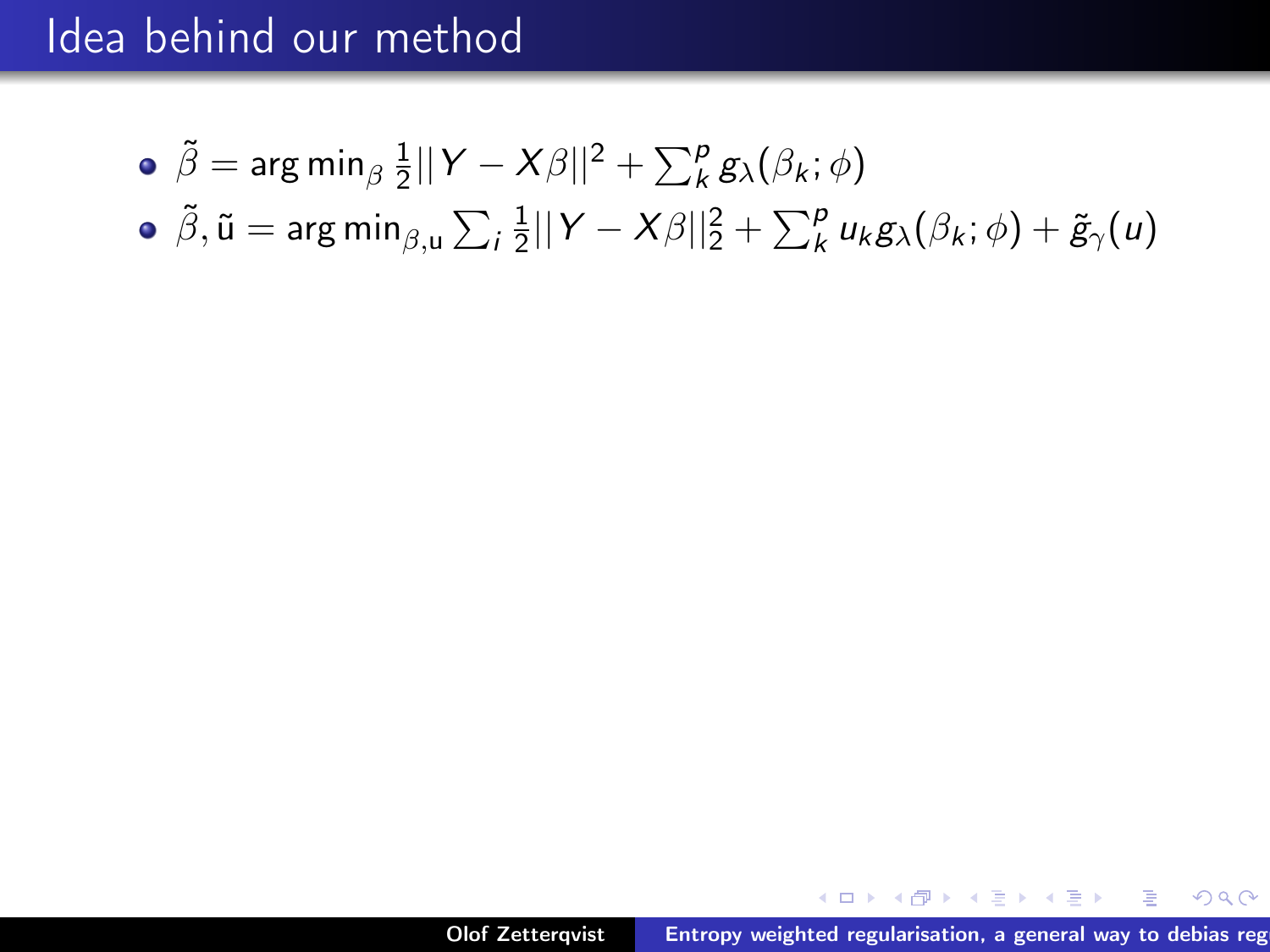- $\tilde{\beta} = \mathsf{arg} \, \mathsf{min}_\beta \, \frac{1}{2}$  $\frac{1}{2}||Y-X\beta||^2 + \sum_{k}^{p} g_{\lambda}(\beta_k; \phi)$
- $\tilde{\beta}, \tilde{\mathsf{u}} = \mathsf{arg\,min}_{\beta, \mathsf{u}} \sum_i \frac{1}{2}$  $\frac{1}{2}||Y-X\beta||_2^2 + \sum_k^p u_k g_\lambda(\beta_k; \phi) + \tilde{g}_\gamma(u)$
- $\bullet$  We have considered the function  $g$  to be a regular lasso,  $\mathcal{g} = ||\cdot||_1$ , and ridge  $\mathcal{g} = \frac{1}{2}$  $\frac{1}{2}||\cdot||_2^2$ . These will give the methods Entropy Weighted Lasso (EWL) and Entropy Weighted Ridge (EWR)

マーター マーティング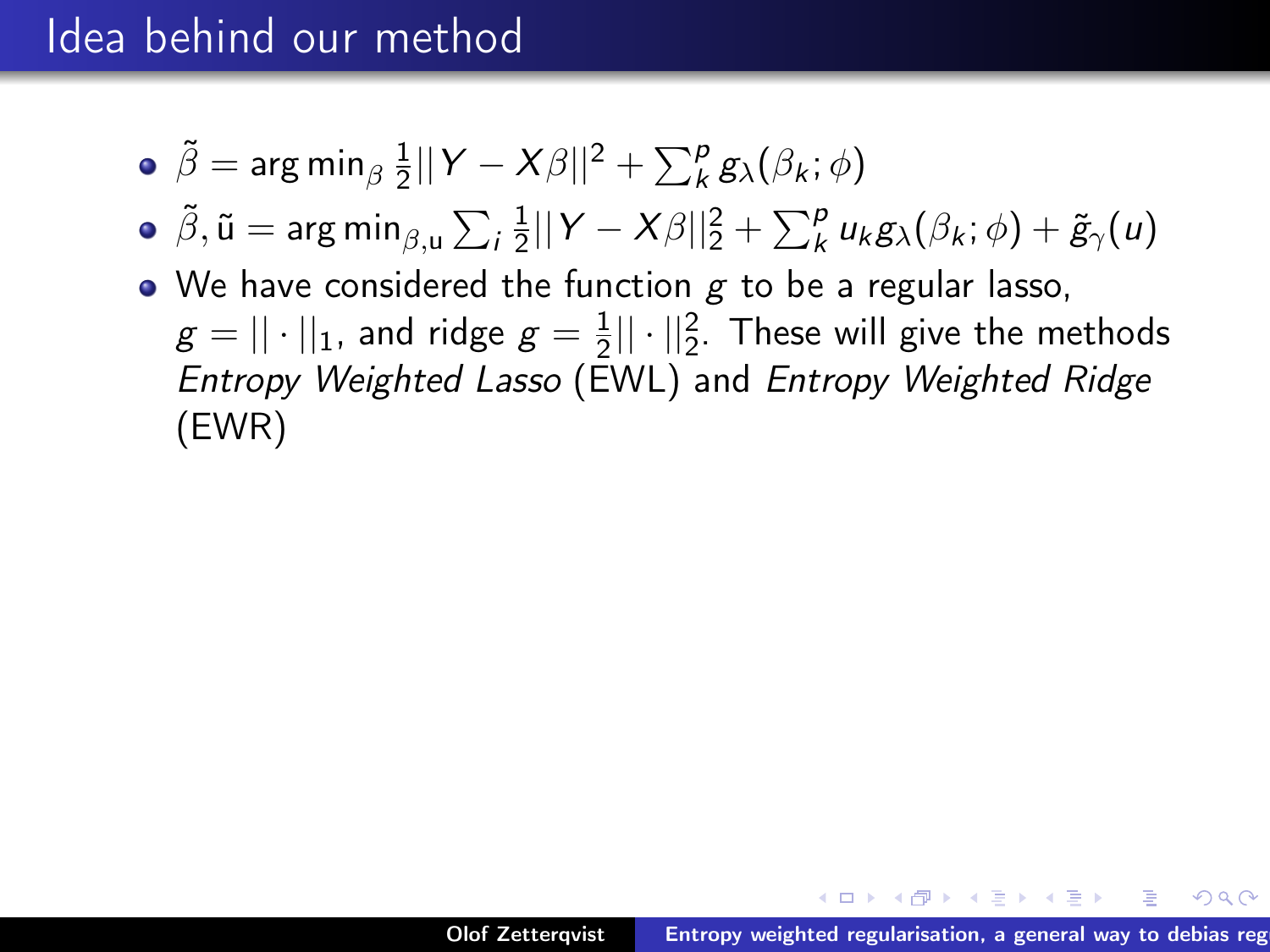• 
$$
\tilde{\beta} = \arg \min_{\beta} \frac{1}{2} ||Y - X\beta||^2 + \sum_{k}^{p} g_{\lambda}(\beta_k; \phi)
$$

• 
$$
\tilde{\beta}
$$
,  $\tilde{u} = \arg \min_{\beta, u} \sum_{i} \frac{1}{2} ||Y - X\beta||_2^2 + \sum_{k}^{p} u_k g_{\lambda}(\beta_k; \phi) + \tilde{g}_{\gamma}(u)$ 

- $\bullet$  We have considered the function  $g$  to be a regular lasso,  $\mathcal{g} = ||\cdot||_1$ , and ridge  $\mathcal{g} = \frac{1}{2}$  $\frac{1}{2}||\cdot||_2^2$ . These will give the methods Entropy Weighted Lasso (EWL) and Entropy Weighted Ridge (EWR)
- $\widetilde{g}_{\gamma}$  is considered to be  $\widetilde{g}_{\gamma}(u) = \sum_i \gamma(u_i \log u_i u_i + 1)$

→ イラン イヨン イヨン 一店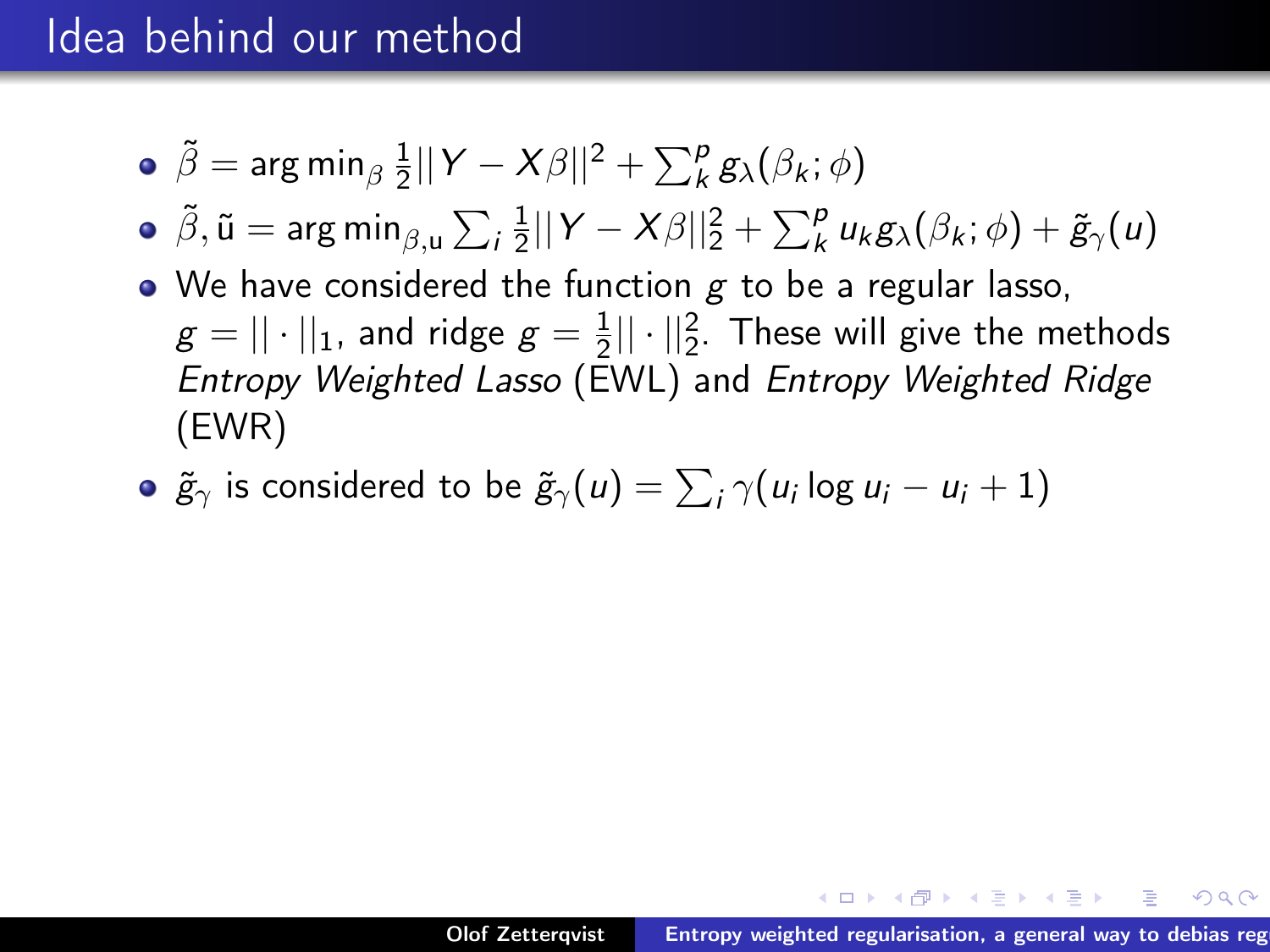• 
$$
\tilde{\beta} = \arg \min_{\beta} \frac{1}{2} ||Y - X\beta||^2 + \sum_{k}^{p} g_{\lambda}(\beta_k; \phi)
$$

• 
$$
\tilde{\beta}
$$
,  $\tilde{u} = \arg \min_{\beta, u} \sum_{i} \frac{1}{2} ||Y - X\beta||_2^2 + \sum_{k}^{p} u_k g_{\lambda}(\beta_k; \phi) + \tilde{g}_{\gamma}(u)$ 

- $\bullet$  We have considered the function g to be a regular lasso,  $\mathcal{g} = ||\cdot||_1$ , and ridge  $\mathcal{g} = \frac{1}{2}$  $\frac{1}{2}||\cdot||_2^2$ . These will give the methods Entropy Weighted Lasso (EWL) and Entropy Weighted Ridge (EWR)
- $\widetilde{g}_{\gamma}$  is considered to be  $\widetilde{g}_{\gamma}(u) = \sum_i \gamma(u_i \log u_i u_i + 1)$
- Putting it all together gives us an optimisation problem of the form

$$
\tilde{\beta}, \tilde{u} = \underset{\beta, u}{\arg \min} \sum_{i} \frac{1}{2} ||Y - X\beta||_2^2 + \sum_{k=1}^p u_k g_\lambda(\beta_k; \phi) + \sum_{k=1}^p \gamma(u_i \log u_i - u_i + 1)
$$

オター・メモ トラ モード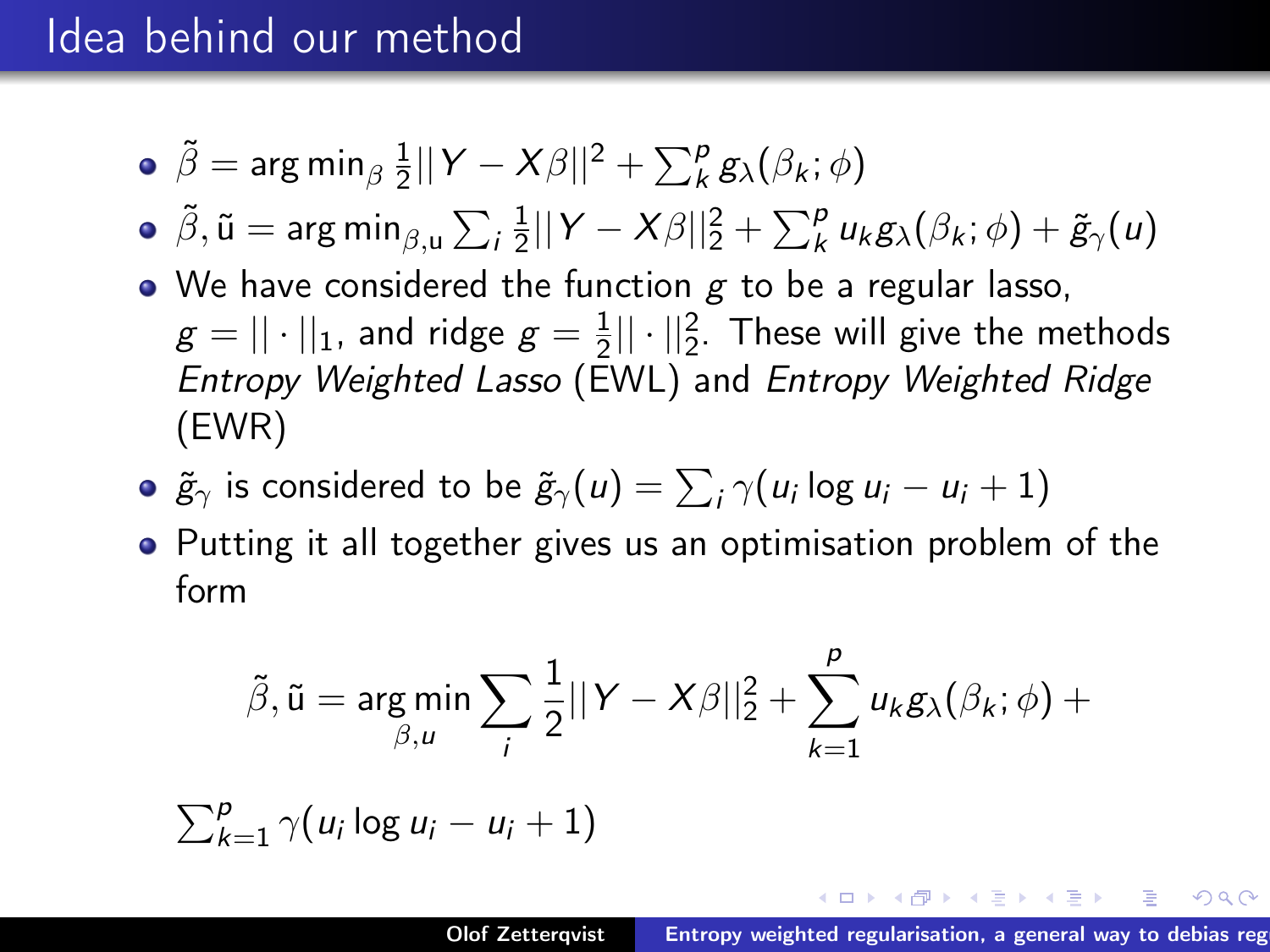• 
$$
\tilde{\beta}
$$
,  $\tilde{u} = \arg \min_{\beta, u} \sum_i \frac{1}{2} ||Y - X\beta||_2^2 + \sum_k^p u_k g_\lambda(\beta_k; \phi) + \sum_i \gamma(u_i \log u_i - u_i + 1)$ 

 $\mathcal{A}$  .

御 ト イヨ ト イヨ ト

 $299$ 

Ξ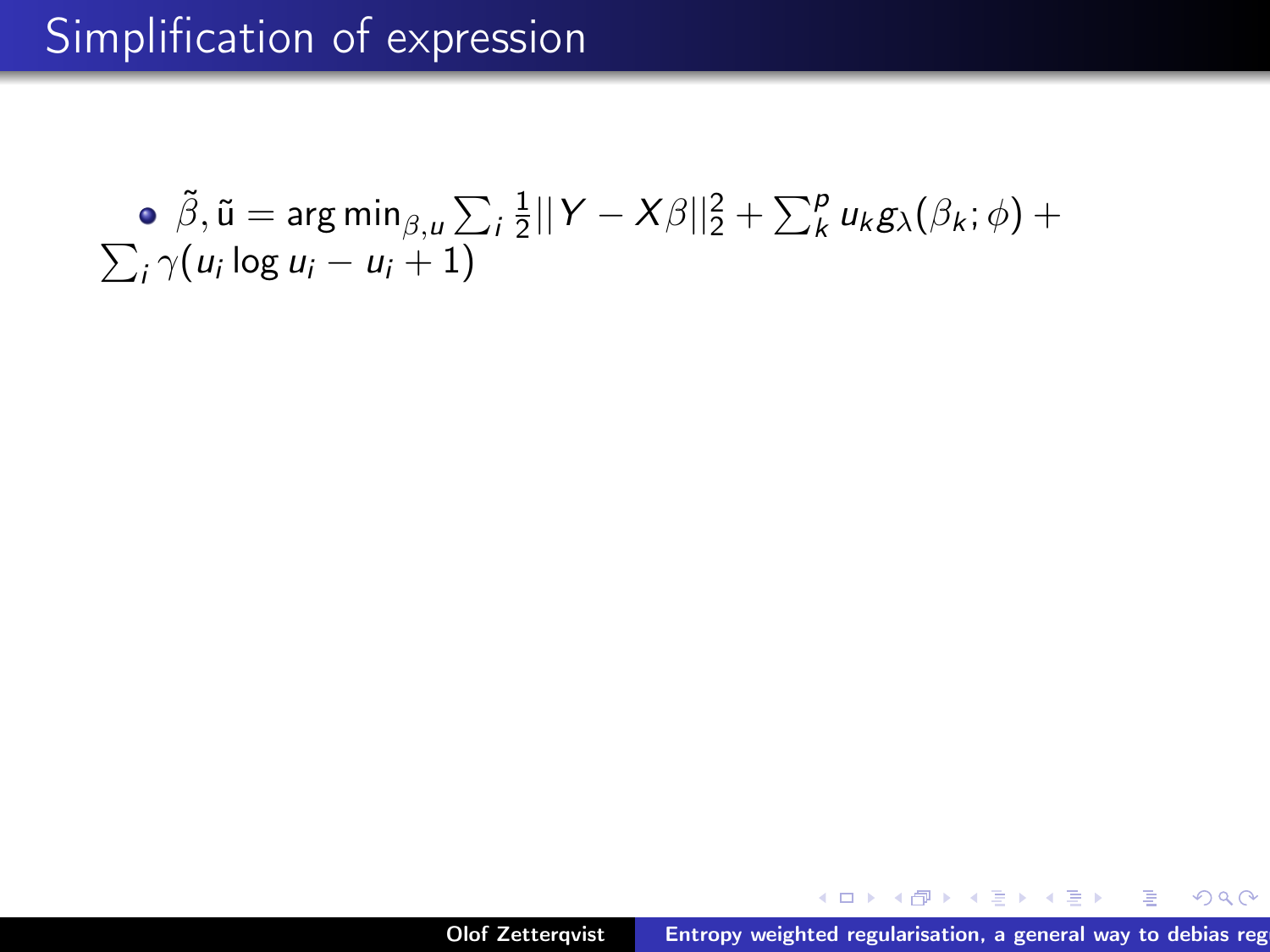• 
$$
\tilde{\beta}
$$
,  $\tilde{u} = \arg \min_{\beta, u} \sum_i \frac{1}{2} ||Y - X\beta||_2^2 + \sum_k^p u_k g_\lambda(\beta_k; \phi) + \sum_i \gamma(u_i \log u_i - u_i + 1)$ 

Minimizing with respect to *u* gives us  $u_k = e^{-\frac{1}{\gamma}g_\lambda(\beta_k;\phi)}$ 

押す マミキシマミャ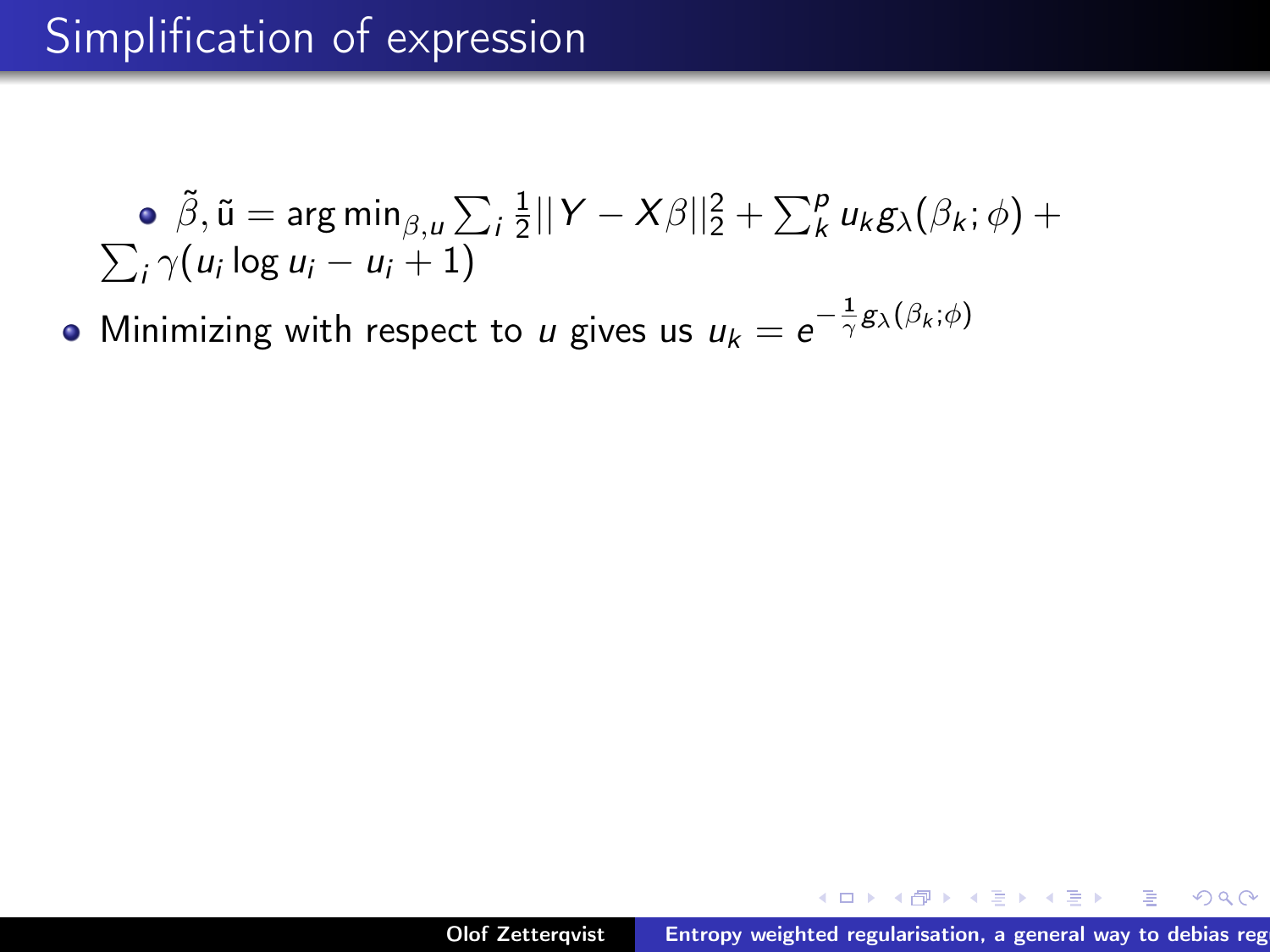$\tilde{\beta}, \tilde{\mathsf{u}} = \mathsf{arg\,min}_{\beta,\mu} \sum_i \frac{1}{2}$  $\frac{1}{2}||Y-X\beta||_2^2 + \sum_k^p u_k g_\lambda(\beta_k;\phi) +$  $\sum_i \gamma(u_i \log u_i - u_i + 1)$ 

Minimizing with respect to *u* gives us  $u_k = e^{-\frac{1}{\gamma}g_\lambda(\beta_k;\phi)}$ 

• Putting this into our original minimization problem gives us that  $\tilde{\beta} = \mathsf{arg\,min}_{\beta} \sum_i \frac{1}{2}$  $\frac{1}{2} ||Y-X\beta||_2^2 + \sum_k^p \gamma(1-e^{-\frac{1}{\gamma}\mathcal{B}_{\lambda}(\beta_k;\phi)})$ 

 $\mathcal{A}$  and  $\mathcal{A}$  in the set of  $\mathbb{R}$  is a set of  $\mathbb{R}$  is a set of  $\mathbb{R}$  is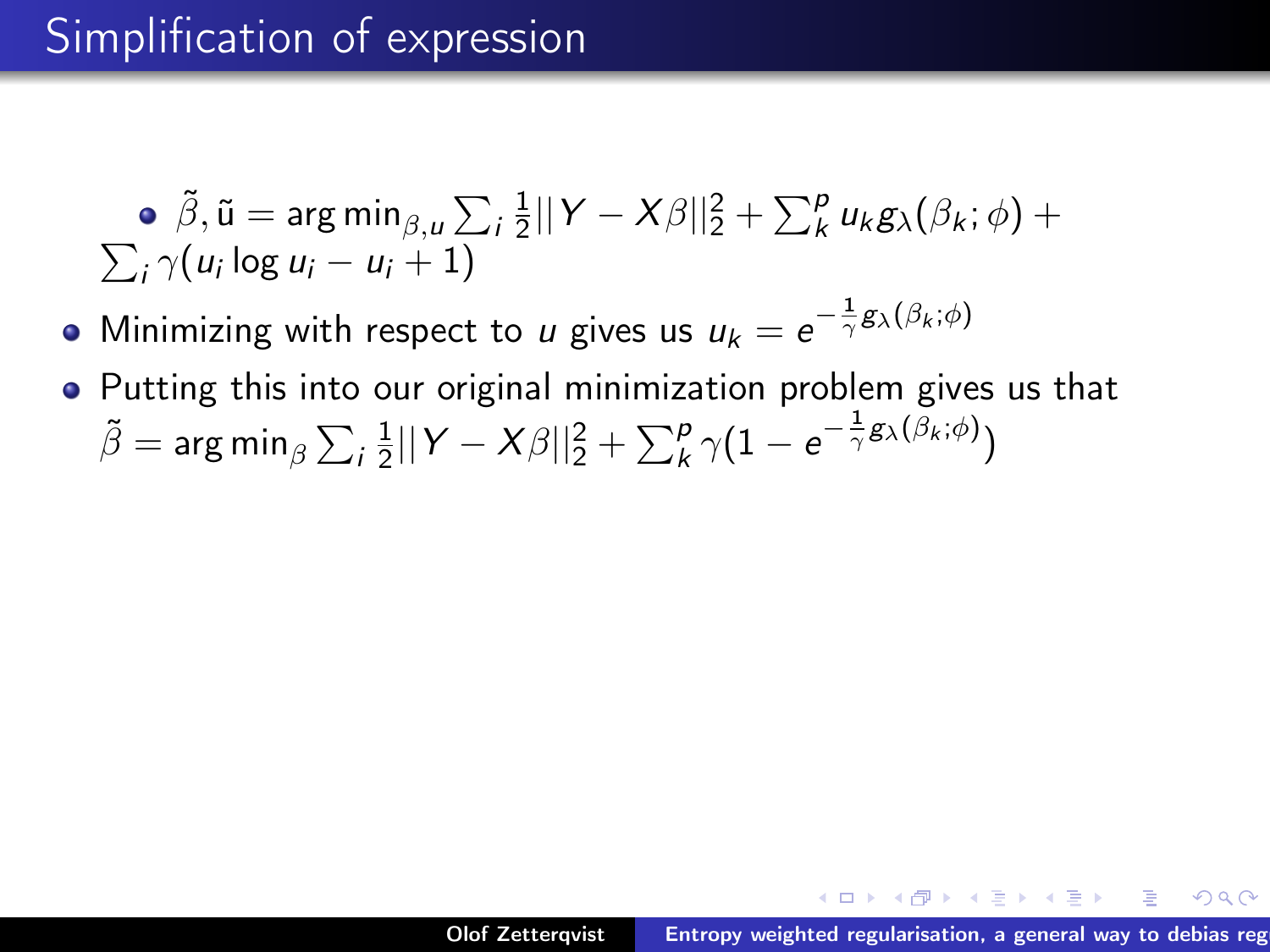$\tilde{\beta}, \tilde{\mathsf{u}} = \mathsf{arg\,min}_{\beta,\mu} \sum_i \frac{1}{2}$  $\frac{1}{2}||Y-X\beta||_2^2 + \sum_k^p u_k g_\lambda(\beta_k;\phi) +$  $\sum_i \gamma(u_i \log u_i - u_i + 1)$ 

Minimizing with respect to *u* gives us  $u_k = e^{-\frac{1}{\gamma}g_\lambda(\beta_k;\phi)}$ 

• Putting this into our original minimization problem gives us that  $\tilde{\beta} = \mathsf{arg\,min}_{\beta} \sum_i \frac{1}{2}$  $\frac{1}{2} ||Y-X\beta||_2^2 + \sum_k^p \gamma(1-e^{-\frac{1}{\gamma}\mathcal{B}_{\lambda}(\beta_k;\phi)})$  $\mathsf{g}_{\lambda}(\beta_{k};\phi)=\lambda\sum|\beta|\Rightarrow\gamma(1-e^{-\frac{\lambda}{\gamma}|\beta_{k}|})$  (EWL)  $g_{\lambda}(\beta_k;\phi)=\lambda\sum\frac{1}{2}\beta_k^2\Rightarrow\gamma(1-e^{-\frac{\lambda}{2\gamma}\beta_k^2})$  (EWR)

マーター マーティング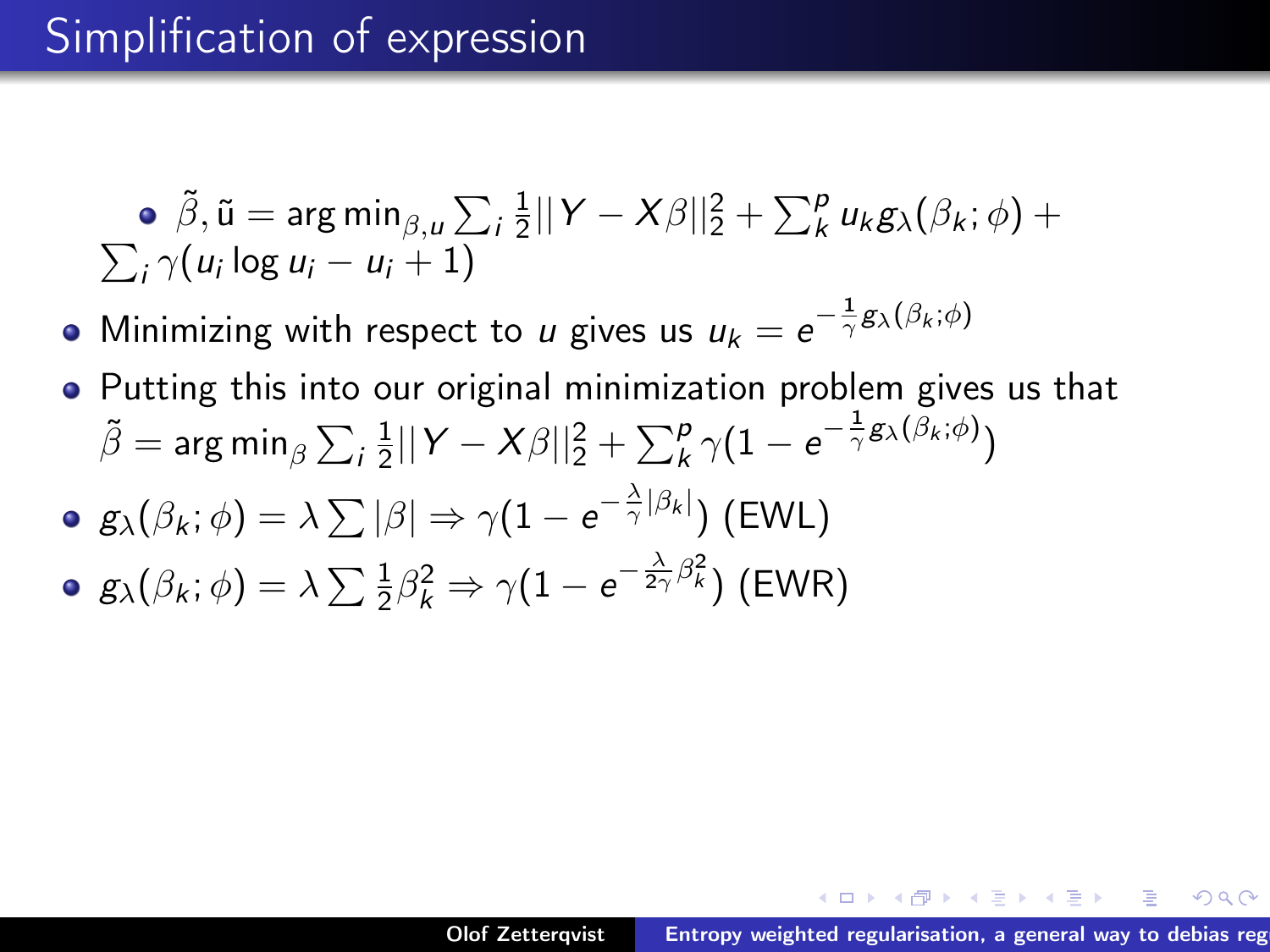$\tilde{\beta}, \tilde{\mathsf{u}} = \mathsf{arg\,min}_{\beta,\mu} \sum_i \frac{1}{2}$  $\frac{1}{2}||Y-X\beta||_2^2 + \sum_k^p u_k g_\lambda(\beta_k;\phi) +$  $\sum_i \gamma(u_i \log u_i - u_i + 1)$ 

Minimizing with respect to *u* gives us  $u_k = e^{-\frac{1}{\gamma}g_\lambda(\beta_k;\phi)}$ 

- Putting this into our original minimization problem gives us that  $\tilde{\beta} = \mathsf{arg\,min}_{\beta} \sum_i \frac{1}{2}$  $\frac{1}{2} ||Y-X\beta||_2^2 + \sum_k^p \gamma(1-e^{-\frac{1}{\gamma}\mathcal{B}_{\lambda}(\beta_k;\phi)})$
- $\mathsf{g}_{\lambda}(\beta_{k};\phi)=\lambda\sum|\beta|\Rightarrow\gamma(1-e^{-\frac{\lambda}{\gamma}|\beta_{k}|})$  (EWL)
- $g_{\lambda}(\beta_k;\phi)=\lambda\sum\frac{1}{2}\beta_k^2\Rightarrow\gamma(1-e^{-\frac{\lambda}{2\gamma}\beta_k^2})$  (EWR)
- Some interesting observations
	- Letting  $\gamma\rightarrow\infty\Rightarrow\gamma(1-e^{-\frac{\lambda}{\gamma}|\beta_k|^{j}})\rightarrow \lambda|\beta_k|^{j}$
	- Letting  $\frac{\lambda}{\gamma}\to\infty\Rightarrow \gamma(1-e^{-\frac{\lambda}{\gamma}|\beta_k|^j})\to \gamma 1_{\beta_{\bf k}\neq 0}$

イロメ イ押 トイラ トイラメー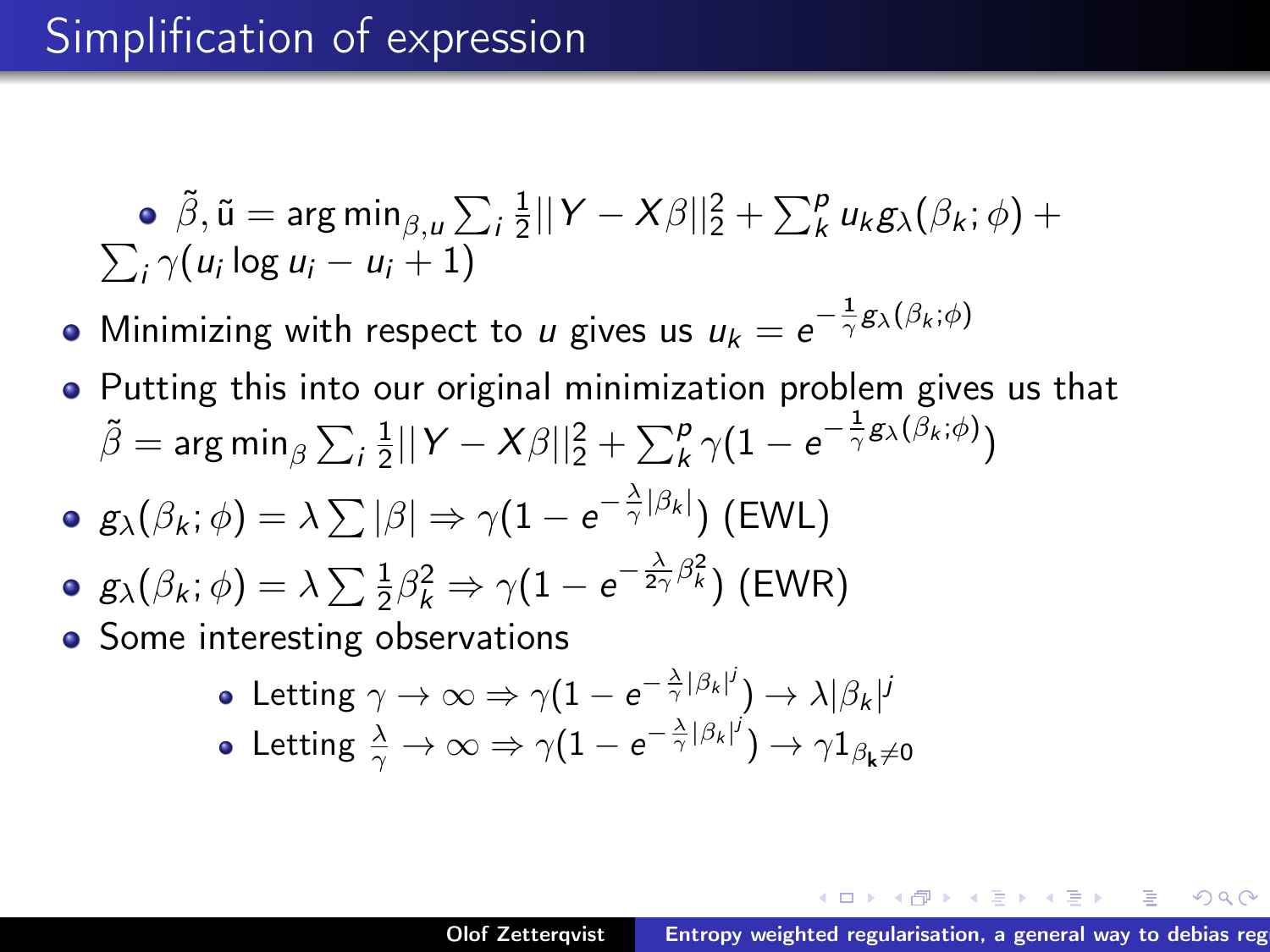### Some interesting theoretical results

#### Theorem

Let  $s_1^2$  be the smallest eigenvalue of  $X^TX$ . The minimisation problem

$$
\tilde{\beta} = \min_{\beta} \frac{1}{2} ||Y - X\beta||_2^2 + \gamma \sum_{j=1}^p (1 - e^{-\frac{\lambda}{\gamma}|\beta_j|})
$$

is convex whenever  $\gamma > \frac{\lambda^2}{\epsilon^2}$  $rac{\lambda^2}{s_1^2}$ .

御 ▶ イヨ ▶ イヨ ▶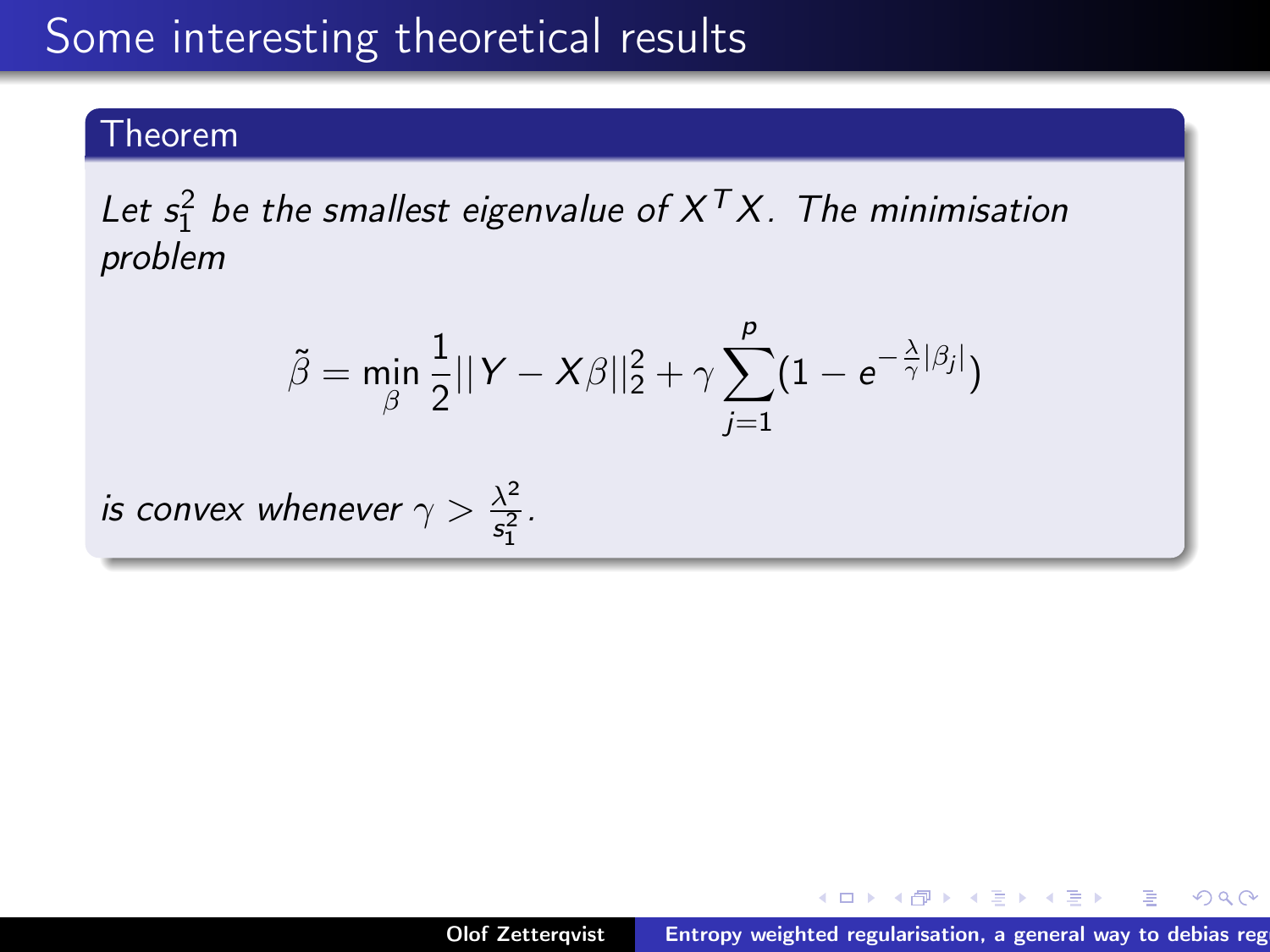# Some interesting theoretical results

#### Theorem

Let  $s_1^2$  be the smallest eigenvalue of  $X^TX$ . The minimisation problem

$$
\tilde{\beta} = \min_{\beta} \frac{1}{2} ||Y - X\beta||_2^2 + \gamma \sum_{j=1}^p (1 - e^{-\frac{\lambda}{\gamma}|\beta_j|})
$$

is convex whenever  $\gamma > \frac{\lambda^2}{\epsilon^2}$  $rac{\lambda^2}{s_1^2}$ .

outline of proof: Within each orthant we study the hessian

$$
b^{\mathsf{T}}\frac{\partial^2 \mathsf{L}(\beta)}{\partial \beta^2}b \geq b^{\mathsf{T}}\left(X^{\mathsf{T}}X - \frac{\lambda^2}{\gamma}\mathsf{I}\right)b
$$

which is positive if  $\gamma > \frac{\lambda^2}{\epsilon^2}$  $\frac{\lambda^2}{s_1^2}$ . We then combine all orthants by noticing that we can expand the domain of each orthant and look at the maximum over convex functions.  $\mathbb{R}^n$  is a  $\mathbb{R}^n$  is  $\Omega$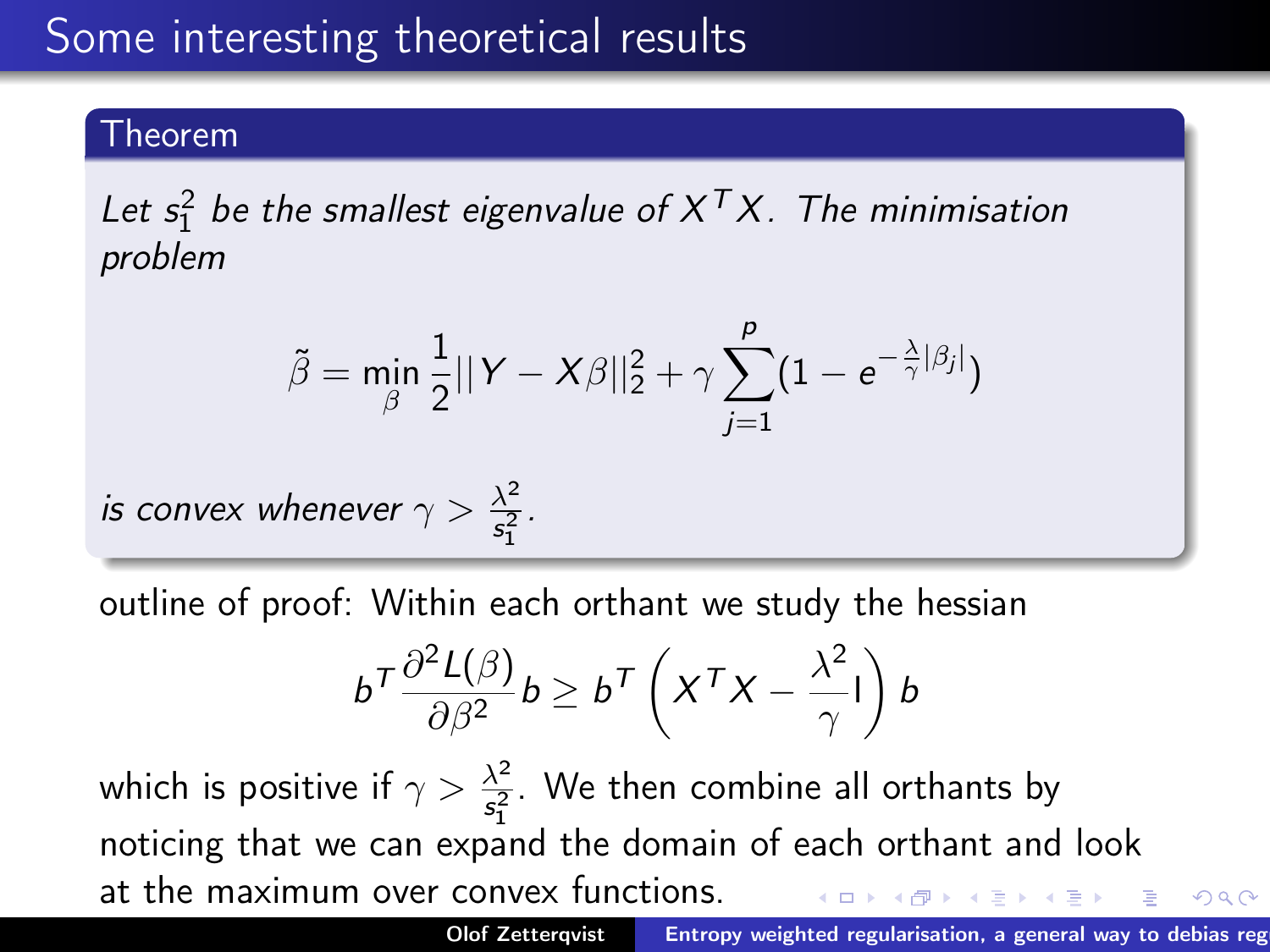#### Theorem

Assume  $\frac{\gamma_n}{n} \to \gamma_0 \ge 0$ ,  $\frac{\lambda_n}{n} \to \lambda_0 \ge 0$ ,  $\lim_{n \to \infty} \frac{X^T X}{n} = C$  is nonsingular and that f is a convex function. Let

$$
\tilde{\beta} = \underset{\beta}{\arg\min} \frac{1}{2} ||Y - X\beta||_2^2 + \gamma_n \sum_{j=1}^p (1 - e^{-\frac{\lambda_n}{\gamma_n} f(\beta_j)})
$$

Then  $\tilde{\beta} \rightarrow_{p}$  arg min(Z) where

$$
Z(\beta)=(\beta-\beta^*)C(\beta-\beta^*)+\gamma_0\sum_{j=1}^p(1-e^{-\frac{\lambda_0}{\gamma_0}f(\beta_j)}),
$$

where we define the second term to be 0 if  $\lambda_0 = 0$  or  $\gamma_0 = 0$ . Hence if  $\gamma_n = o(n)$  or  $\lambda_n = o(n)$ , then  $\tilde{\beta}$  is consistent.

メロメ メタメ メミメ メミメン ミ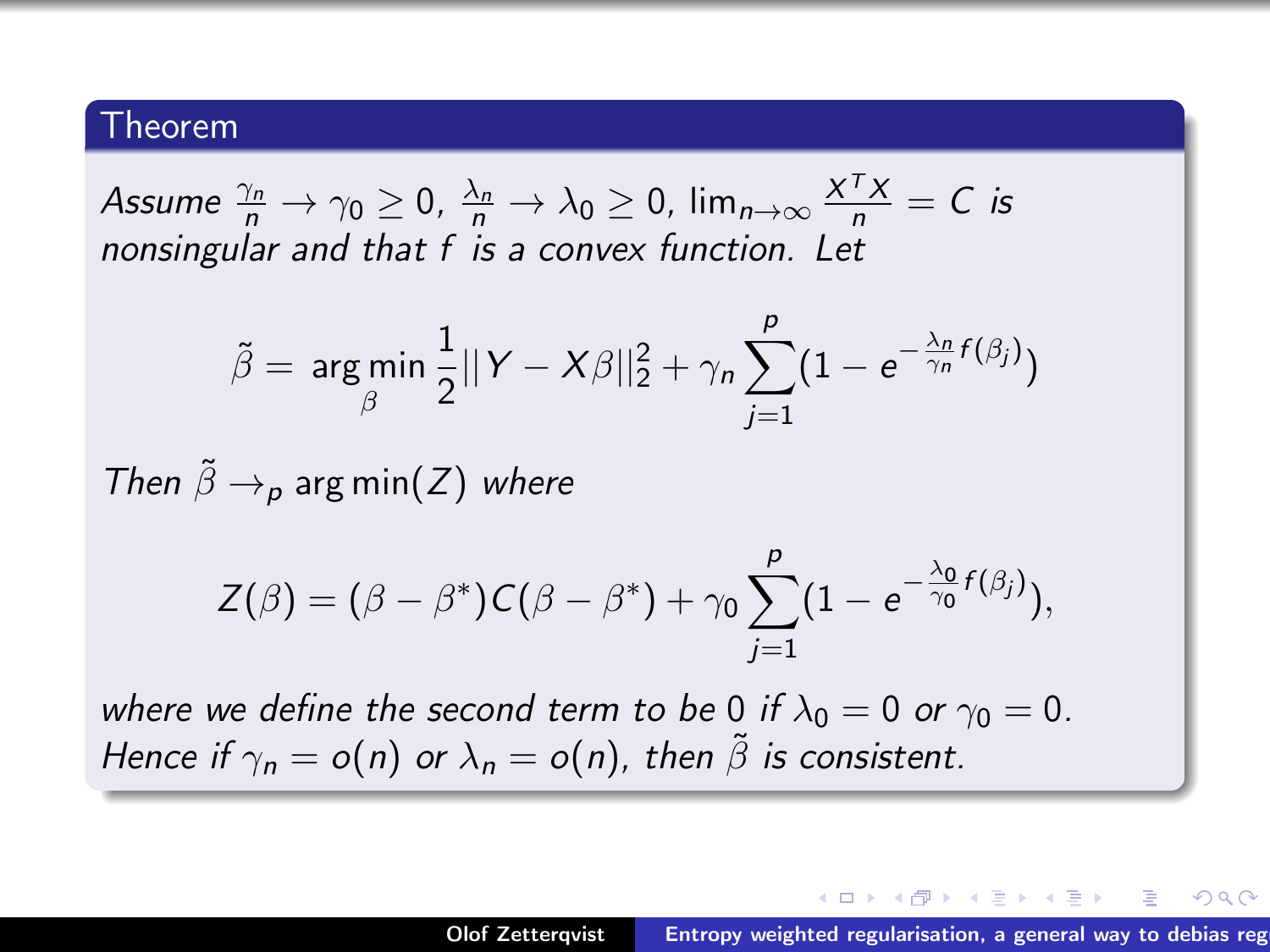outline of proof:

• Let 
$$
Z_n(\beta) = \frac{1}{2n} ||Y - X\beta||^2 + \frac{\gamma_n}{n} \sum_{i=1}^p (1 - e^{-\frac{\lambda_n}{\gamma_n} f(\beta_i)})
$$
.

メロメメ 御 トメ ミトメ ミト

 $299$ 

重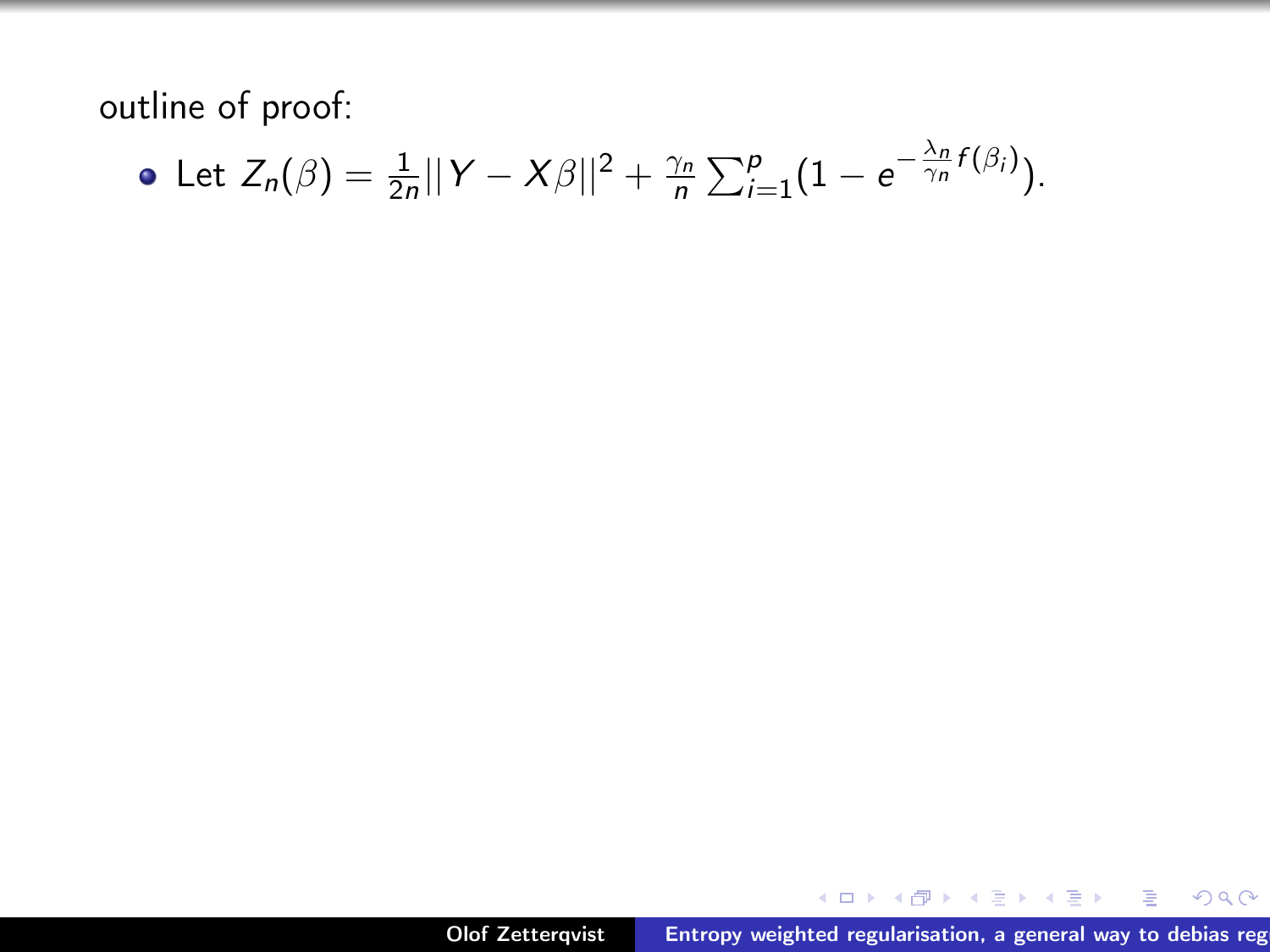outline of proof:

.

• Let 
$$
Z_n(\beta) = \frac{1}{2n} ||Y - X\beta||^2 + \frac{\gamma_n}{n} \sum_{i=1}^p (1 - e^{-\frac{\lambda_n}{\gamma_n} f(\beta_i)})
$$
.

o Our statements are proved if

$$
\sup_{\beta\in K}|Z_n(\beta)-Z(\beta)-\frac{\sigma^2}{2}|\to_p 0
$$

for any compact set  $K\subset R^p$  and that

$$
\tilde{\beta}=O_p(1)
$$

御 ▶ イ君 ▶ イ君 ▶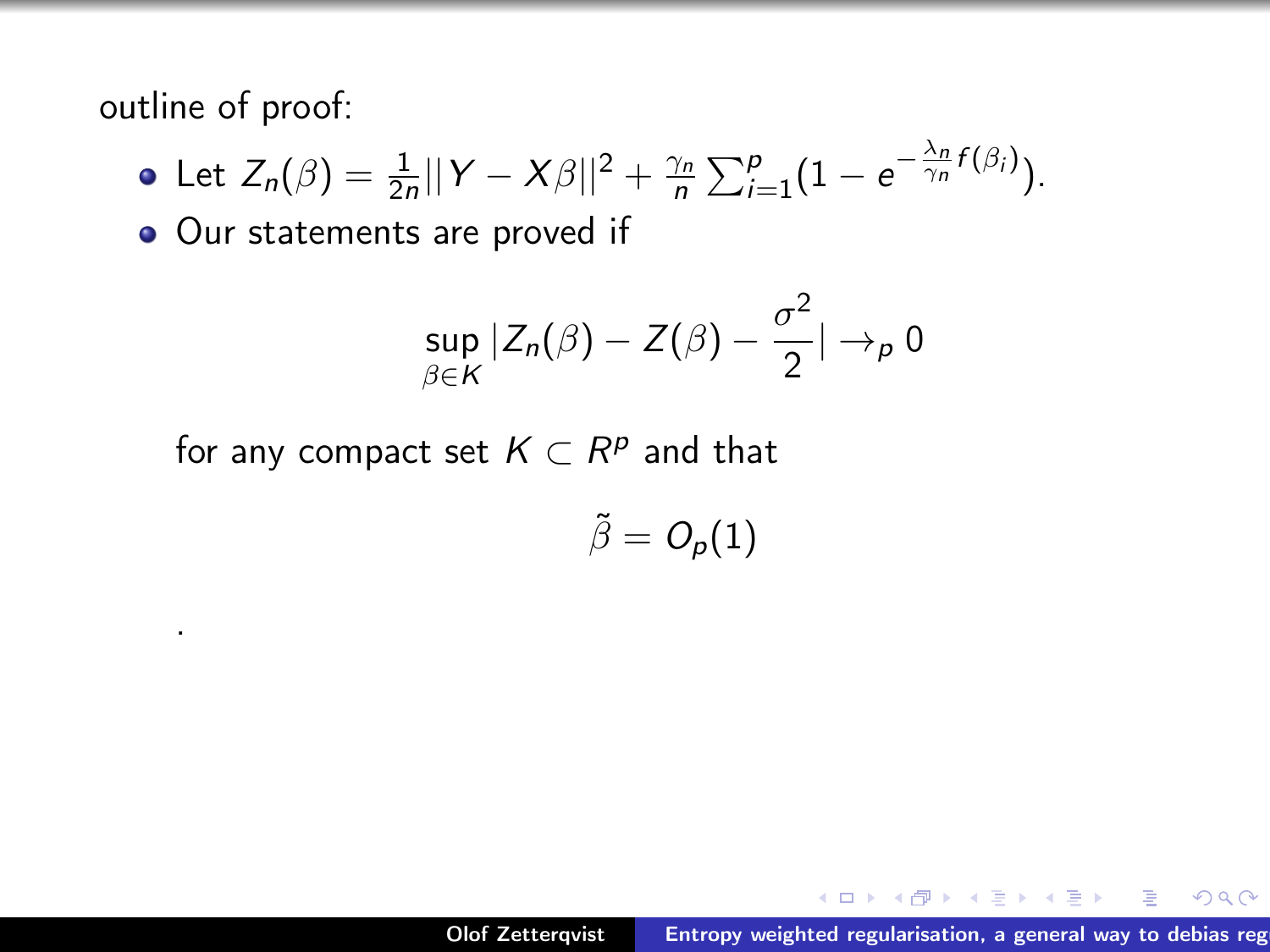outline of proof:

.

• Let 
$$
Z_n(\beta) = \frac{1}{2n} ||Y - X\beta||^2 + \frac{\gamma_n}{n} \sum_{i=1}^p (1 - e^{-\frac{\lambda_n}{\gamma_n} f(\beta_i)})
$$
.

• Our statements are proved if

$$
\sup_{\beta\in\mathsf{K}}|Z_n(\beta)-Z(\beta)-\frac{\sigma^2}{2}|\to_p 0
$$

for any compact set  $K\subset R^p$  and that

$$
\tilde{\beta}=O_p(1)
$$

The first one follows from the convergence criteria that we have in the theorem and the second one can be shown by finding a bounding ball of the solutions.

A + + = + + = +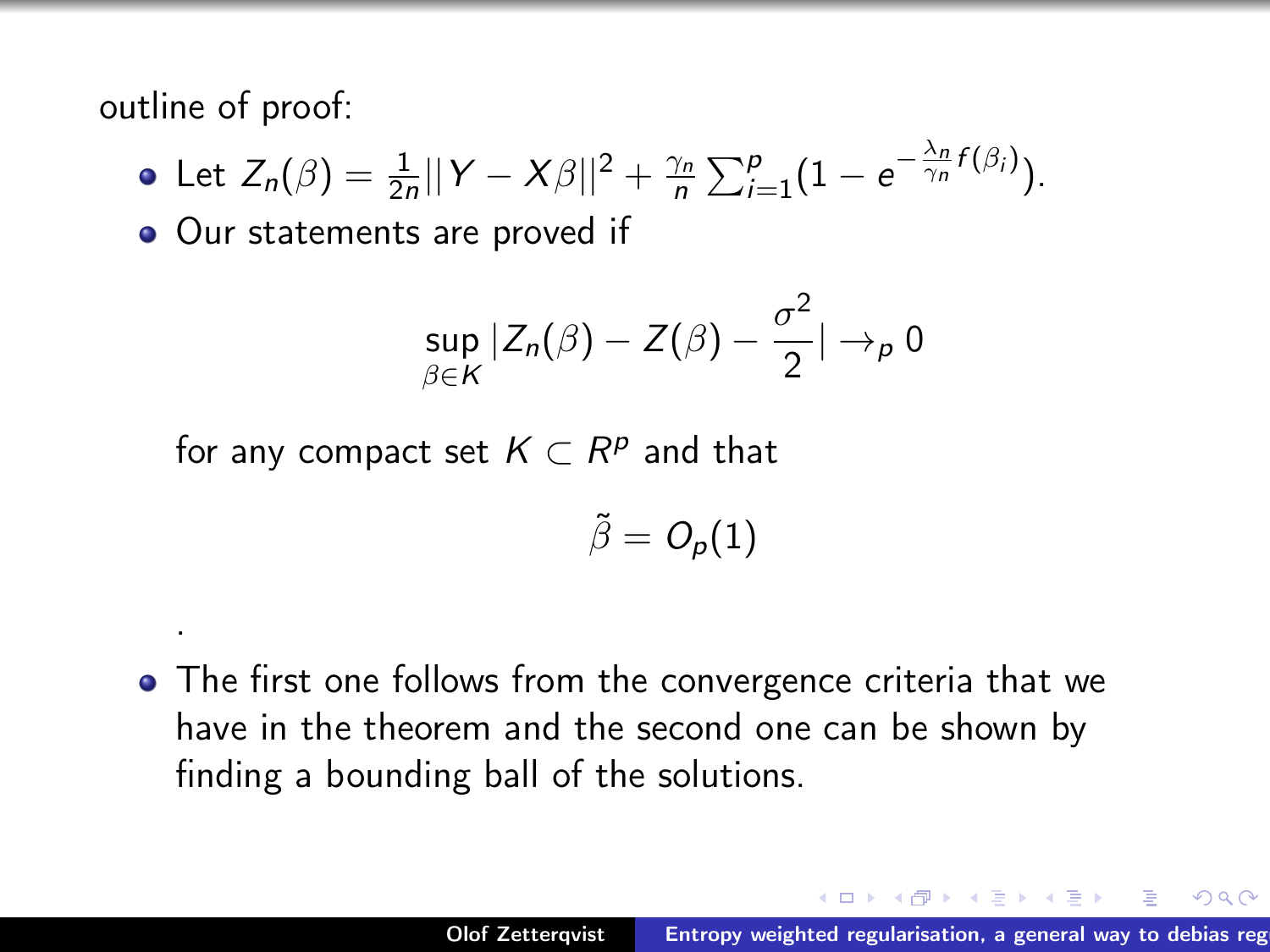#### Theorem

Assume that  $||\mathcal{C}_{11}^{-1}||_{\infty}<\frac{\mathcal{K}_{1}}{n}$  and  $||\mathcal{C}_{21}||_{\infty}<\mathcal{K}_{2}$ n for some constants K<sub>1</sub>, K<sub>2</sub>  $\lt \infty$  independent of n, where  $||\cdot||_{\infty}$  is the  $\infty$ -operator norm. Assume K<sub>1</sub>, K<sub>2</sub>  $\lt \infty$  independent of n, where  $||\cdot||_{\infty}$  is the  $\infty$ -operator norm. Assume also that there is a constant  $\delta>0$  such that for all n,  $n>\lambda_n>n^{1/2+2\delta}$  and  $|\lambda_n|\beta_{nj}|/\gamma_n>n^{2\delta}$  and  $|\beta_{nj}|> n^{-1/2+2\delta}$  for all  $j=1,\ldots,r_n.$  Assume in addition that  $\gamma_n > 1$  and  $q_n < e^{n^{\delta}}$ . Let L be the minimisation objective

$$
L(\beta)=L_n(\beta;Y)=\frac{1}{2}||Y-X\beta)||_2^2+\gamma_n\sum_{j=1}^{p_n}(1-e^{-\frac{\lambda_n}{\gamma_n}|\beta_j|}).
$$

Then with probability at least  $1 - e^{-n^{\delta}}$ , L has a local minimum  $\bar{\beta}$  such that with probability  $1-e^{-n^{\delta}}$  ,  $||\bar{\beta}-\beta^*||_{\infty} < n^{-1/2+\delta}$  and  $\mathsf{sign}(\bar{\beta}) = \mathsf{sign}(\beta^*).$ Hence if L has a unique minimum, then

$$
\tilde{\beta}_n = \argmin_{\beta} \left[ \frac{1}{2} ||Y - X\beta||_2^2 + \gamma_n \sum_{j=1}^{p_n} (1 - e^{-\frac{\lambda_n}{\gamma_n} |\beta_j|}) \right]
$$

satisfies with probability at least  $1-e^{-n^{\delta}}$  that  $||\tilde{\beta}-\beta^*||_{\infty} < n^{-1/2+\delta}$  and  $sign(\tilde{\beta}) = sign(\beta^*)$ .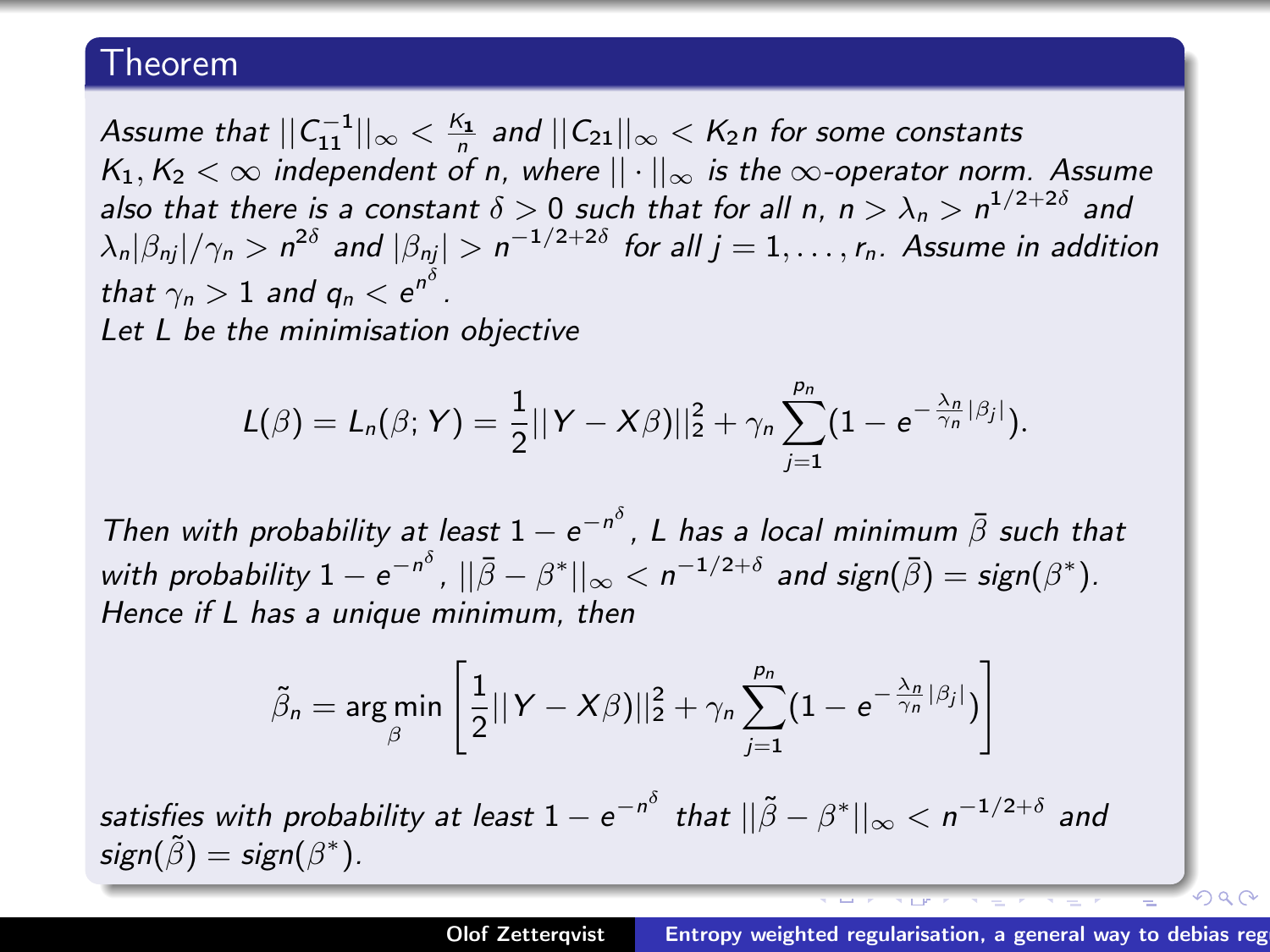$$
L(\beta) = \frac{1}{2} ||\xi||_2^2 + \frac{1}{2} (\beta - \beta^*) X^T X (\beta - \beta^*) +
$$

$$
\sum_j \left[ \sqrt{n} (\beta_j - \beta_j^*) Z_j + \gamma (1 - e^{-\frac{\lambda}{\gamma} |\beta_j|}) \right]
$$

Where  $Z = (Z_1, ..., Z_{r+q})^T \sim N(0, X^T X/n)$ .

メタトメ ミトメ ヨト

 $2Q$ 

重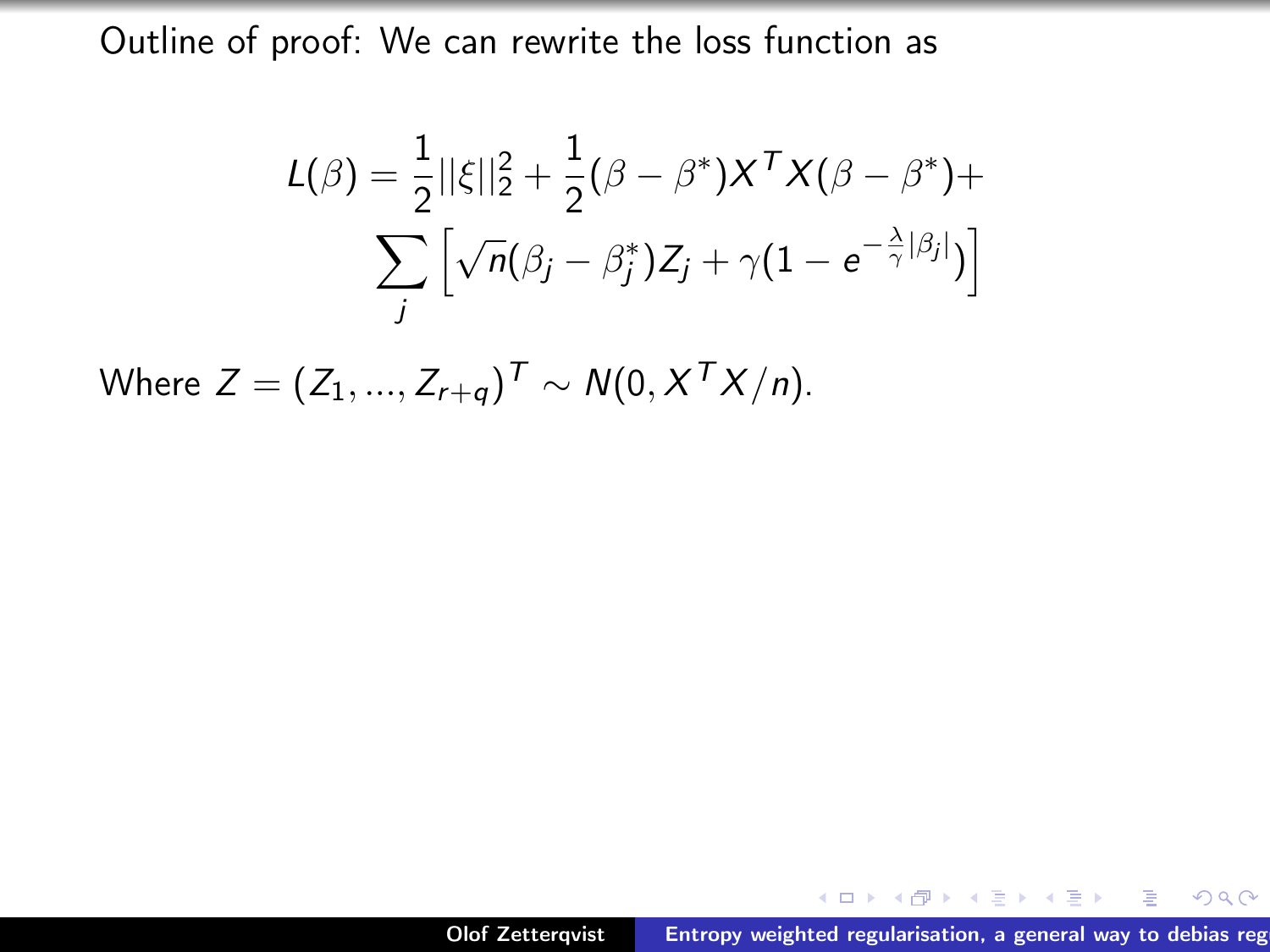$$
L(\beta) = \frac{1}{2} ||\xi||_2^2 + \frac{1}{2} (\beta - \beta^*) X^T X (\beta - \beta^*) +
$$

$$
\sum_j \left[ \sqrt{n} (\beta_j - \beta_j^*) Z_j + \gamma (1 - e^{-\frac{\lambda}{\gamma} |\beta_j|}) \right]
$$

Where  $Z=(Z_1,...,Z_{r+q})^{\mathcal{T}}\sim \mathcal{N}(0,\mathcal{X}^{\mathcal{T}}\mathcal{X}/n).$  Write  $\beta$  as  $\beta=(\phi^{\textstyle\mathsf{T}},\psi^{\textstyle\mathsf{T}})^{\textstyle\mathsf{T}}$  where the true values of  $\psi$  is  $\psi^*=0.$ 

押す マミチン エミチー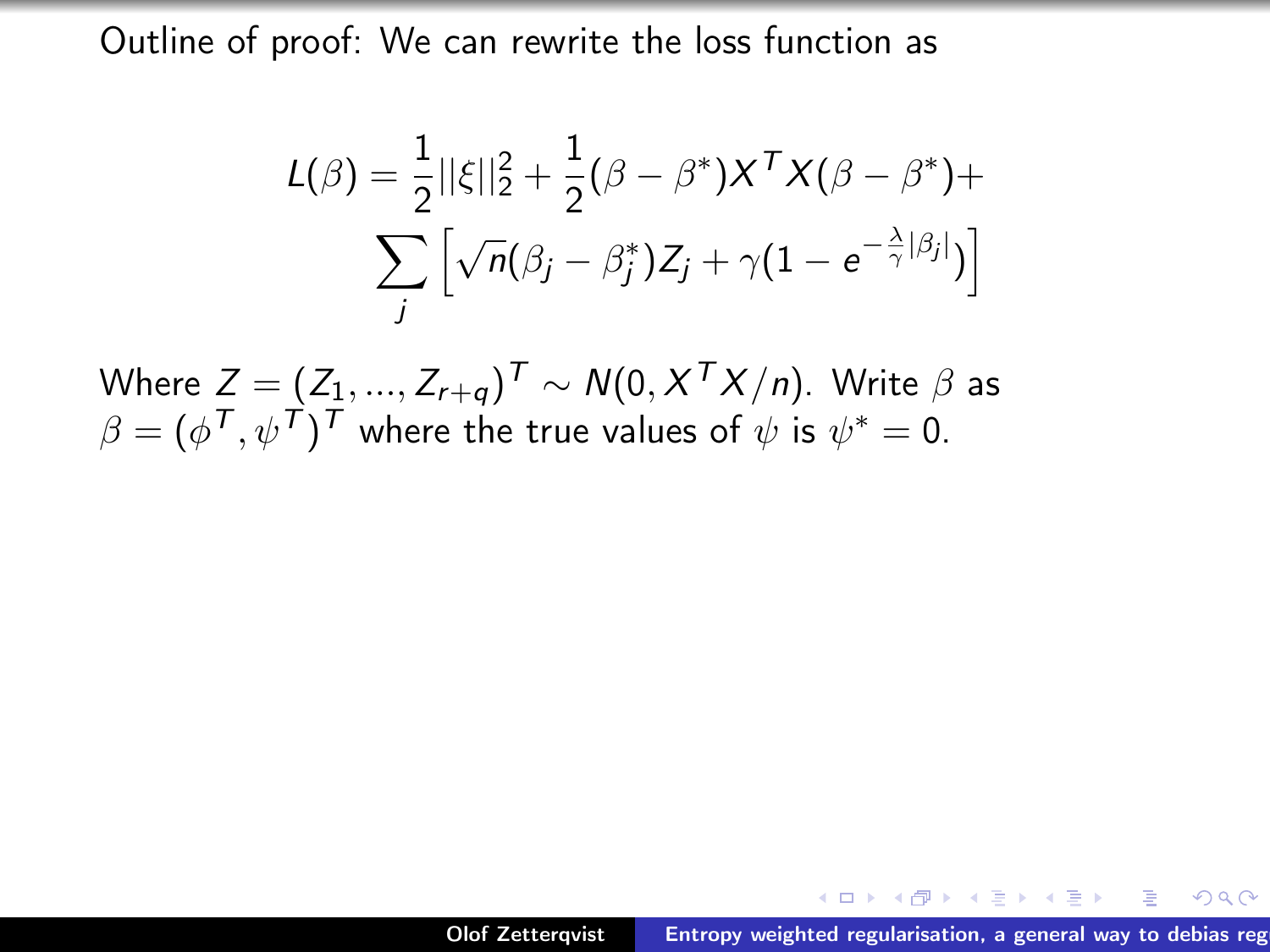$$
L(\beta) = \frac{1}{2} ||\xi||_2^2 + \frac{1}{2} (\beta - \beta^*) X^T X (\beta - \beta^*) +
$$

$$
\sum_j \left[ \sqrt{n} (\beta_j - \beta_j^*) Z_j + \gamma (1 - e^{-\frac{\lambda}{\gamma} |\beta_j|}) \right]
$$

Where  $Z=(Z_1,...,Z_{r+q})^{\mathcal{T}}\sim \mathcal{N}(0,\mathcal{X}^{\mathcal{T}}\mathcal{X}/n).$  Write  $\beta$  as  $\beta=(\phi^{\mathsf{T}},\psi^{\mathsf{T}})^{\mathsf{T}}$  where the true values of  $\psi$  is  $\psi^*=$  0. The KKT conditions can now be expressed as

$$
\sqrt{n}Z_{\phi} + C_{11}(\bar{\phi} - \phi^*) + \lambda [e^{-\frac{\lambda_n}{\gamma_n}|\phi|}]_{j=1}^r = 0
$$
  

$$
\forall j : -\lambda < \sqrt{n}Z_{\psi,j} + (C_{21}(\bar{\phi} - \phi^*))_j < \lambda
$$

押す マミアマ ミアーニ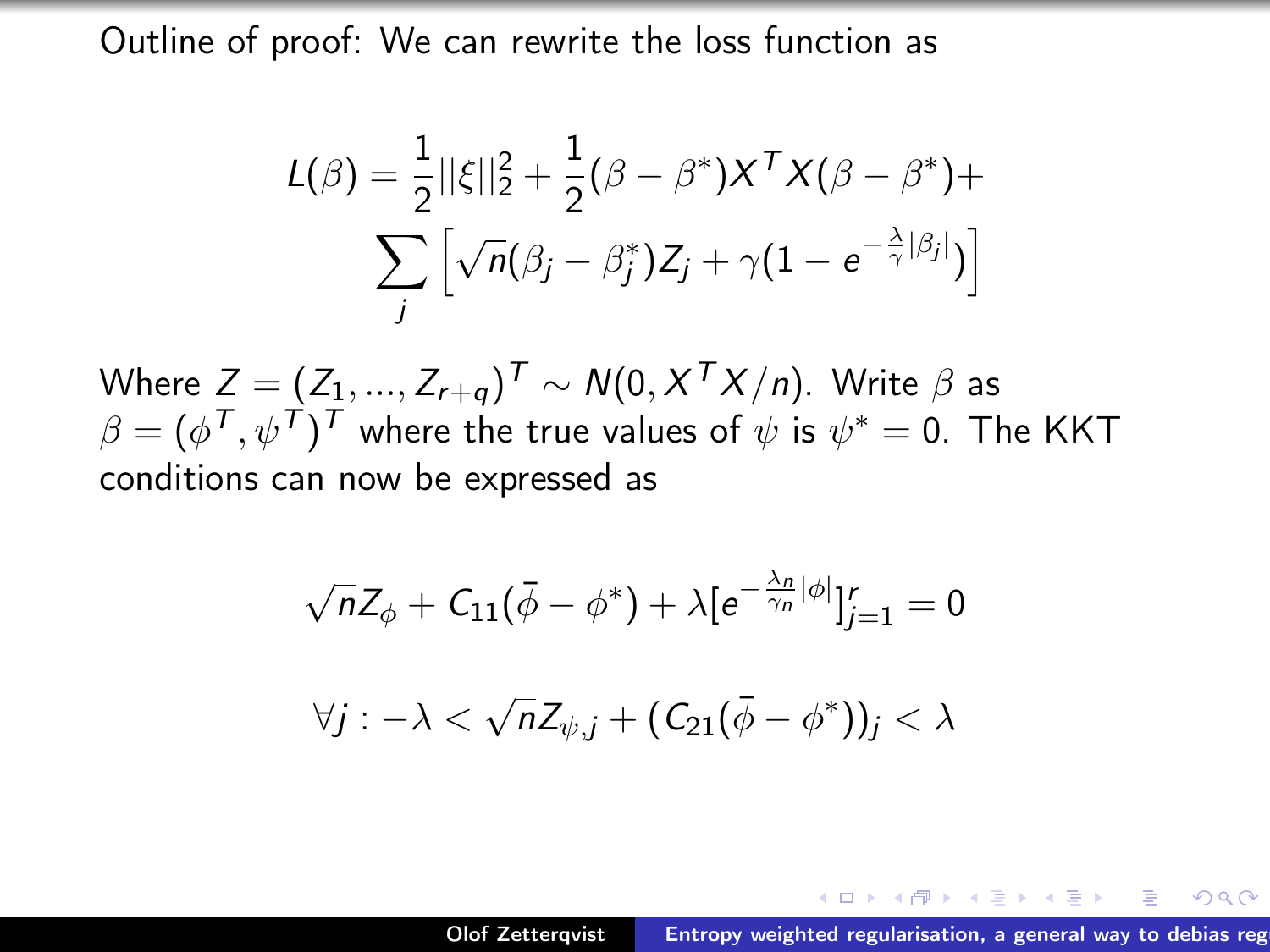<span id="page-34-0"></span>
$$
L(\beta) = \frac{1}{2} ||\xi||_2^2 + \frac{1}{2} (\beta - \beta^*) X^T X (\beta - \beta^*) +
$$

$$
\sum_j \left[ \sqrt{n} (\beta_j - \beta_j^*) Z_j + \gamma (1 - e^{-\frac{\lambda}{\gamma} |\beta_j|}) \right]
$$

Where  $Z=(Z_1,...,Z_{r+q})^{\mathcal{T}}\sim \mathcal{N}(0,\mathcal{X}^{\mathcal{T}}\mathcal{X}/n).$  Write  $\beta$  as  $\beta=(\phi^{\mathsf{T}},\psi^{\mathsf{T}})^{\mathsf{T}}$  where the true values of  $\psi$  is  $\psi^*=$  0. The KKT conditions can now be expressed as

$$
\sqrt{n}Z_{\phi}+C_{11}(\bar{\phi}-\phi^*)+\lambda[e^{-\frac{\lambda_n}{\gamma_n}|\phi|}]_{j=1}^r=0
$$

$$
\forall j : -\lambda < \sqrt{n} Z_{\psi,j} + (C_{21}(\bar{\phi} - \phi^*))_j < \lambda
$$

Use the convergence rate of Newtons method to show that  $\phi$ converges well within the orthant of  $\phi^*$ .

押す マミキシマミャ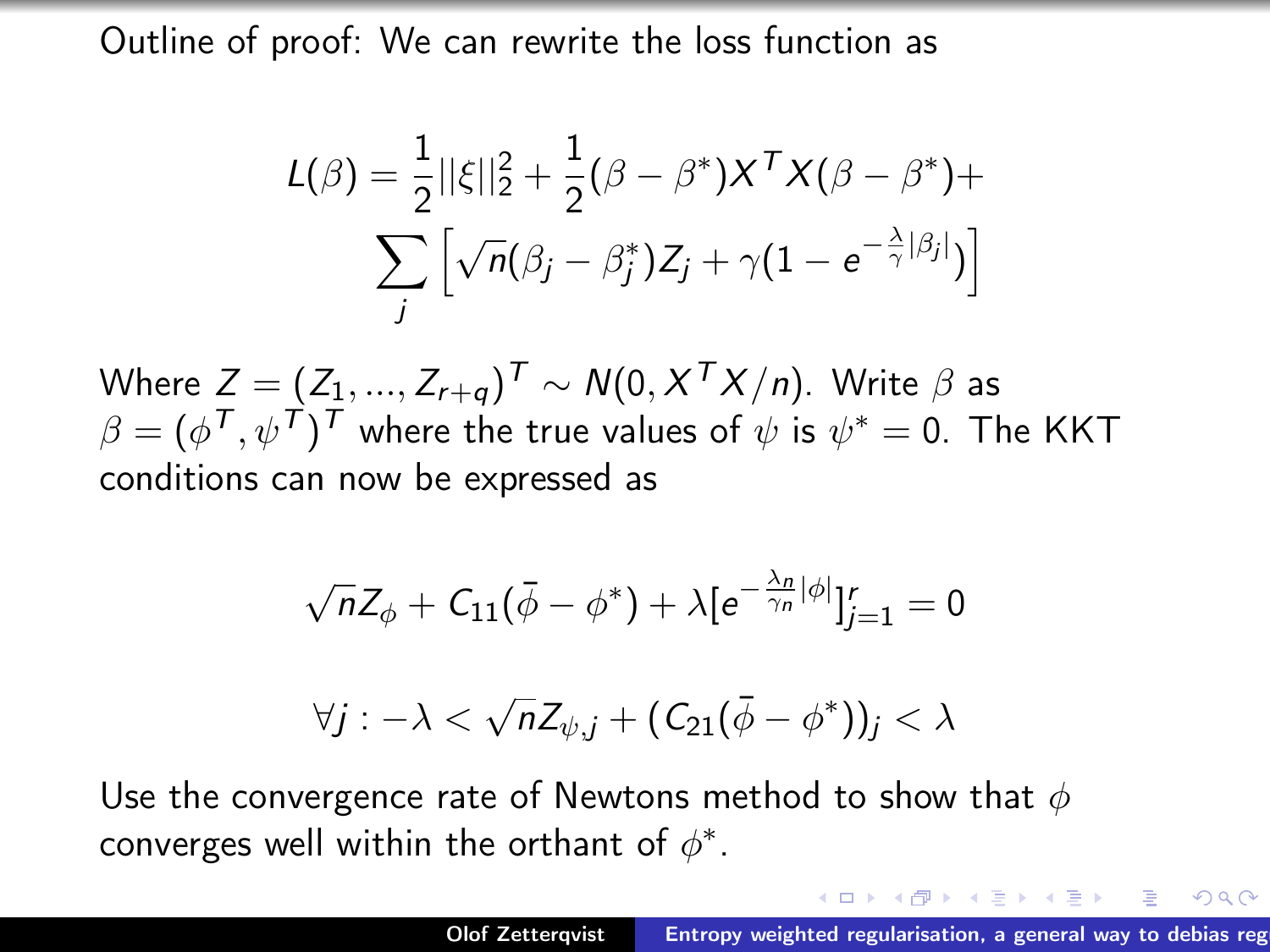$$
L(\beta) = \frac{1}{2} ||\xi||_2^2 + \frac{1}{2} (\beta - \beta^*) X^T X (\beta - \beta^*) +
$$

$$
\sum_j \left[ \sqrt{n} (\beta_j - \beta_j^*) Z_j + \gamma (1 - e^{-\frac{\lambda}{\gamma} |\beta_j|}) \right]
$$

Where  $Z=(Z_1,...,Z_{r+q})^{\mathcal{T}}\sim \mathcal{N}(0,\mathcal{X}^{\mathcal{T}}\mathcal{X}/n).$  Write  $\beta$  as  $\beta=(\phi^{\mathsf{T}},\psi^{\mathsf{T}})^{\mathsf{T}}$  where the true values of  $\psi$  is  $\psi^*=$  0. The KKT conditions can now be expressed as

$$
\sqrt{n}Z_{\phi}+C_{11}(\bar{\phi}-\phi^*)+\lambda[e^{-\frac{\lambda_n}{\gamma_n}|\phi|}]_{j=1}^r=0
$$

$$
\forall j : -\lambda < \sqrt{n} Z_{\psi,j} + (C_{21}(\bar{\phi} - \phi^*))_j < \lambda
$$

Use the convergence rate of Newtons method to show that  $\phi$ converges well within the orthant of  $\phi^*$ . Finally show that this solution also fulfils the second KKT conditio[n.](#page-34-0)

 $OQ$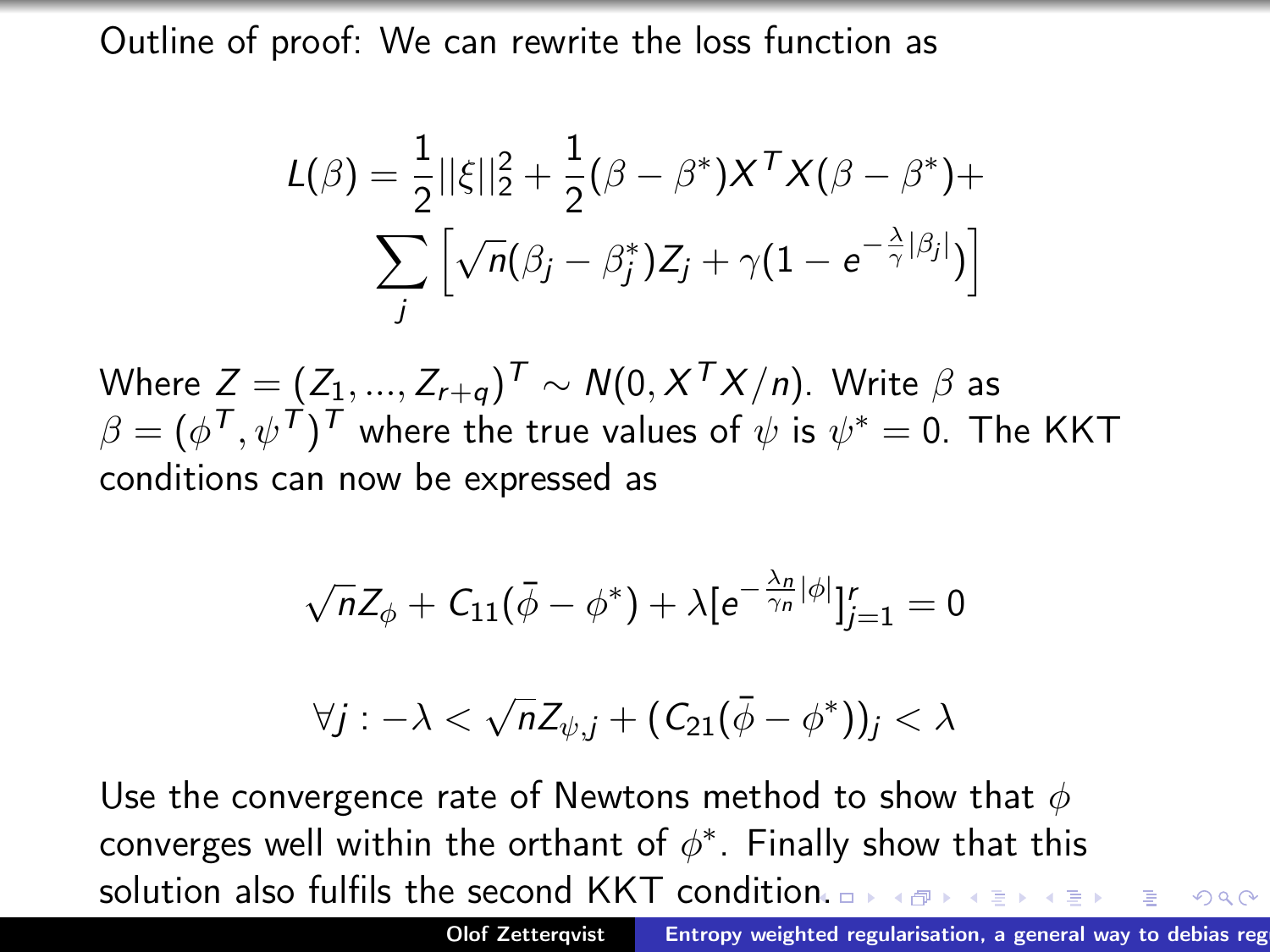#### Theorem

 $is$ 

#### The minimization problem

$$
\tilde{\beta} = \min_{\beta} L(\beta) = \min_{\beta} \frac{1}{2} ||Y - X\beta||^2 + \gamma \sum_{i} (1 - e^{-\frac{\lambda}{\gamma} \beta_i^2}).
$$
  
convex if  $\lambda < \frac{s_1^2 e^{\frac{3}{2}}}{4}$ 

メロトメ 御 トメ 君 トメ 君 トッ

重

 $299$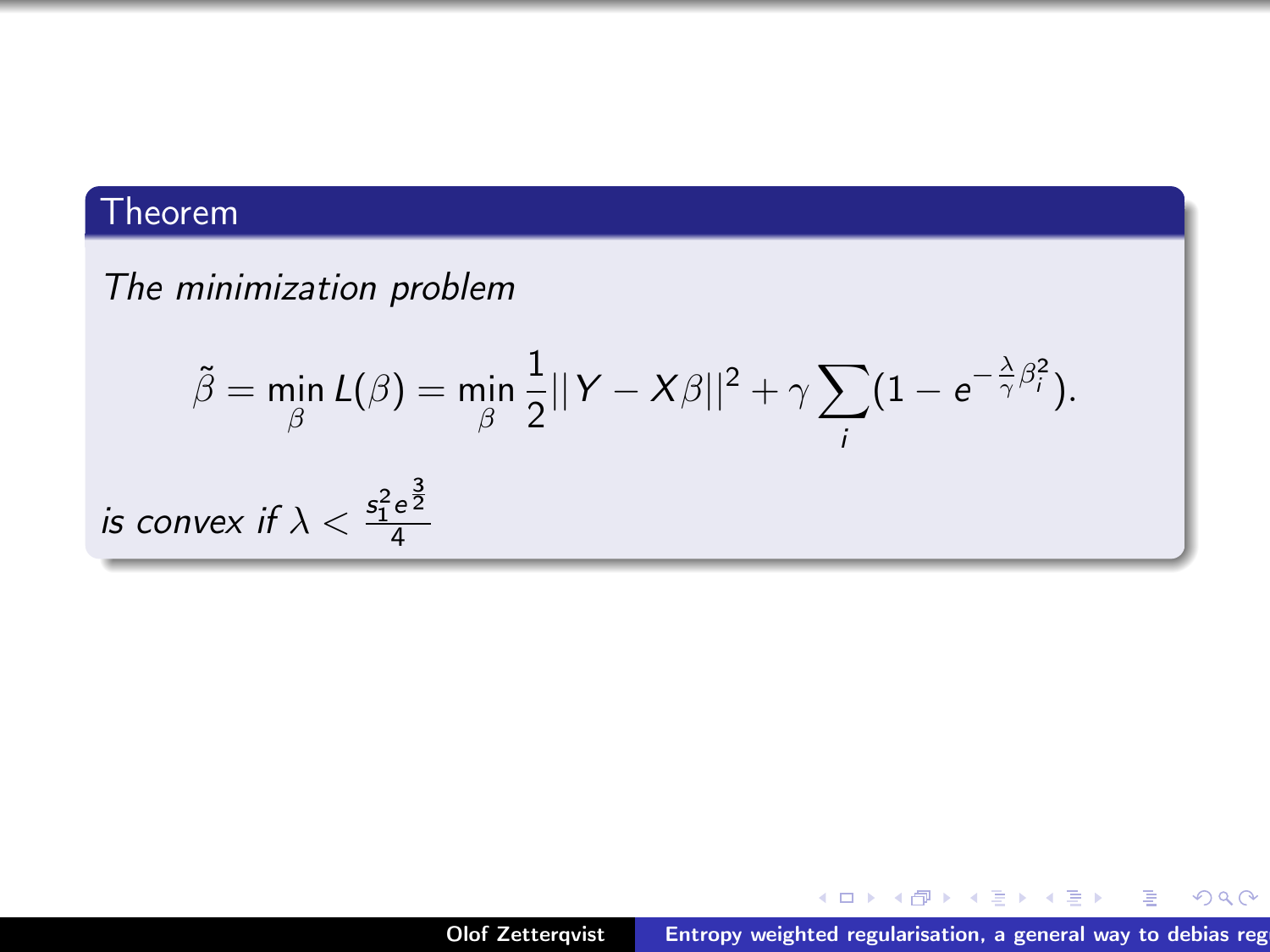#### Theorem

#### The minimization problem

$$
\tilde{\beta} = \min_{\beta} L(\beta) = \min_{\beta} \frac{1}{2} ||Y - X\beta||^2 + \gamma \sum_{i} (1 - e^{-\frac{\lambda}{\gamma}\beta_i^2}).
$$
  
is convex if  $\lambda < \frac{s_1^2 e^{\frac{3}{2}}}{4}$ 

outline of proof: Calculate the hessian och check for positive eigenvalues.

メロメ メタメ メミメ メミメ

 $298$ 

重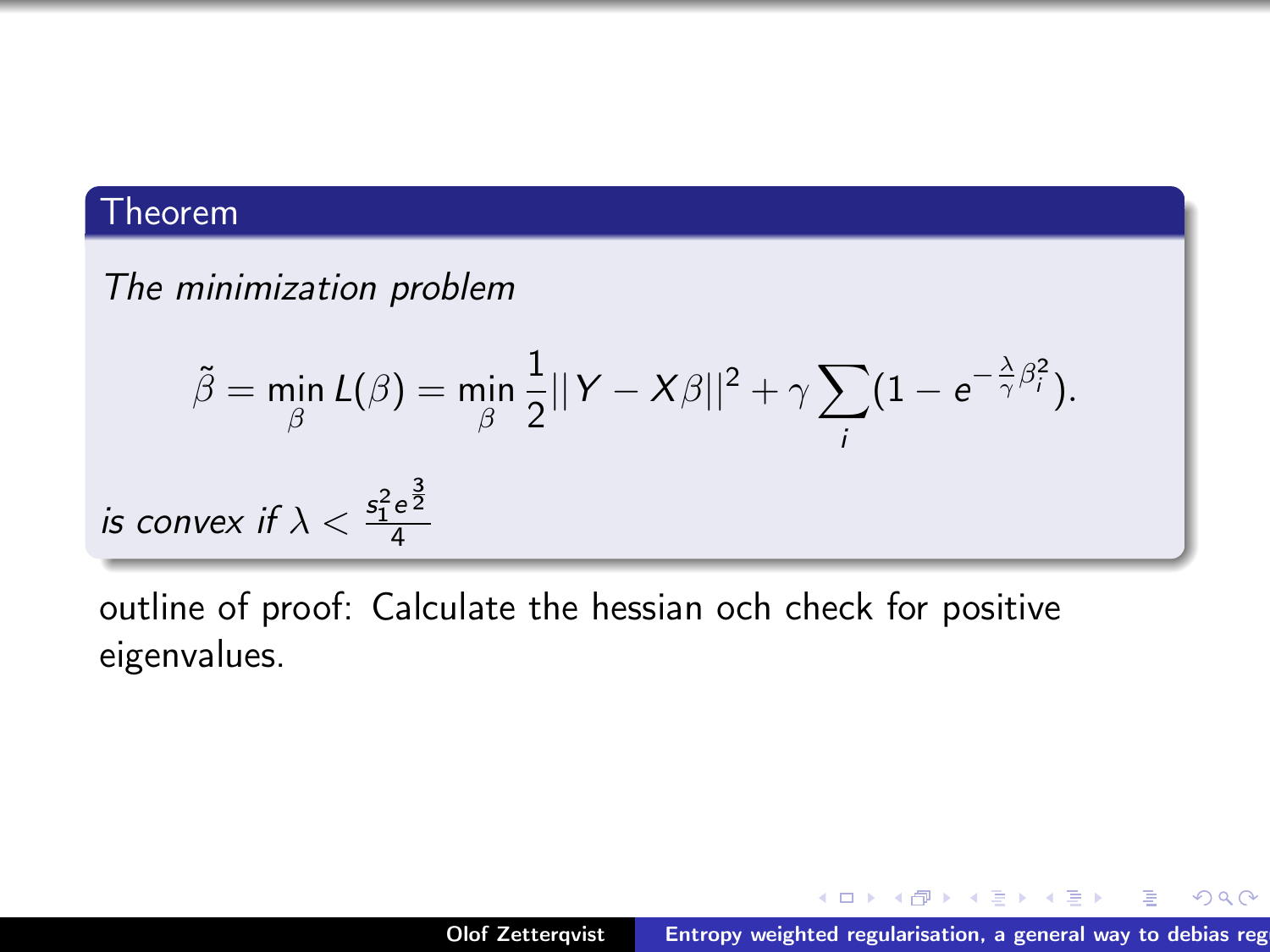|                       | <b>Unbiased</b>   | Consistency | Continuity        | Sparsity             | Sign consistency     |
|-----------------------|-------------------|-------------|-------------------|----------------------|----------------------|
| <b>OLS</b>            | Yes               | Yes         | Yes               | No                   | No                   |
| Lasso                 | No                | Yes         | Yes               | Yes                  | Yes                  |
| Ridge                 | No                | Yes         | Yes               | No                   | No                   |
| <b>Bridge</b>         | When $\gamma < 1$ | Yes         | When $\gamma > 1$ | When $\gamma \leq 1$ | When $\gamma \leq 1$ |
| <b>SCAD</b>           | Yes               | Yes         | Yes               | Yes                  | Yes                  |
| <b>Adaptive lasso</b> | Yes               | Yes         | Yes               | Yes                  | Yes                  |

メロトメ 御 トメ 君 トメ 君 トー 君 …

 $299$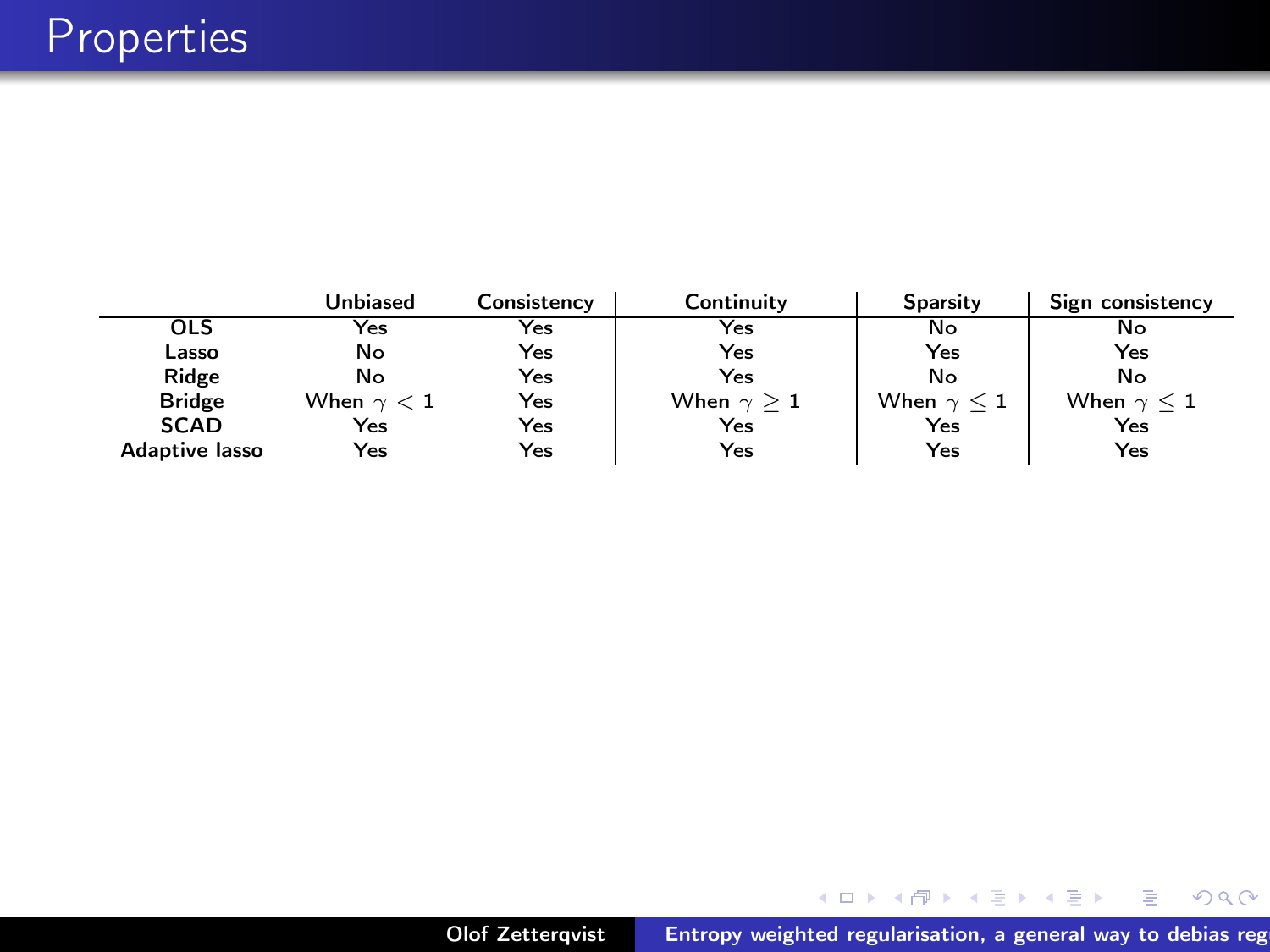|                       | <b>Unbiased</b>   | Consistency | Continuity                                  | Sparsity             | Sign consistency  |
|-----------------------|-------------------|-------------|---------------------------------------------|----------------------|-------------------|
| <b>OLS</b>            | Yes               | Yes         | Yes                                         | No                   | No                |
| Lasso                 | No                | Yes         | Yes                                         | Yes                  | Yes               |
| Ridge                 | No                | Yes         | Yes                                         | No                   | No                |
| <b>Bridge</b>         | When $\gamma < 1$ | Yes         | When $\gamma > 1$                           | When $\gamma \leq 1$ | When $\gamma < 1$ |
| <b>SCAD</b>           | Yes               | Yes         | Yes                                         | Yes                  | Yes               |
| <b>Adaptive lasso</b> | Yes               | Yes         | Yes                                         | Yes                  | Yes               |
| <b>EWL</b>            | Yes               | Yes         | When $\gamma \geq \lambda^2/s_1^2$          | Yes                  | Yes               |
| <b>EWR</b>            | Yes               | Yes         | When $\lambda \leq s_1^2 e^{\frac{3}{2}}/4$ | <b>No</b>            | No                |

Table: A table of which of the common approaches fulfills the requested properties.

メロト メタト メミト メミト

重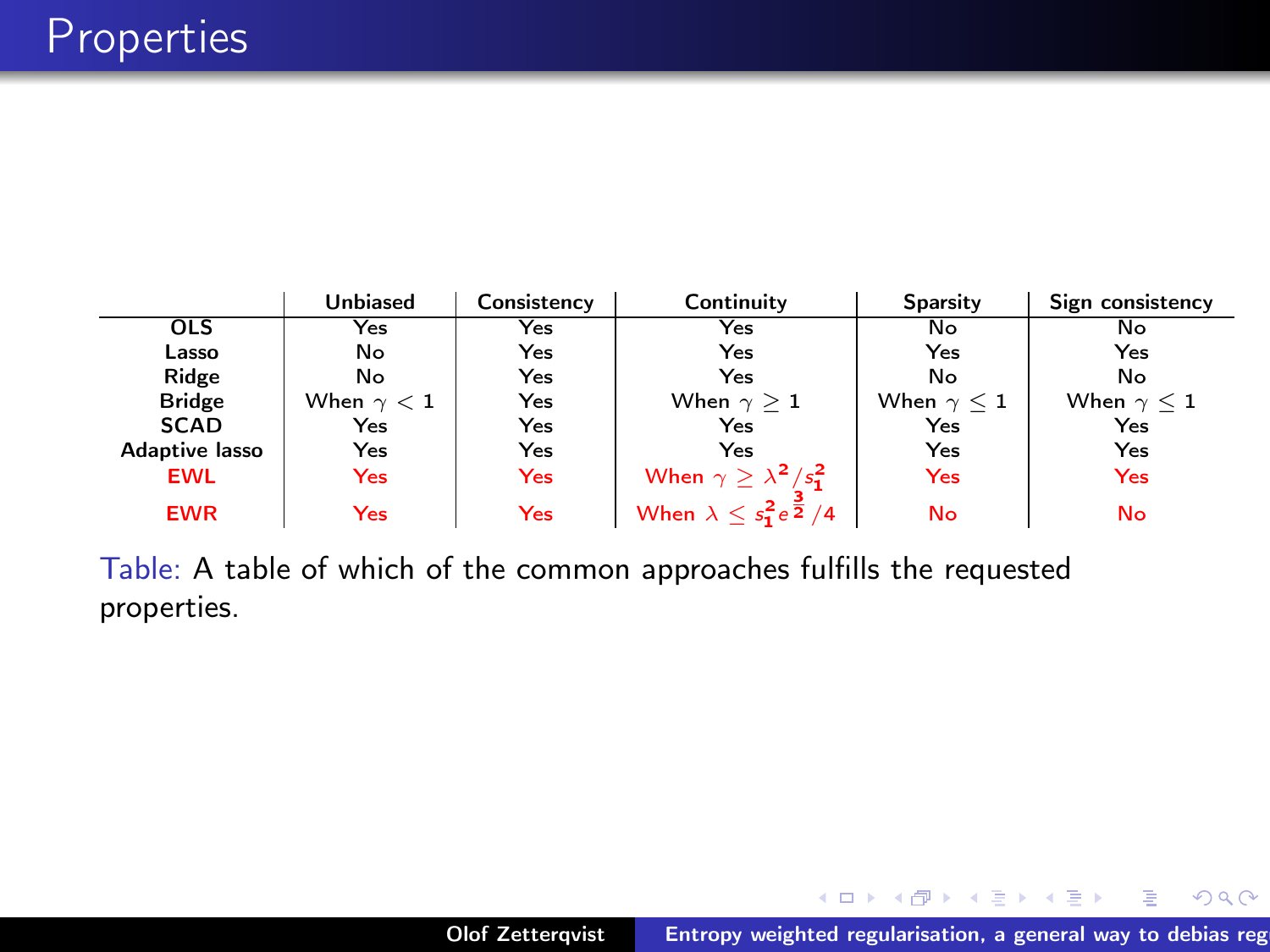

Figure: How  $\tilde{\beta}$  depends on y with EWL, EWR, SCAD and adaptive lasso for a single data point  $y$  and a single parameter  $\beta.$  In this case  $\mathsf{s}_1^2=1$  and EWL is convex whenever  $\gamma>\lambda^2$  and EWR is convex whenever  $\lambda<{\rm e}^{3/2}/4\approx 1.12.$ 

メロメ メ御 メメ きょくきょ

重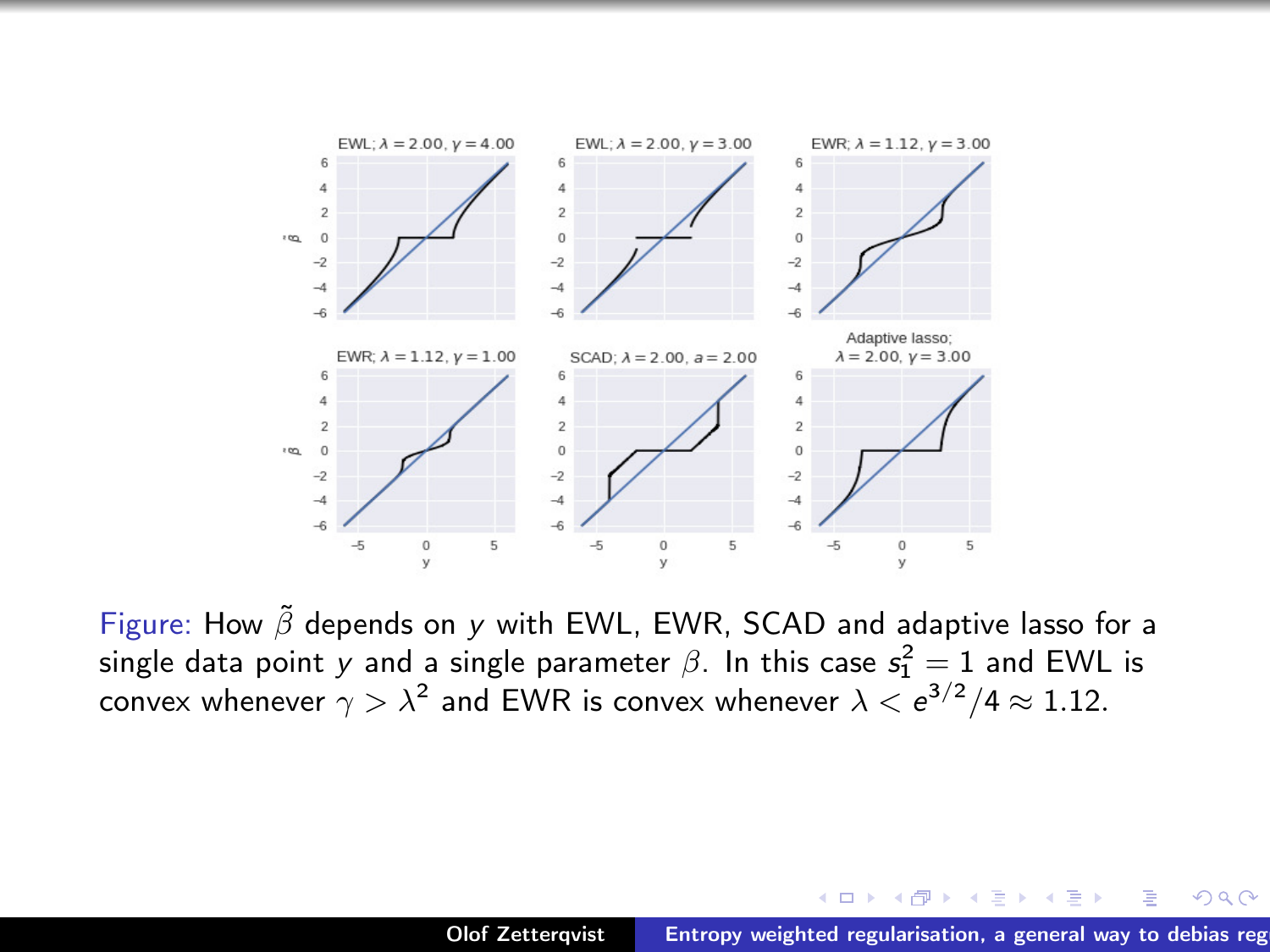# Training algorithm (EWL)

The EWL estimator can be optimised with a coordinate gradient descent.

御 ▶ イ君 ▶ イ君 ▶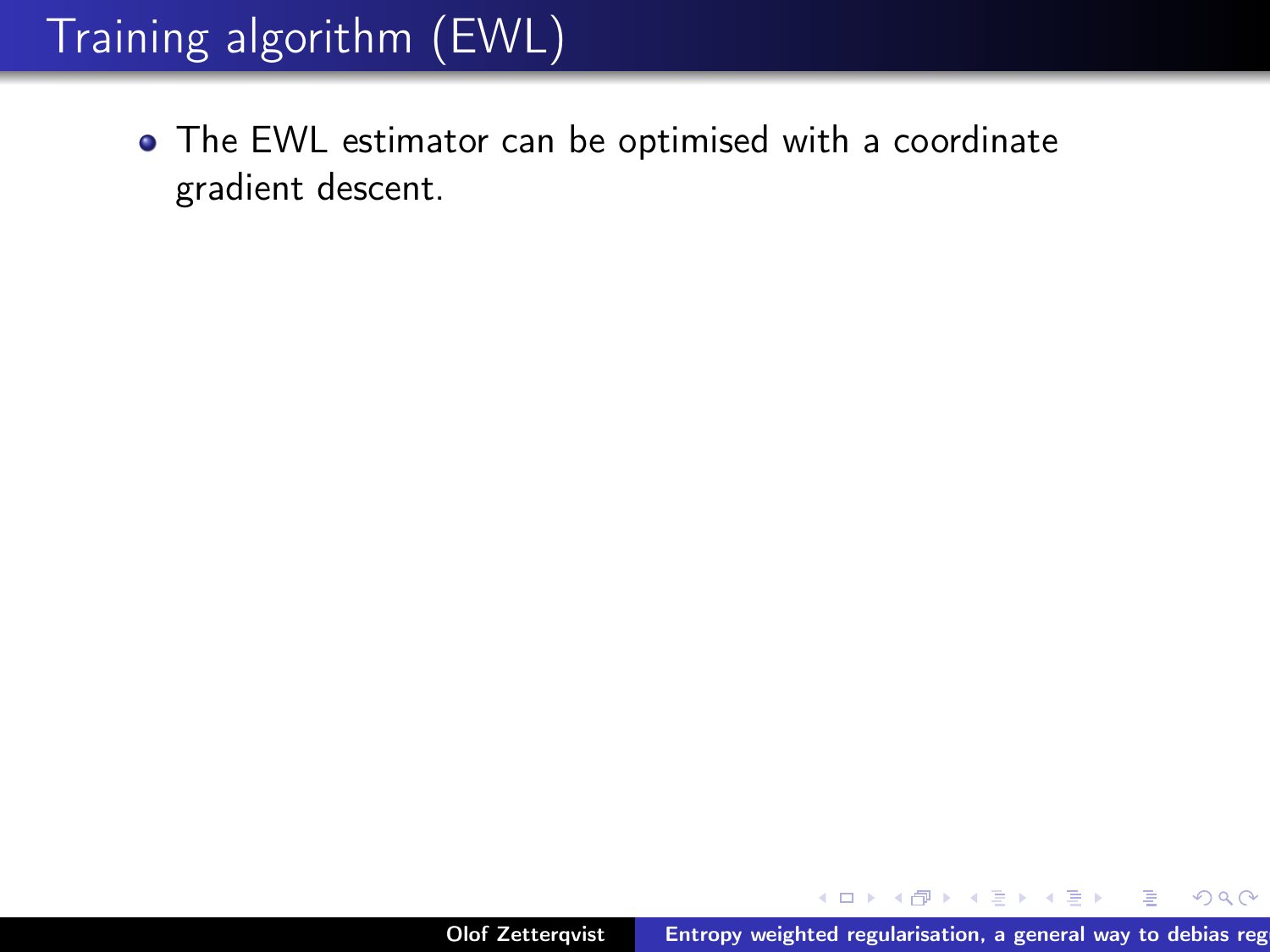# Training algorithm (EWL)

- The EWL estimator can be optimised with a coordinate gradient descent.
- The coordinate-wise derivative is given by

$$
-\rho_j + n\beta_j + \left\{ \begin{array}{ll} -\lambda e^{\frac{\lambda}{\gamma}\beta_j} & \beta_j < 0 \\ [-\lambda, \lambda] & \beta_j = 0 \\ \lambda e^{-\frac{\lambda}{\gamma}\beta_j} & \beta_j > 0 \end{array} \right\}
$$

where  $\rho_j = X_j^{\mathcal{T}}(Y - X_{i \neq j} \beta_{j \neq i})$ 

→ イ母 ト イ ヨ ト イ ヨ ト ー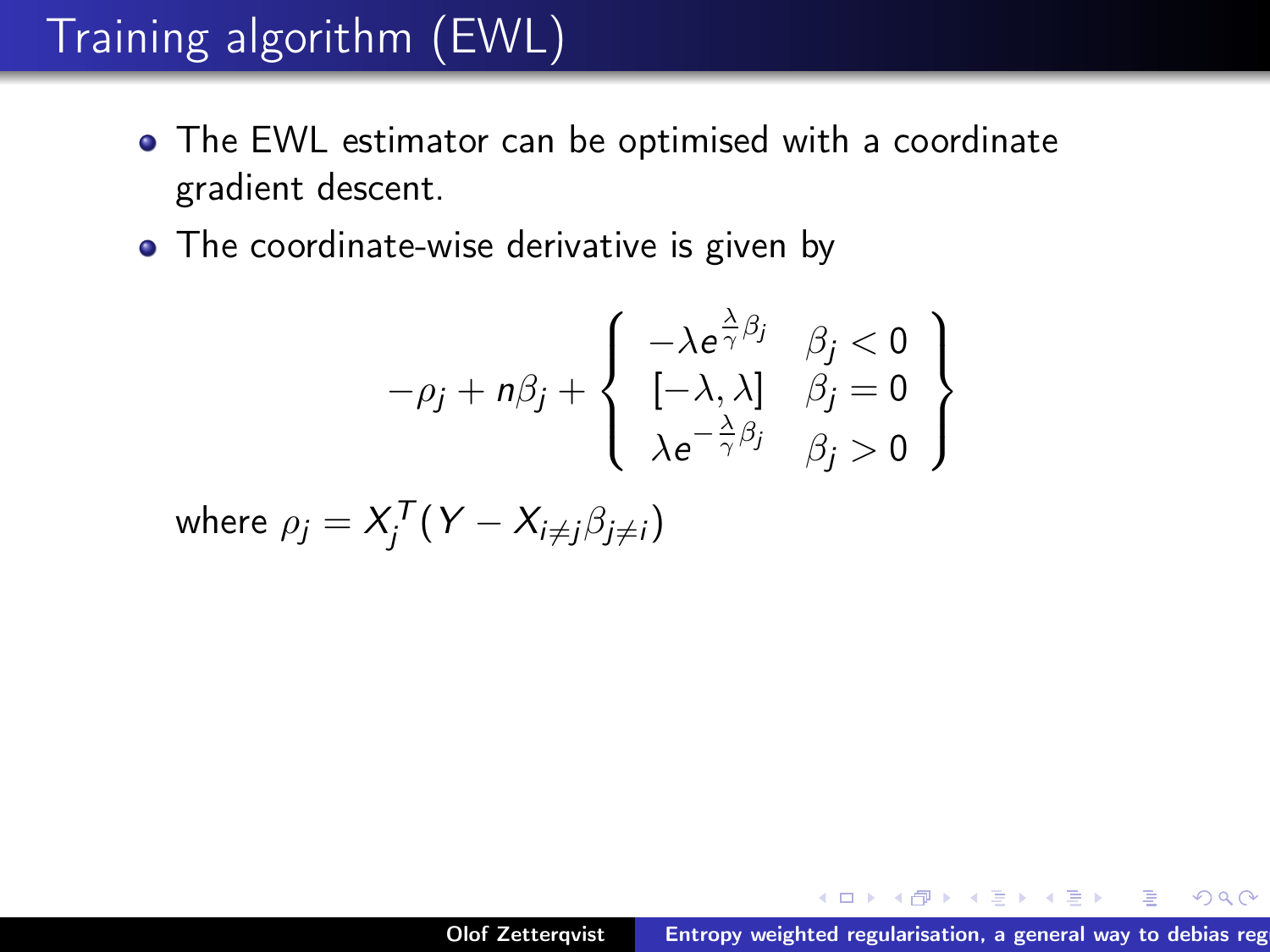# Training algorithm (EWL)

- The EWL estimator can be optimised with a coordinate gradient descent.
- The coordinate-wise derivative is given by

$$
-\rho_j + n\beta_j + \left\{ \begin{array}{ll} -\lambda e^{\frac{\lambda}{\gamma}\beta_j} & \beta_j < 0 \\ [-\lambda, \lambda] & \beta_j = 0 \\ \lambda e^{-\frac{\lambda}{\gamma}\beta_j} & \beta_j > 0 \end{array} \right\}
$$

where 
$$
\rho_j = X_j^T (Y - X_{i \neq j} \beta_{j \neq i})
$$

• Solving for  $\beta$  in each setting results in the solution

$$
\beta_j = \begin{cases}\n\frac{\gamma}{\lambda} W(-\frac{\lambda^2}{n\gamma}e^{-\rho_j \frac{\lambda}{n\gamma}}) + \frac{\rho_j}{n} & \rho_j > \lambda \\
0 & -\lambda \le \rho_j \le \lambda \\
-\frac{\gamma}{\lambda} W(-\frac{\lambda^2}{n\gamma}e^{\rho_j \frac{\lambda}{n\gamma}}) + \frac{\rho_j}{n} & \rho_j < -\lambda\n\end{cases}
$$

W is the Lambert W-function, i.e. the inverse of  $f(x) = xe^{x}$ .  $-990$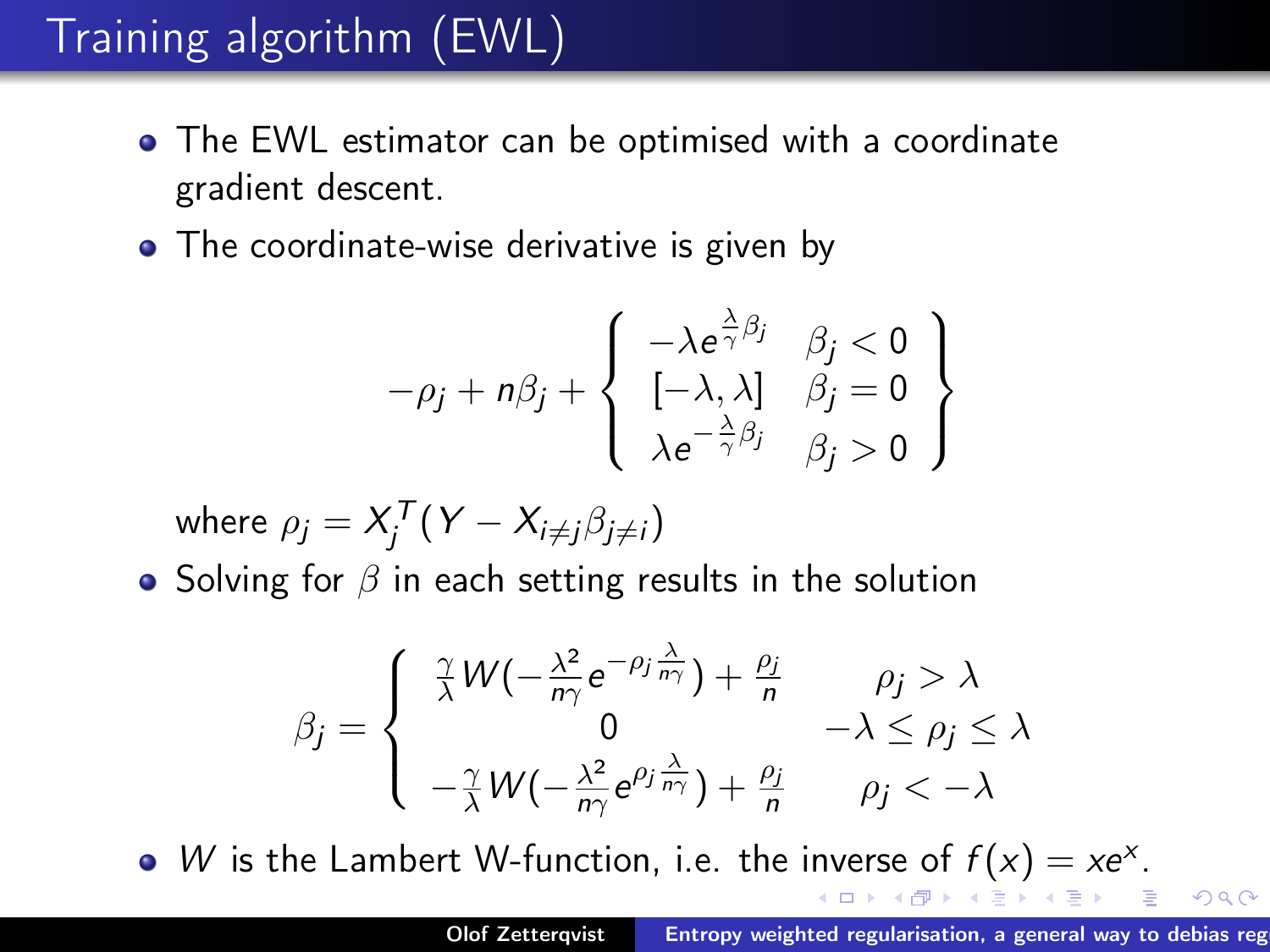Algorithm 1 Training algorithm with weighted L1 regularisation.

**procedure**  $Train(X, Y, \lambda, \gamma, N = \text{max number of iterations, } \epsilon = \text{tolerance})$  $\lambda \leftarrow \lambda/n$  $\gamma \leftarrow \gamma/n$  $\beta \leftarrow 0$ for iteration  $= 0...N$  do  $\beta \leftarrow \beta$ perm = random permutation of  $[1...m]$ for  $j \in$  perm do  $\rho \leftarrow X_j^{\mathcal{T}}(Y - X_{i \neq j} \beta_{i \neq j})/n$ if  $|p| > \lambda$  then  $\beta_j \leftarrow \frac{\gamma}{\lambda}$ sign $(\rho)$ W $(-\frac{\lambda^2}{\gamma})$  $\frac{\lambda^2}{\gamma}e^{-|\rho|\frac{\lambda}{\gamma}})+\rho$ else  $\beta_i \leftarrow 0$ if max $(|\beta - \hat{\beta}|) < \epsilon$  then Break loop return β

オロメ オ何 トラ ミトライチャ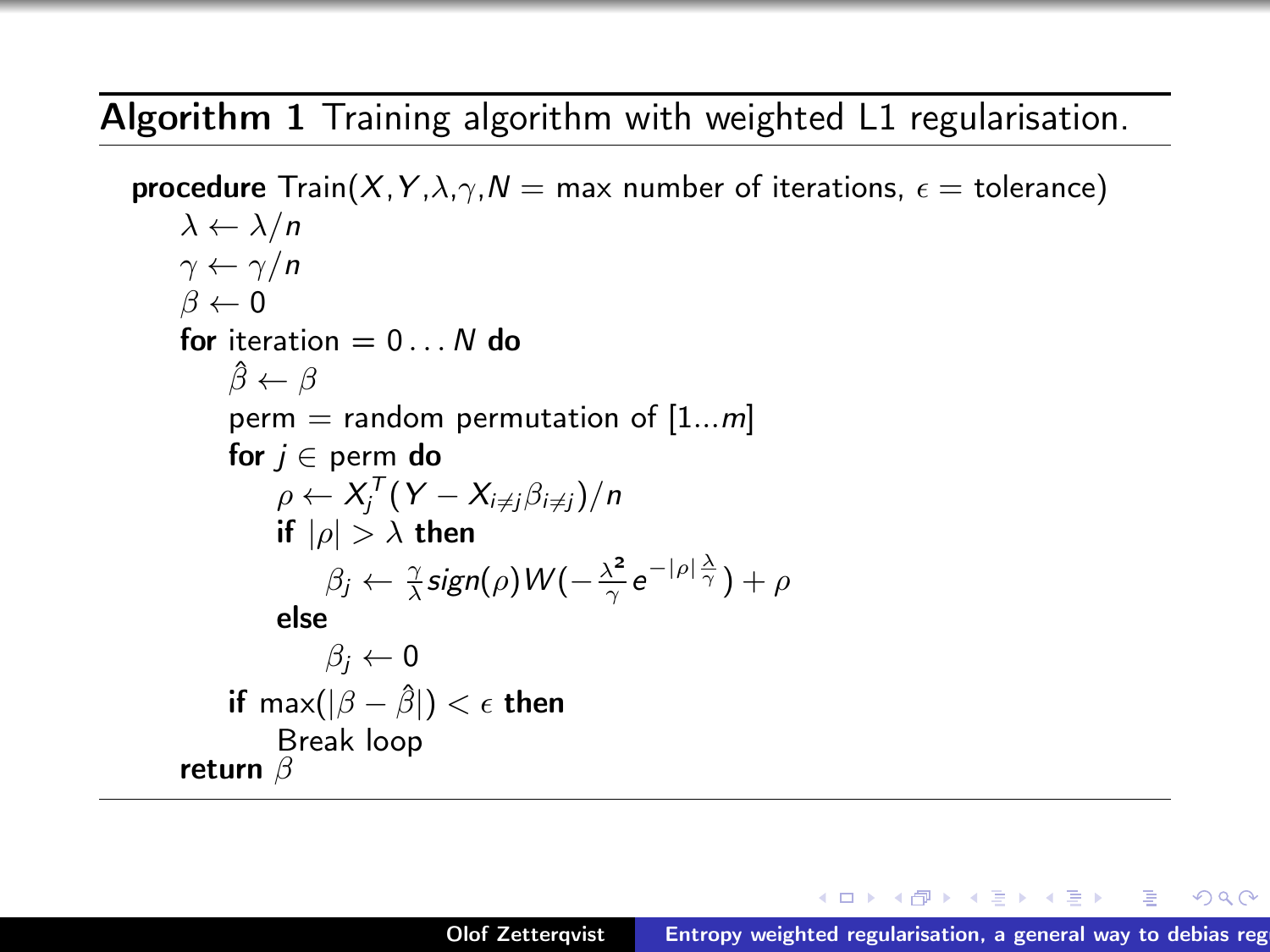# Training algorithm (EWR)

To minimize the EWR loss function we will start with the minimisation problem of both  $\beta$  and u.

$$
\underset{\beta, u}{\arg \min} \frac{1}{2} ||Y - X\beta||_2^2 + \sum_{k=1}^p \frac{u_k \lambda}{2} \beta_k^2 + \sum_{k=1}^p \gamma(u_i \log u_i - u_i + 1)
$$

メロメ メタメ メミメ メミメ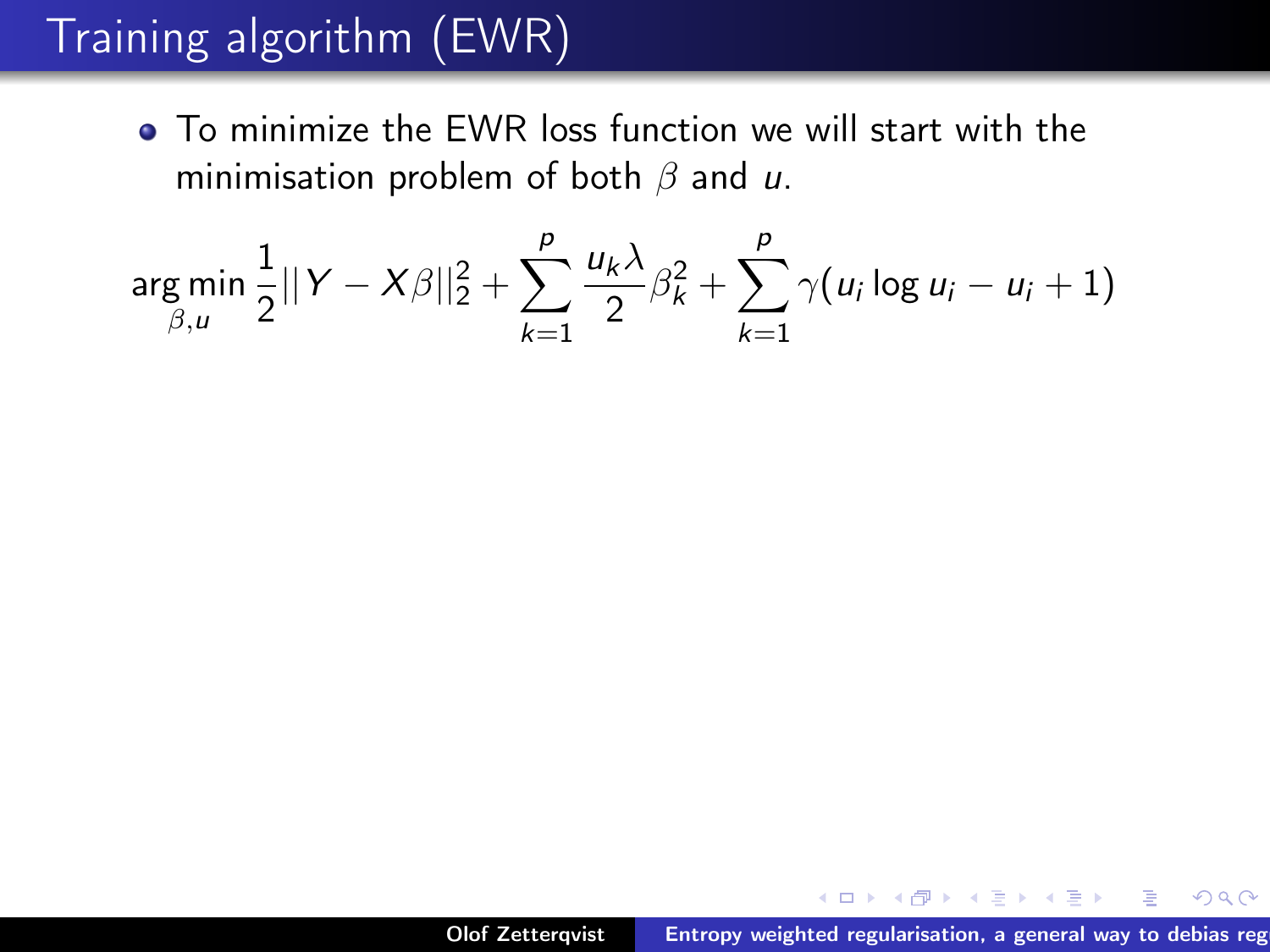# Training algorithm (EWR)

To minimize the EWR loss function we will start with the minimisation problem of both  $\beta$  and u.

$$
\underset{\beta, u}{\arg \min} \frac{1}{2} ||Y - X\beta||_2^2 + \sum_{k=1}^p \frac{u_k \lambda}{2} \beta_k^2 + \sum_{k=1}^p \gamma(u_i \log u_i - u_i + 1)
$$

We can now split this in to two minimisation problems that both can be solved for analytically.

$$
\arg\min_{\beta} \frac{1}{2} ||Y - X\beta||_2^2 + \sum_i \left[ \lambda u_i f(\beta_i) + \gamma (u_i \log(u_i) - u_i + 1) \right] =
$$
\n
$$
\left[ X^T X + \lambda \operatorname{diag}(u) \right]^{-1} X^T Y
$$
\n
$$
\arg\min_{u} \frac{1}{2} ||Y - X\beta||_2^2 + \sum_{i=1}^n \left[ \lambda u_i f(\beta_i) + \gamma (u_i \log(u_i) - u_i + 1) \right] = e^{-\frac{\lambda}{2\gamma}\beta^2}
$$

 $\alpha \sim$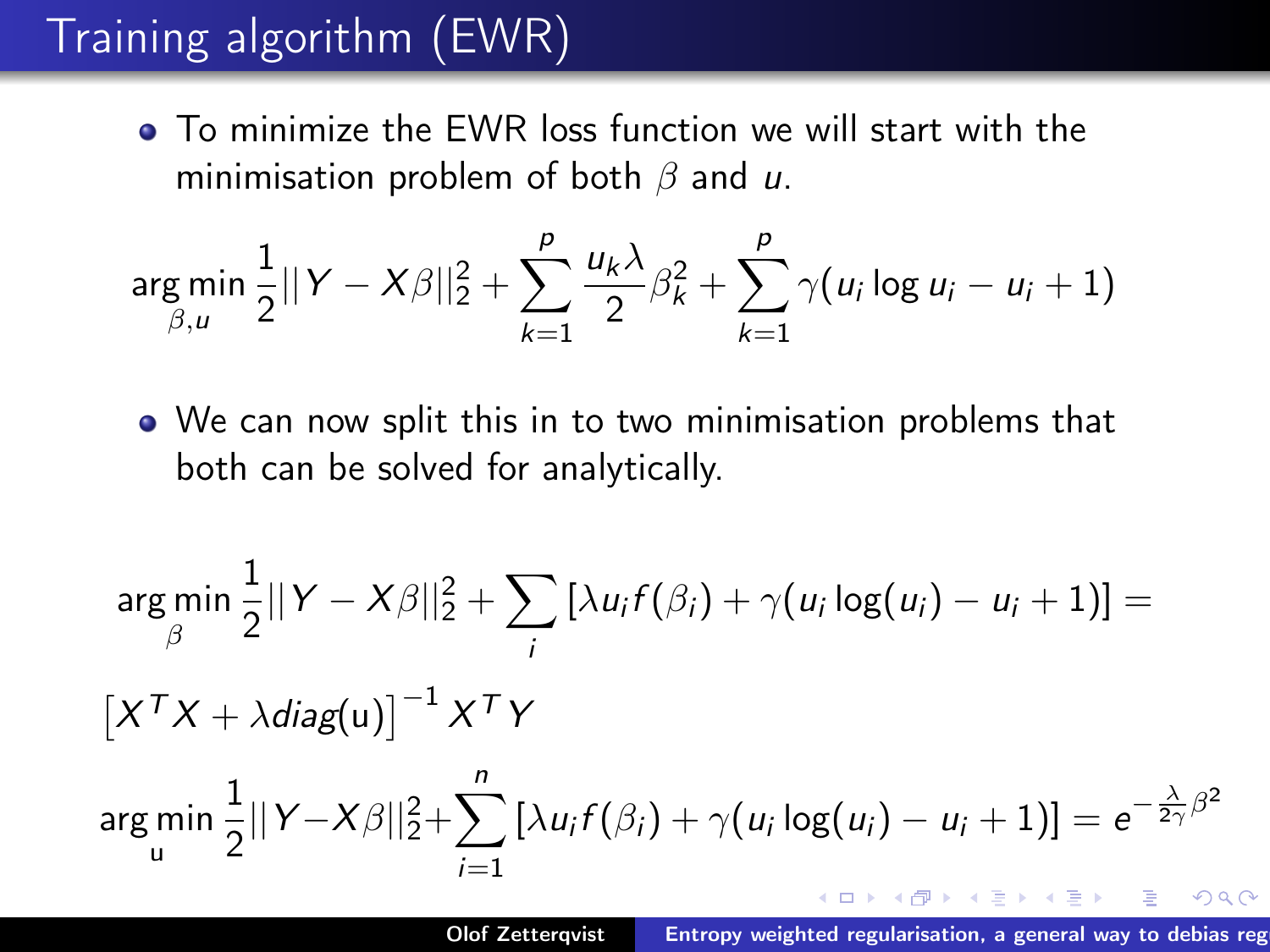Algorithm 2 Training algorithm with weighted L2 regularisation.

**procedure** Train(X, Y,  $\lambda$ ,  $\gamma$ ,  $N =$  max number of iterations,  $\epsilon =$  tolerance)  $u \leftarrow 1$  $\beta \leftarrow 0$ for iteration  $= 0...N$  do  $\beta \leftarrow \beta$  $\beta \leftarrow (X^{\mathsf{T}}X + \lambda\mathsf{diag}(\mathsf{u}))^{-1}X^{\mathsf{T}}Y$  $u \leftarrow e^{-\beta^2 \frac{\lambda}{2\gamma}}$ if max $(|\beta - \hat{\beta}|) < \epsilon$  then Break loop return  $\beta$ 

メロメ メ御 メメ ミメ メ ミメー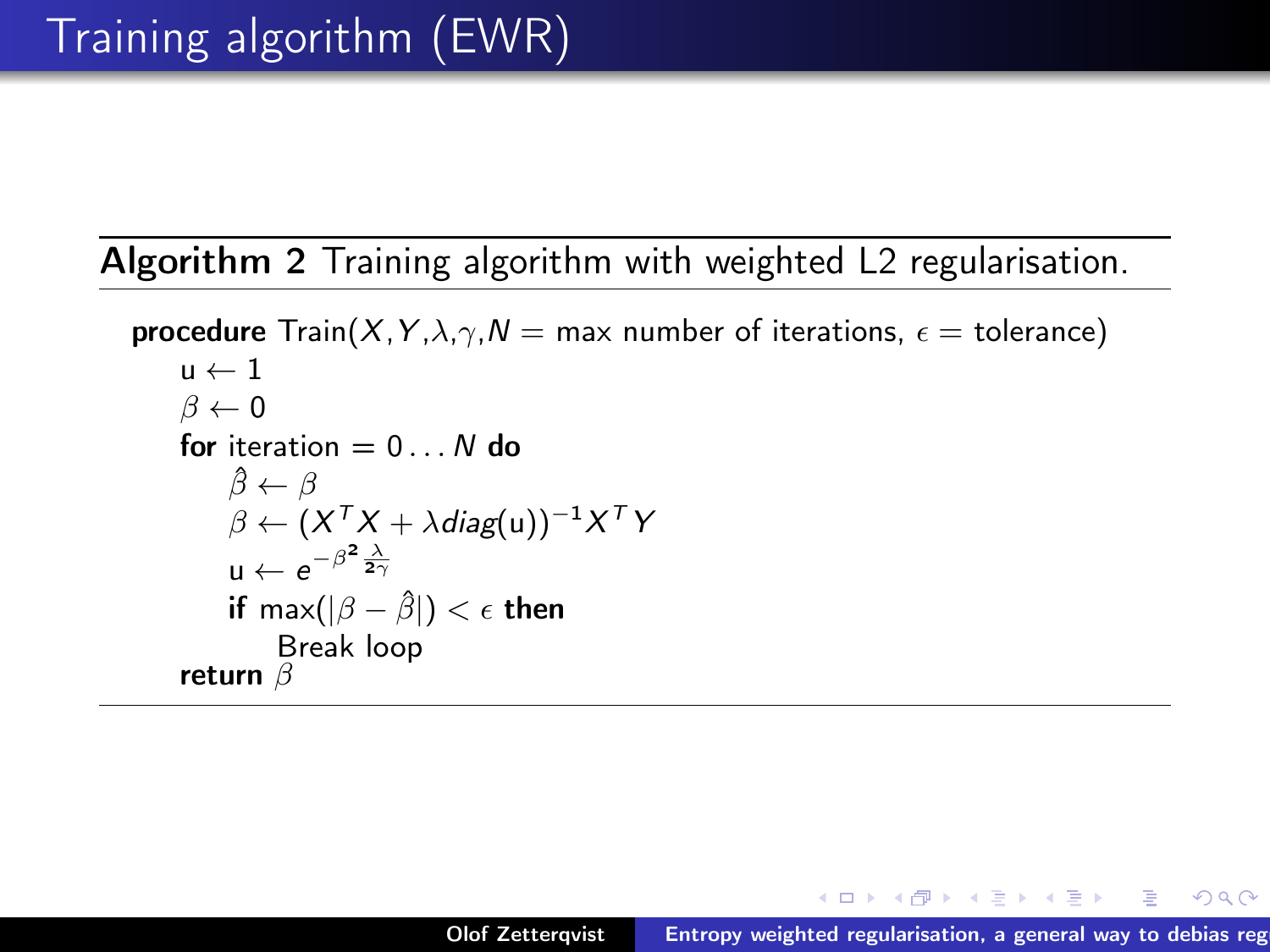#### **1** Experiment 1.

- The data matrix X and true covariates  $\beta^*$  are sampled independently.
- Data are samples as  $Y = X\beta^* + \epsilon$  where  $\epsilon \in N(0, \sigma^2 I)$ .
- $\bullet$   $\sigma$  are varied on the interval [0, 40].

→ 伊 ト → ミ ト → モ ト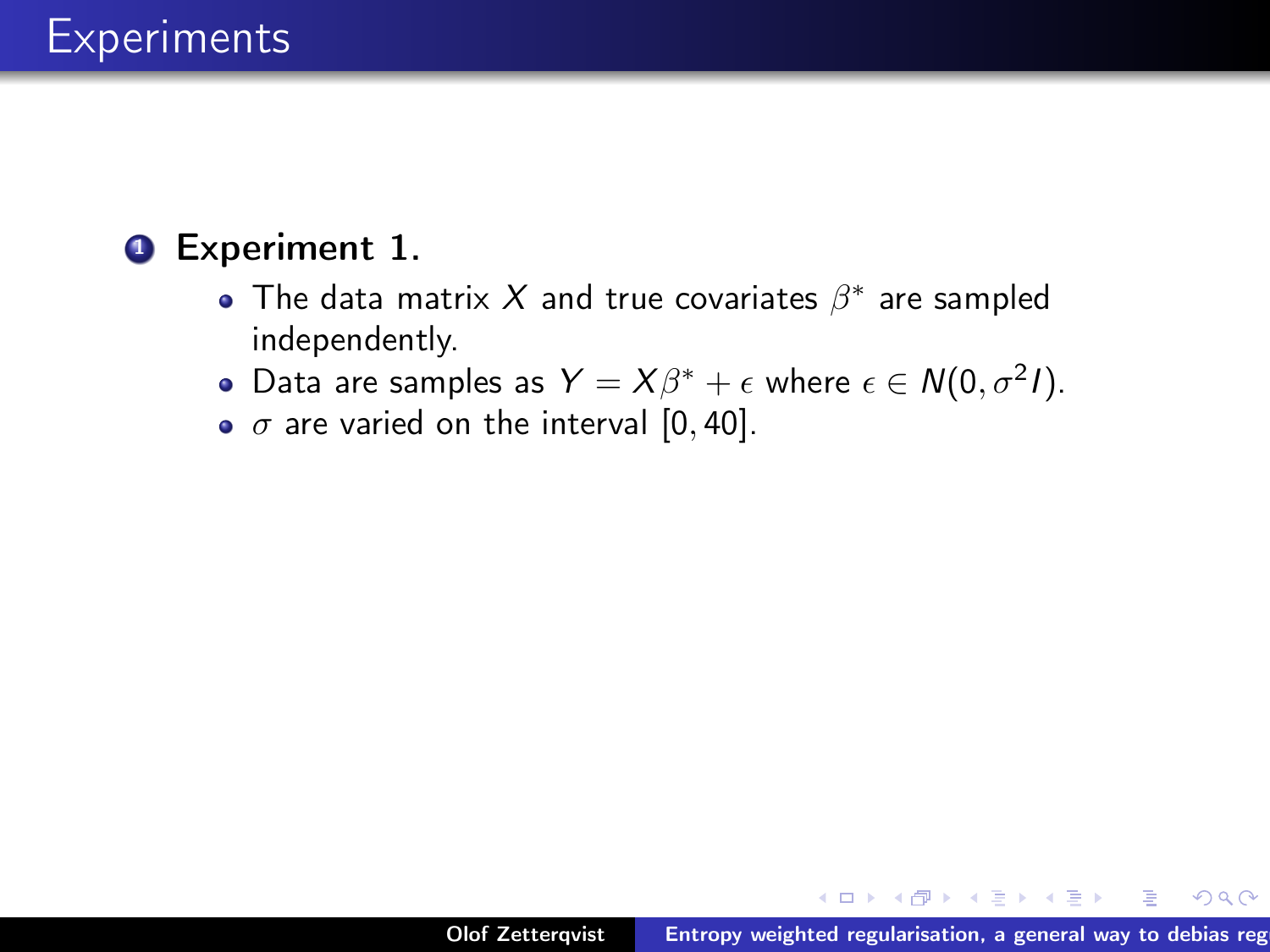#### **1** Experiment 1.

- The data matrix X and true covariates  $\beta^*$  are sampled independently.
- Data are samples as  $Y = X\beta^* + \epsilon$  where  $\epsilon \in N(0, \sigma^2 I)$ .
- $\bullet$   $\sigma$  are varied on the interval [0, 40].

#### **2** Experiment 2.

- The data matrix X with internal correlation  $\rho$  between some columns.
- The true covariates  $\beta^*$  are samples independently.
- Data are samples as  $Y = X\beta^* + \epsilon$  where  $\epsilon \in N(0, 30^2 * 1)$ .
- $\rho$  are varied on the interval [0,0.8].

オロメ オ何 トラ ミトライチャ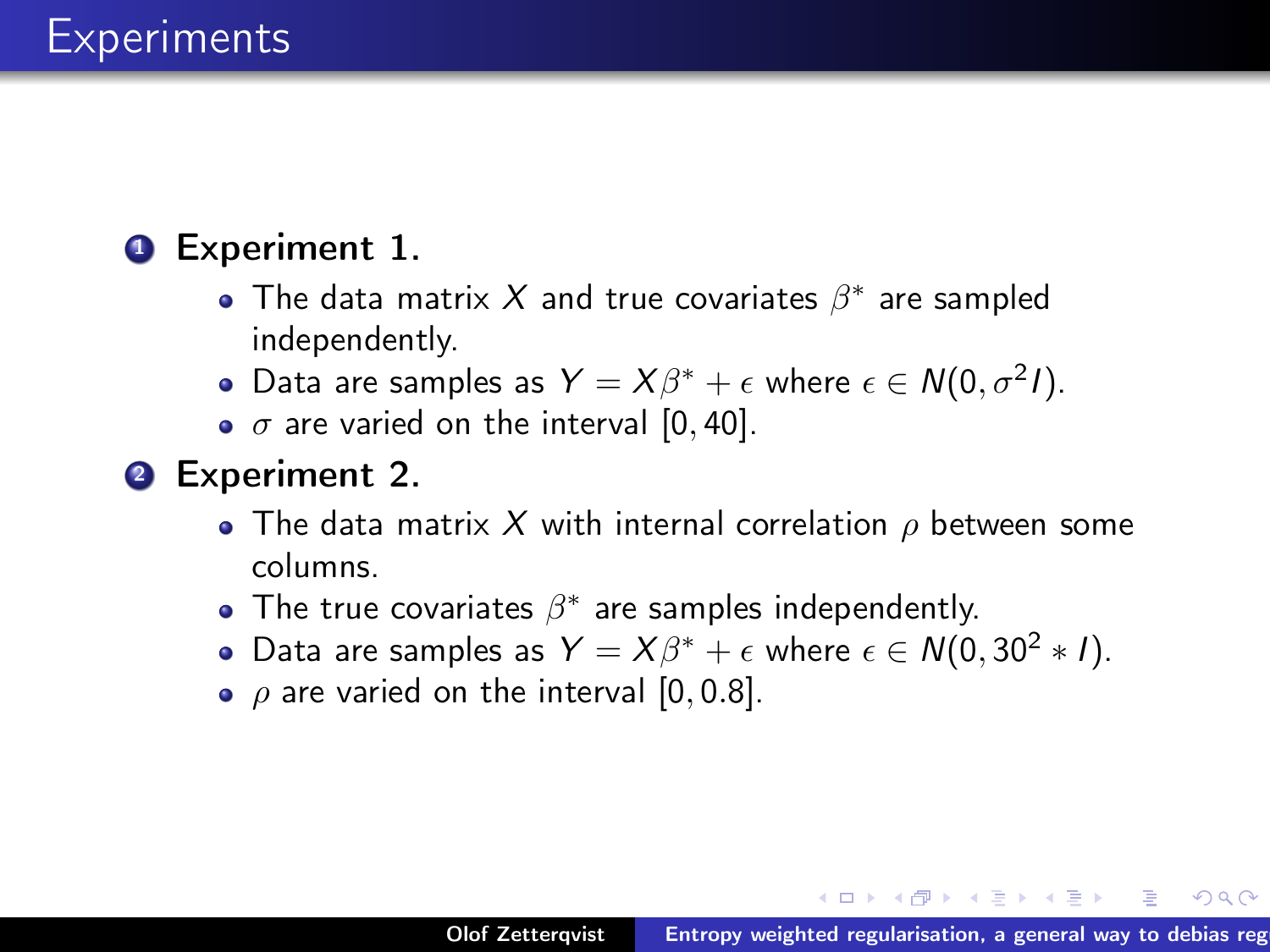

Figure: The average  $L_2$  distance between the estimated parameters  $\hat{\beta}$  and the true parameters  $\beta$  (left) and the mean squared error of predictions on test data (right) over 100 runs as functions of the signal to noise ratio (SNR) for nine models on uncorrelated covariates.

 $(1, 1)$   $(1, 1)$   $(1, 1)$   $(1, 1)$   $(1, 1)$   $(1, 1)$   $(1, 1)$ 

メモト

 $2Q$ 

Ξ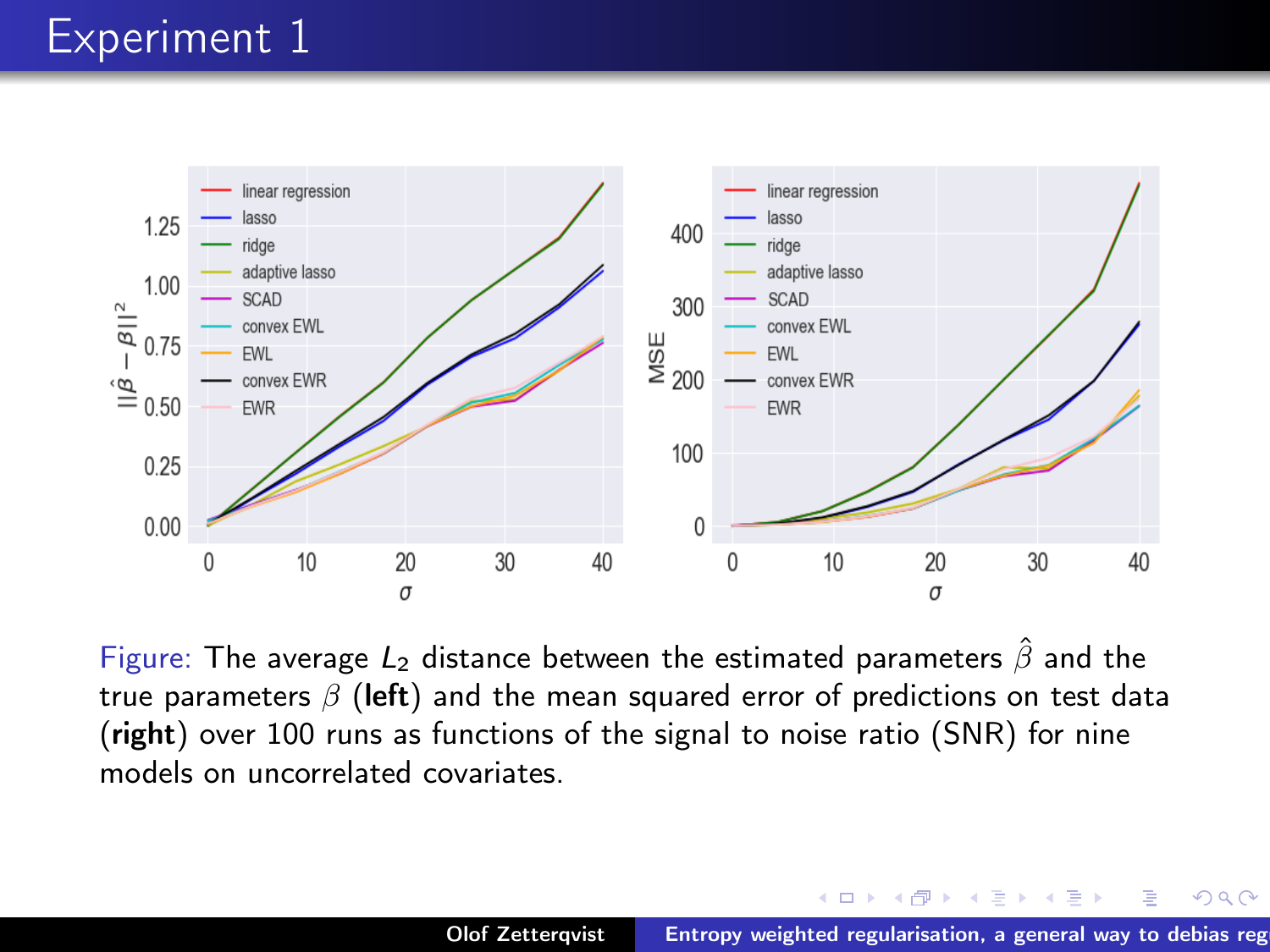### Experiment 2



Figure: The  $L_2$  distance between the estimated parameters  $\hat{\beta}$  and the true parameters  $\beta^*$  (left) and the mean square error of predictions on the test set (right) as functions of correlation between covariates as  $\rho$  varies between 0 and 0.8. The results displayed are averages over 100 runs. The solid lines correspond to the mean distance and the dashed lines correspond to the 95% confidence intervals.

メロメ メ御 メメ ヨメ メヨメ

 $2Q$ 

Ξ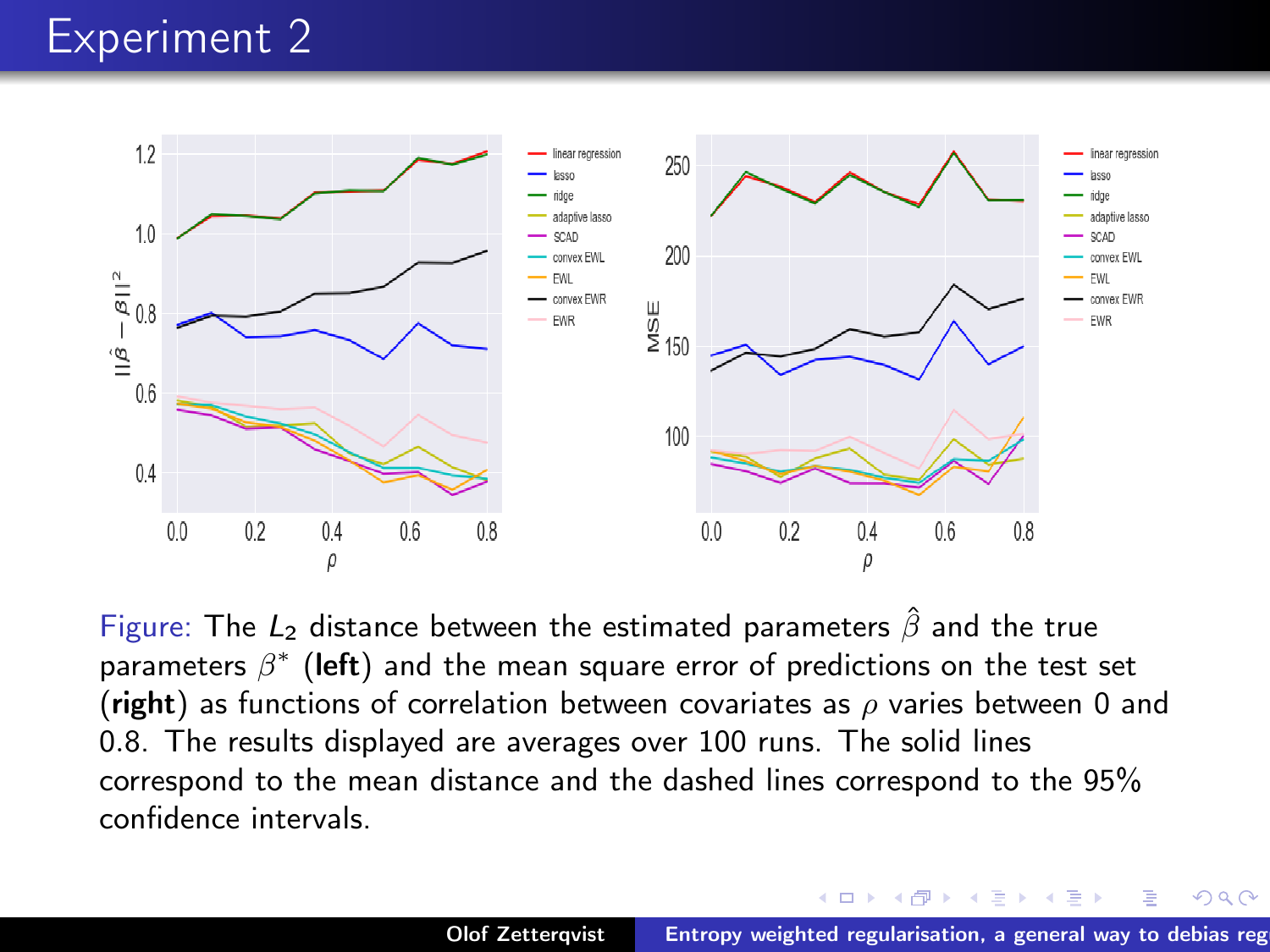- Can this methods be used in a neural network setting? When will the non-convexity be a problem?
- $\bullet$  Is there an efficient way to find the optimal values of  $\lambda$  and  $\gamma?$
- It we add an additional regularisation term  $\frac{\kappa}{2}\beta_k^2$  to the loss function we can guarantee convexity without consider  $s_1$ . How similar will this be to elastic net?
- Is there another regularisation function for the weights that make a more suitable estimator?

御 ▶ イ君 ▶ イ君 ▶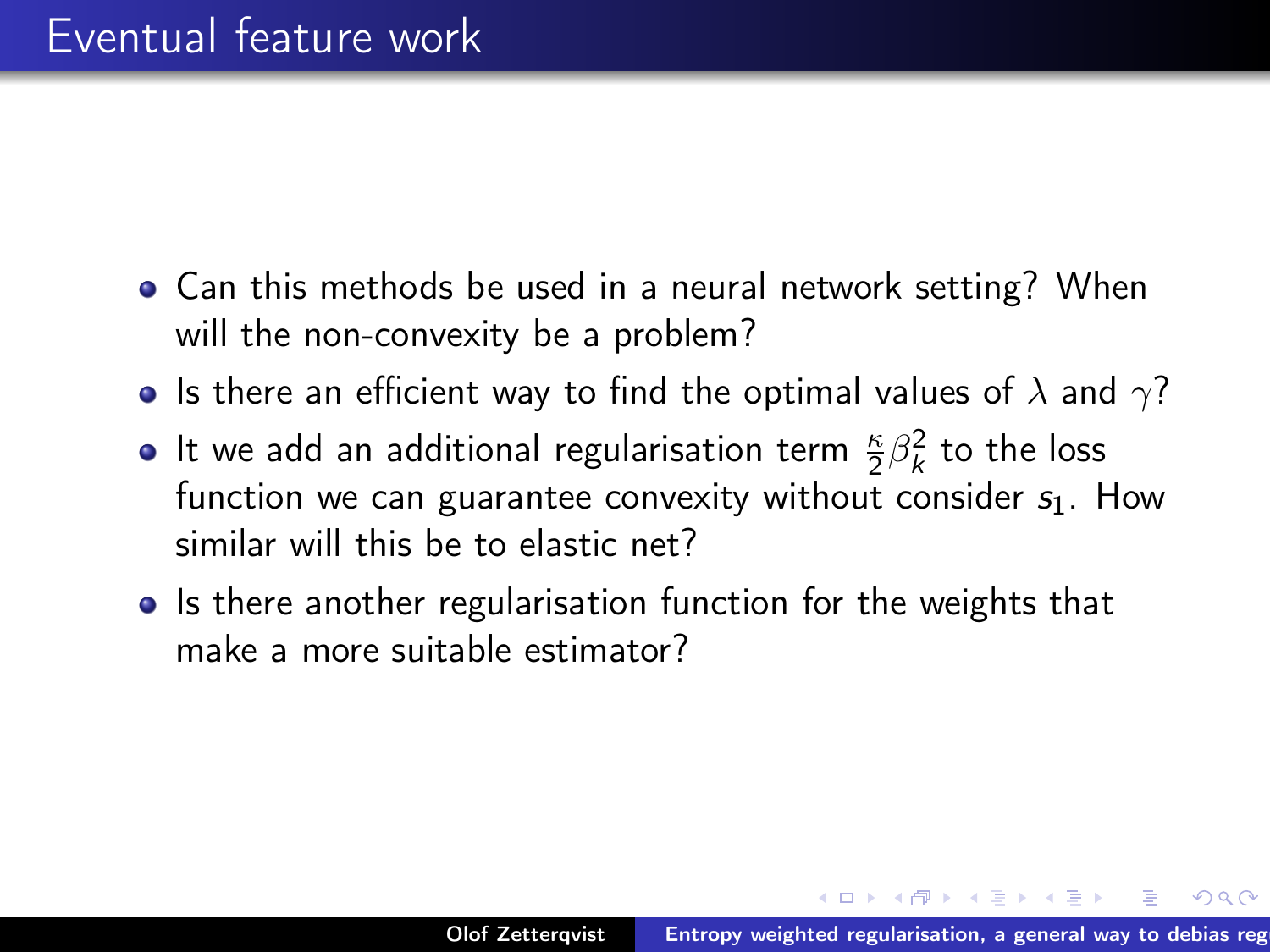# Thank you!

Olof Zetterqvist **Entropy weighted regularisation**, a general way to debias reg

メロメ メタメ メミメ メミメ

重

 $298$